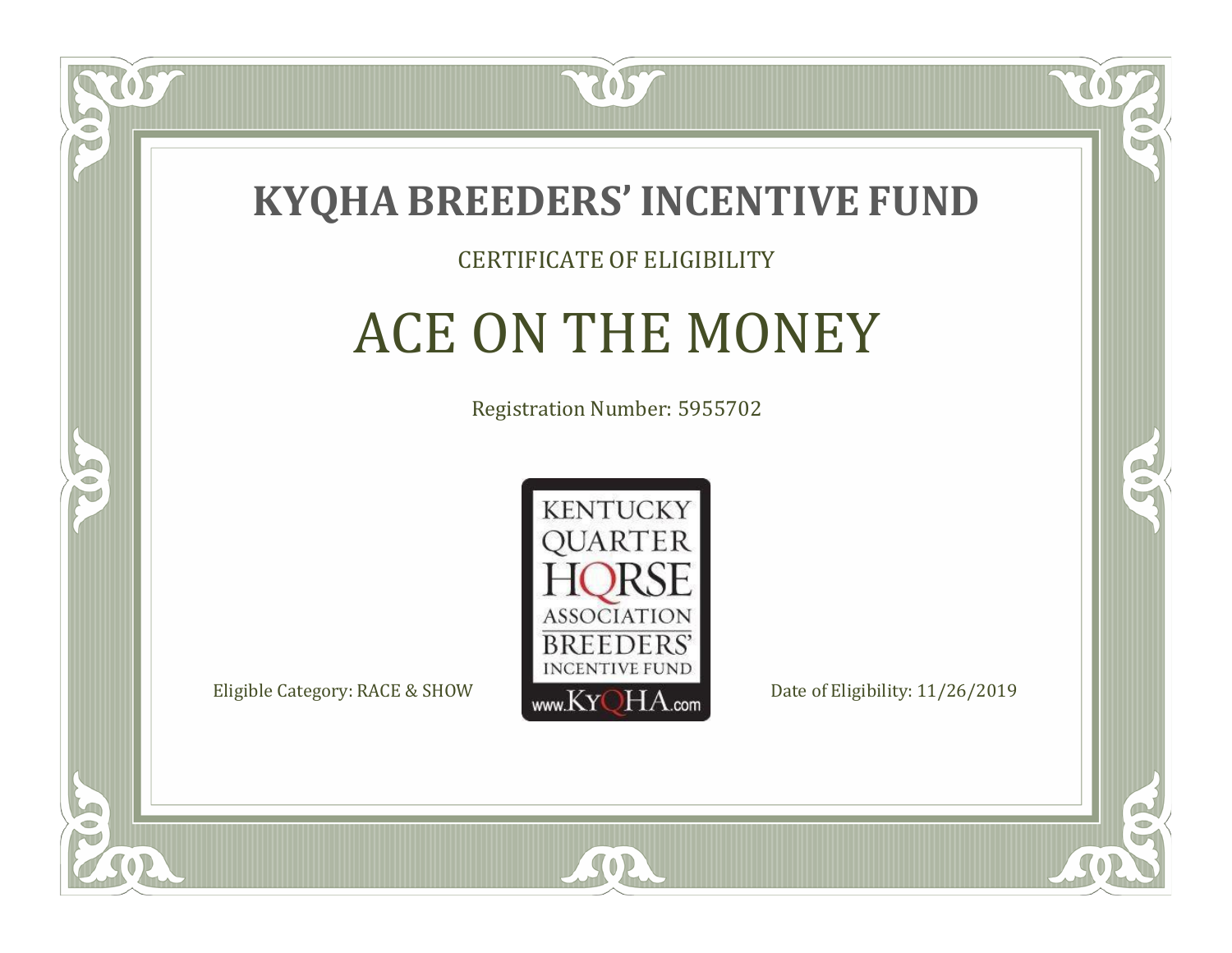### **KYQHA BREEDERS'INCENTIVE FUND**

7057

### CERTIFICATE OF ELIGIBILITY

# ACOOL SOUTHERN DREAM

Registration Number: 5959075



SOR

 $\mathbb{R}^2$ 

CO.

 $\Box$ T

S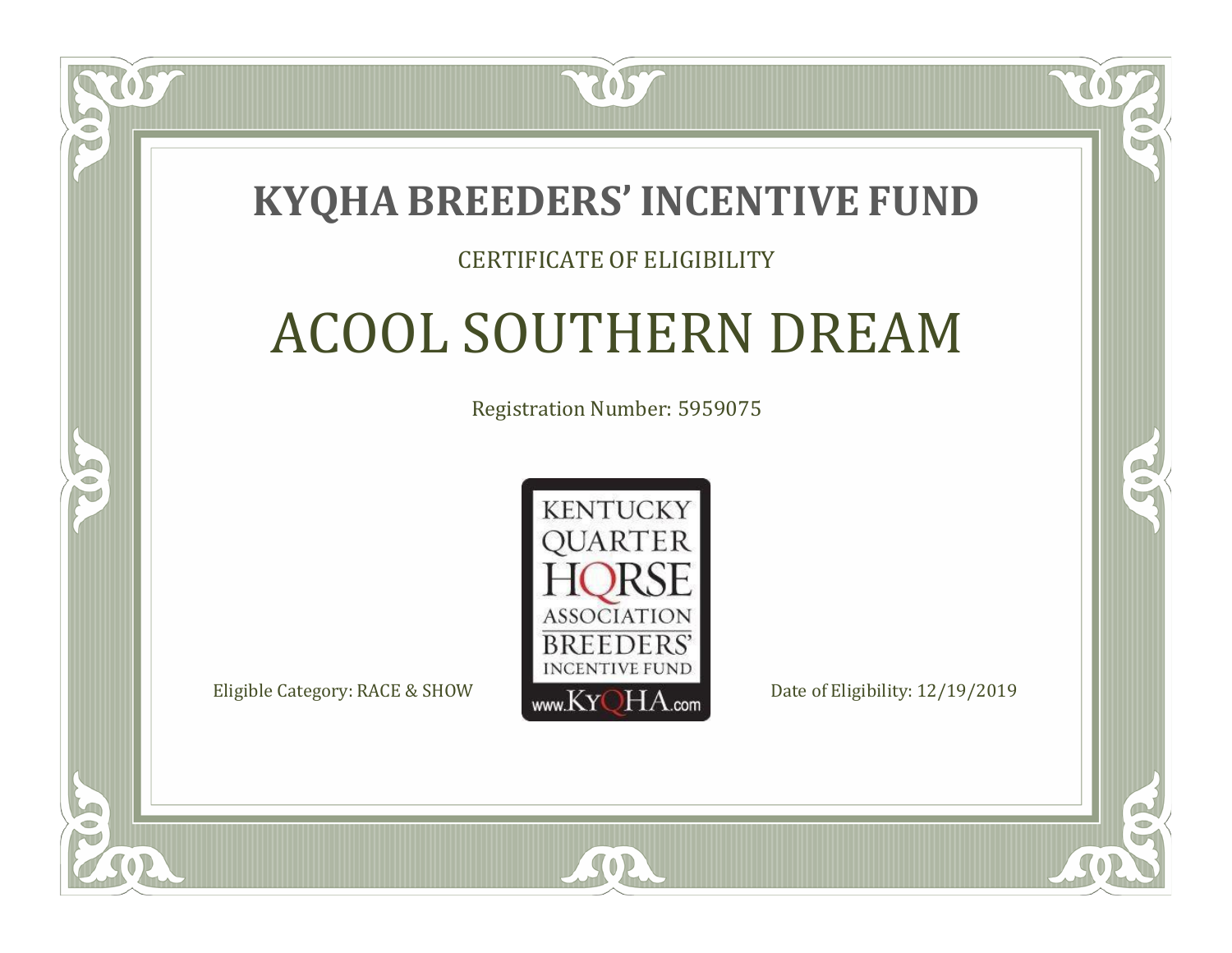

#### CERTIFICATE OF ELIGIBILITY

# ART I A SWEET DEAL

Registration Number: X0733938



SOR

CO.

 $\rightarrow$ 

 $\Box$ N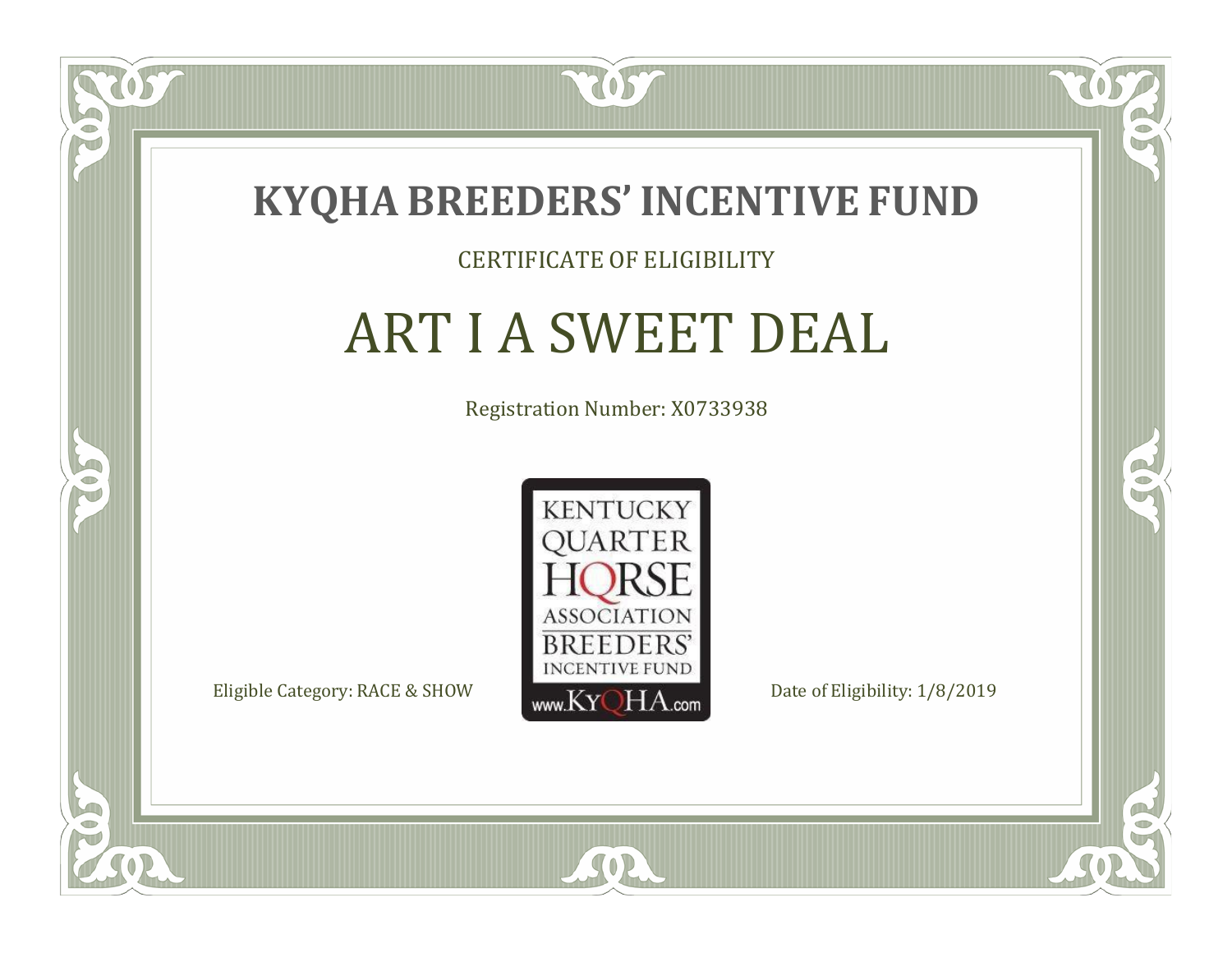### **KYQHA BREEDERS'INCENTIVE FUND**

7057

### CERTIFICATE OF ELIGIBILITY

# BADGERSPERFECTWINNIE

Registration Number: 5751728



SOR

CO.

 $\rightarrow$ 

 $\Box$ N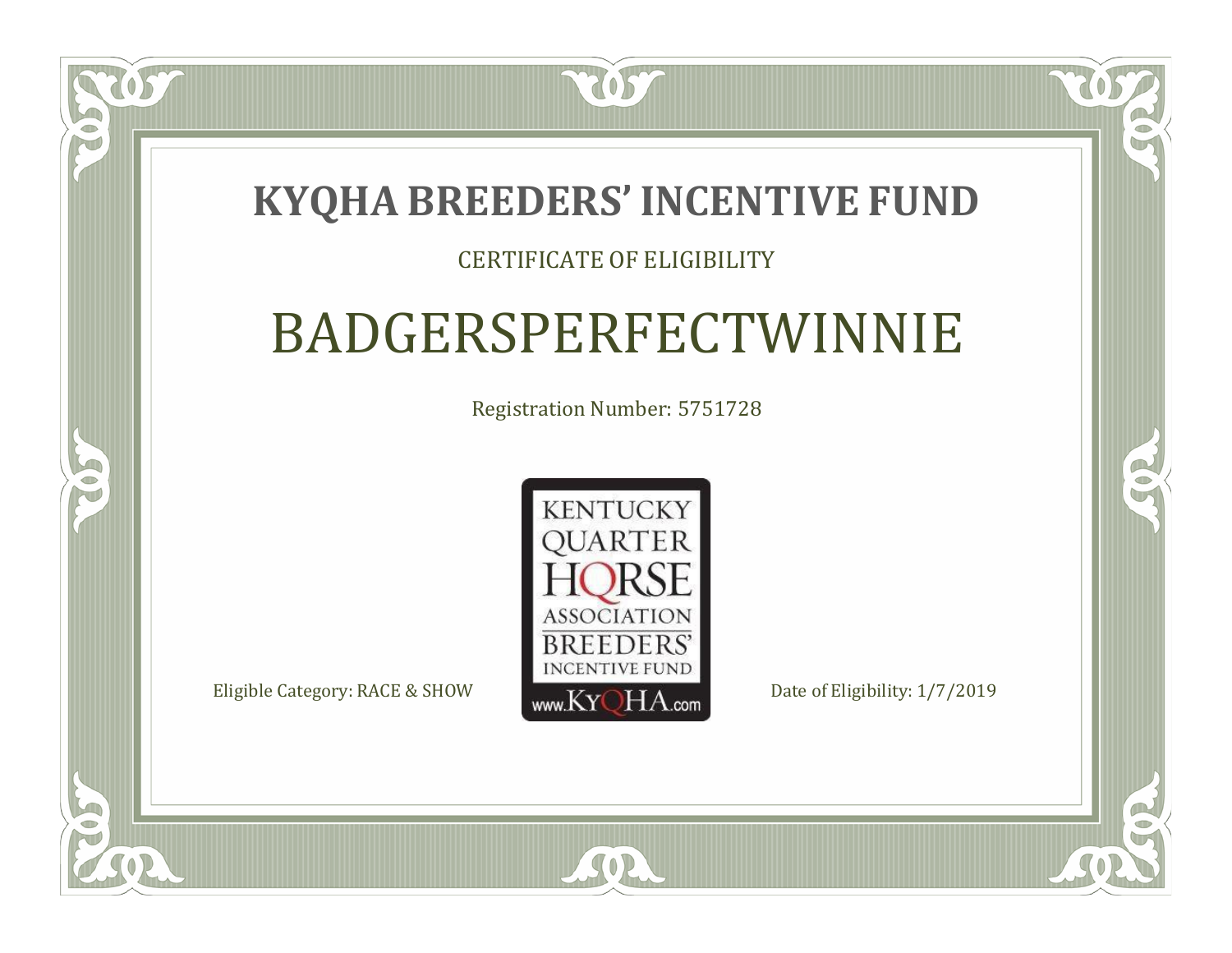

#### CERTIFICATE OF ELIGIBILITY

# BEING TUE AINT EZ

Registration Number: X0737724



SOR

RO

B

 $\Box$ N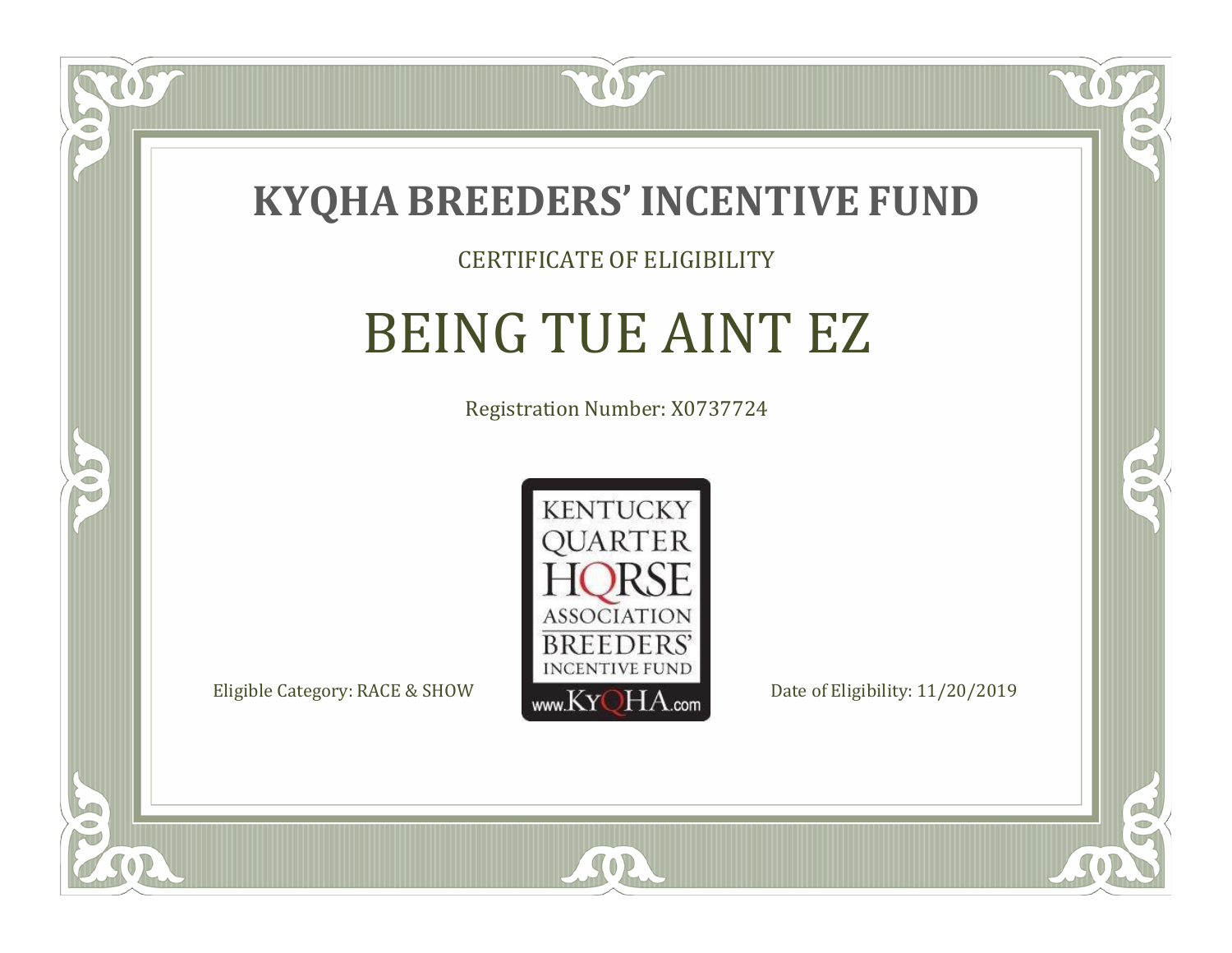

#### CERTIFICATE OF ELIGIBILITY

# BENEFITS OF FAME

Registration Number: 5960252



 $SO2$ 

CO.

 $\rightarrow$ 

 $\Box$ NU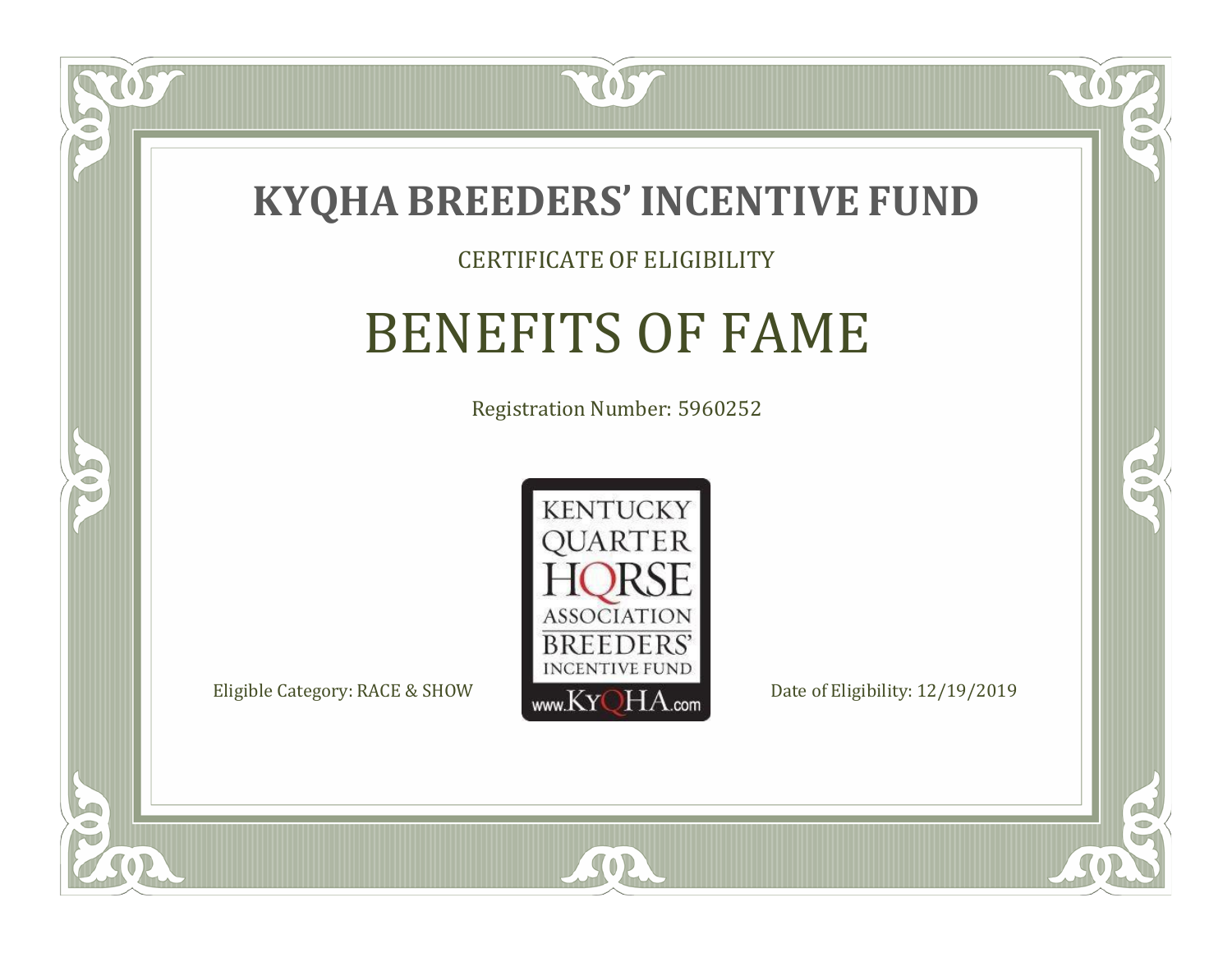

### CERTIFICATE OF ELIGIBILITY

# BETTA GETTA JETTA

Registration Number: 5884038



SOR

RO

CO.

 $\Box$ N

S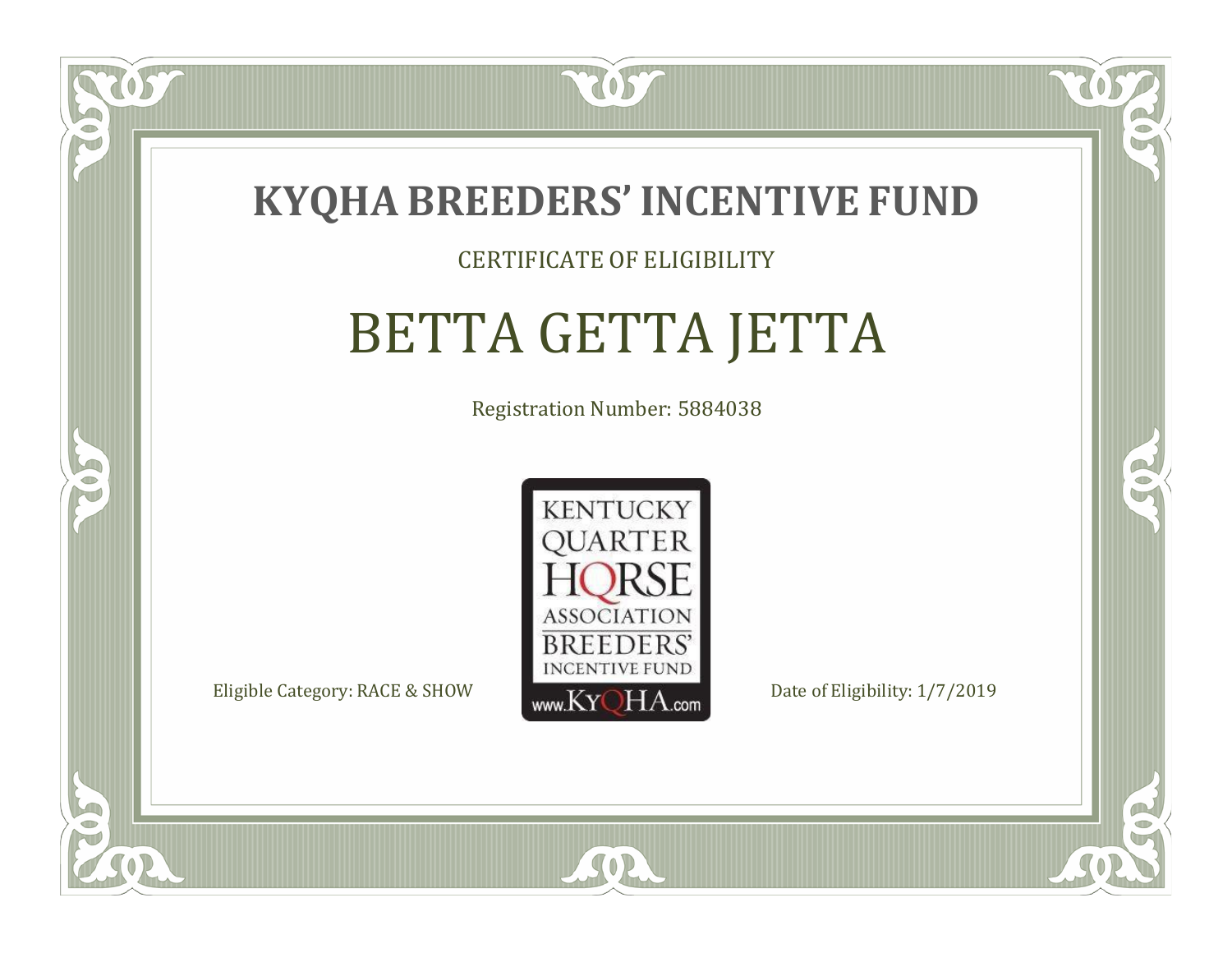

### CERTIFICATE OF ELIGIBILITY

# BTS FLASHY THOR

Registration Number: 5927538



SOR

CO.

 $\rightarrow$ 

OS

 $\bullet$ NU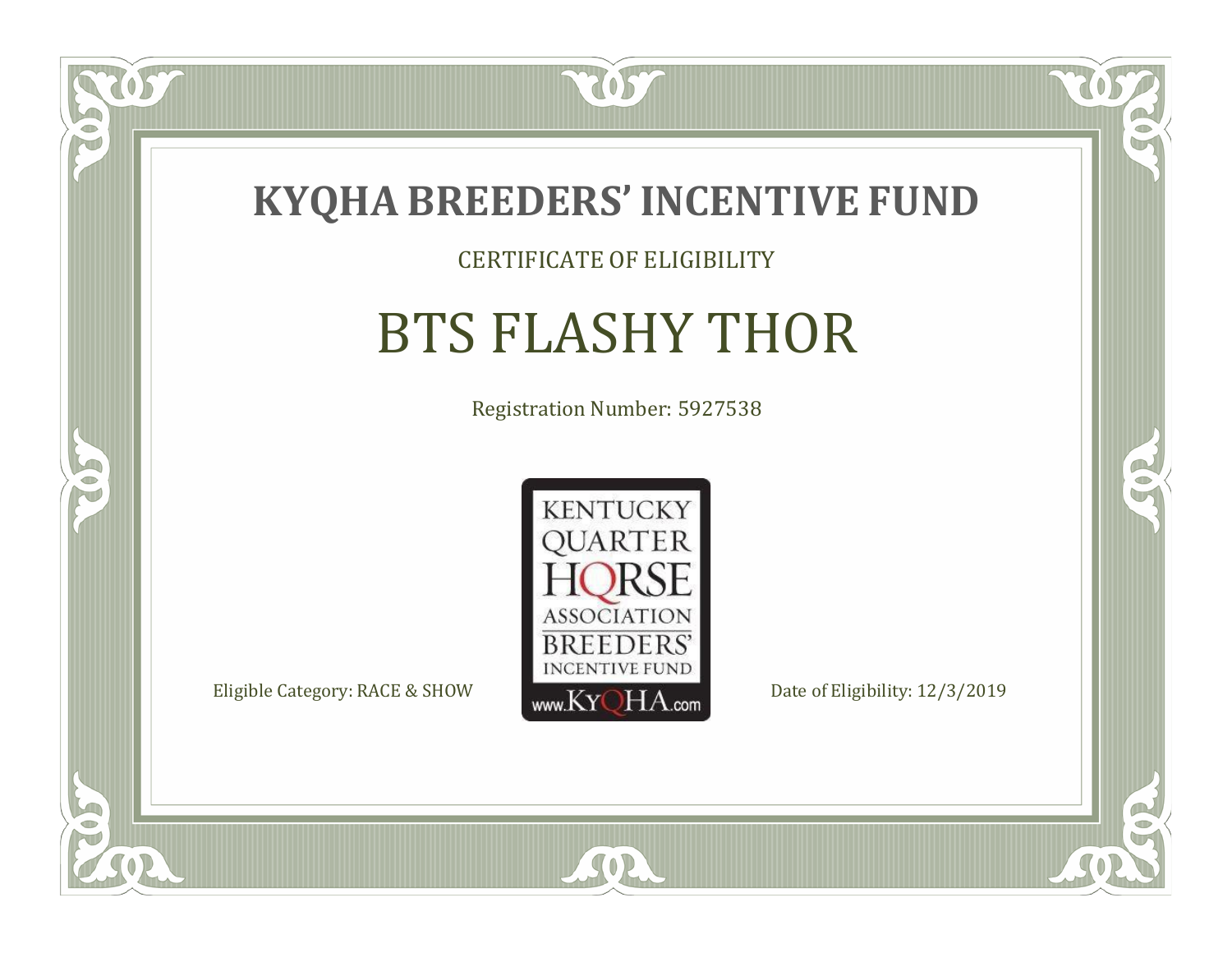

CERTIFICATE OF ELIGIBILITY

# CARTEL TOUGH

Registration Number: 5922714



SOR

CO.

 $\rightarrow$ 

057

 $\bullet$ NU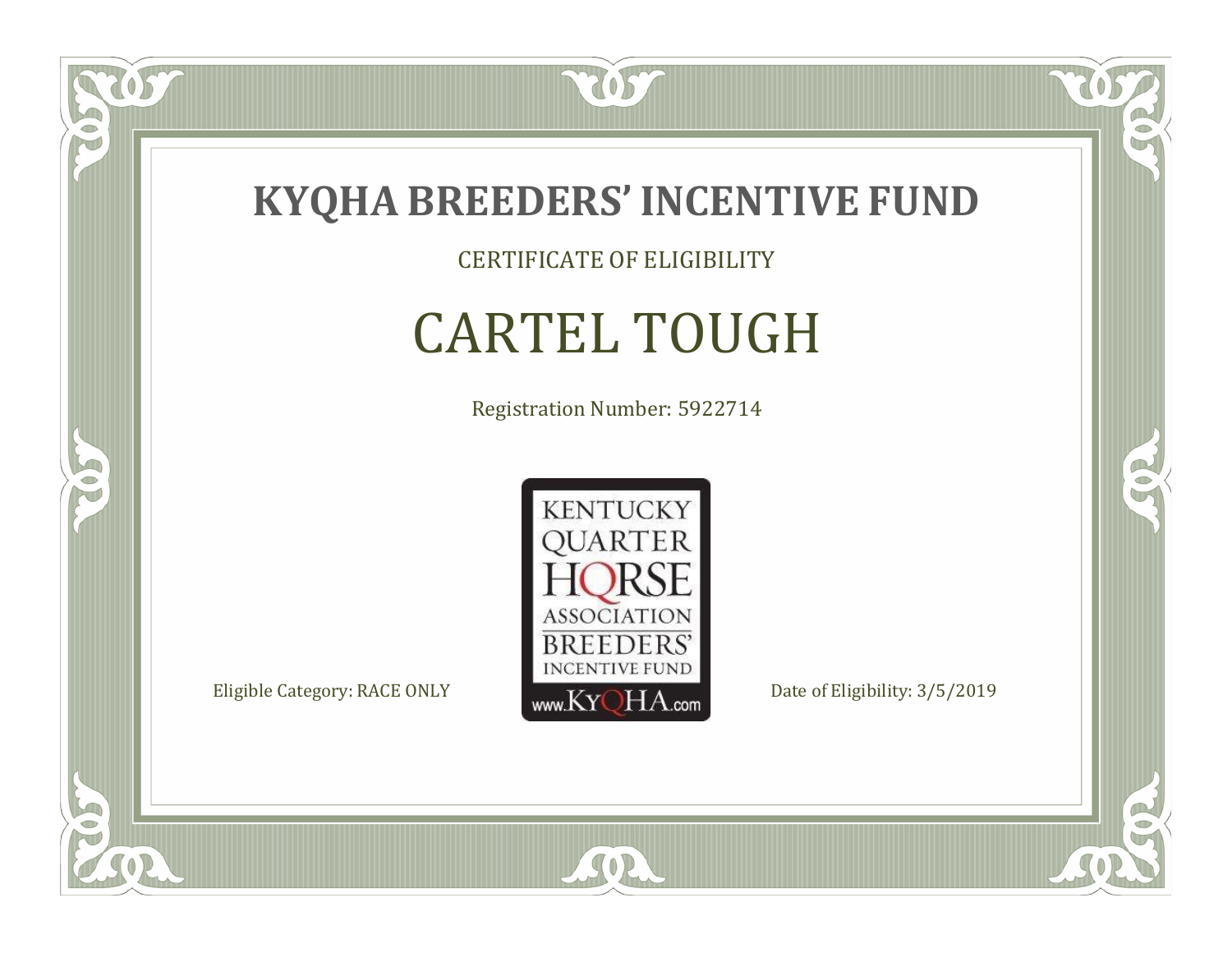

CERTIFICATE OF ELIGIBILITY

# CASPERS ENCORE

Registration Number: 5960250



SOR

RO

B

 $\Box$ N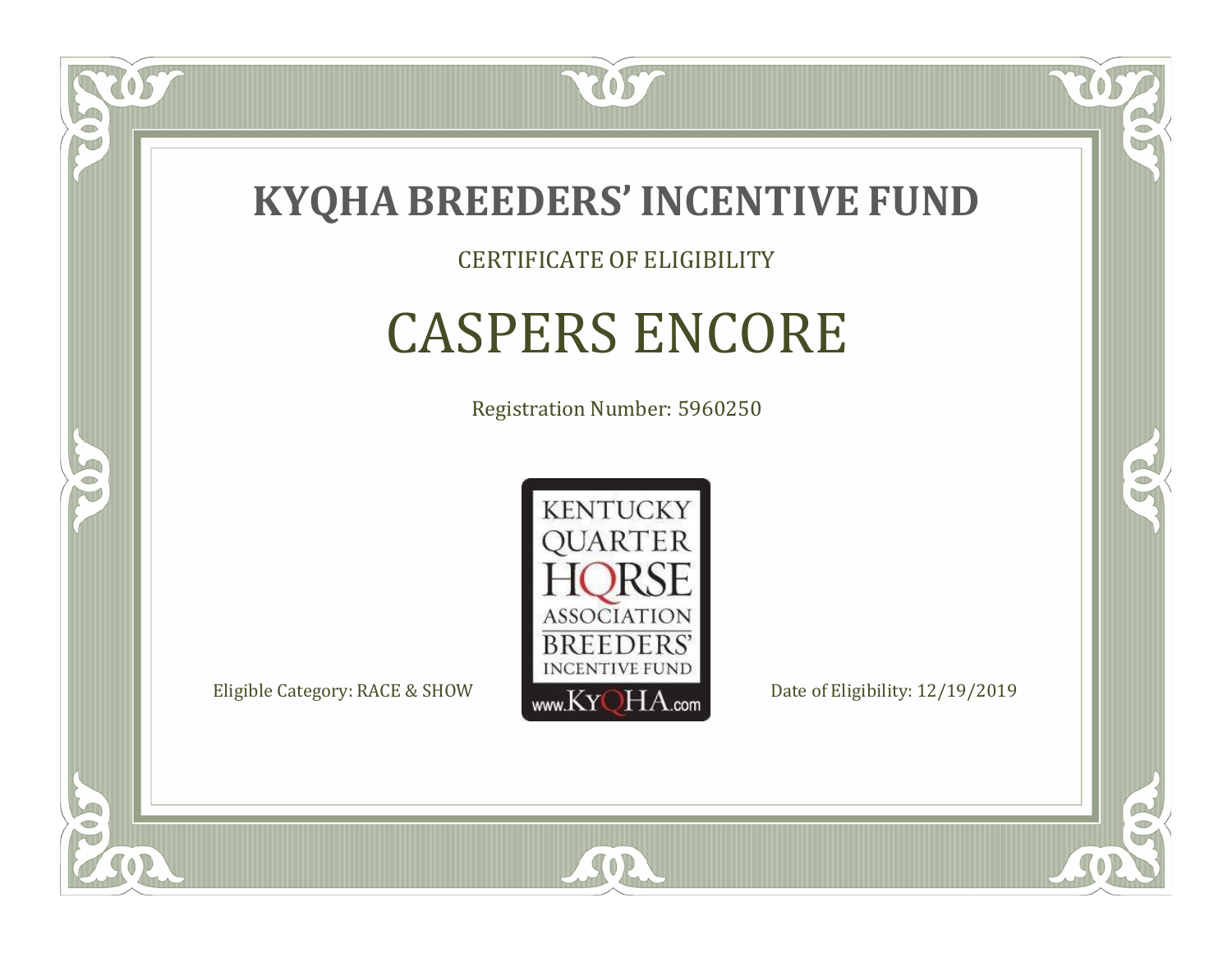

 $\Box$ N

5

### CERTIFICATE OF ELIGIBILITY

# CC HEART OF GOLD

Registration Number: 5952500



 $SO<sub>2</sub>$ 

RO

CO.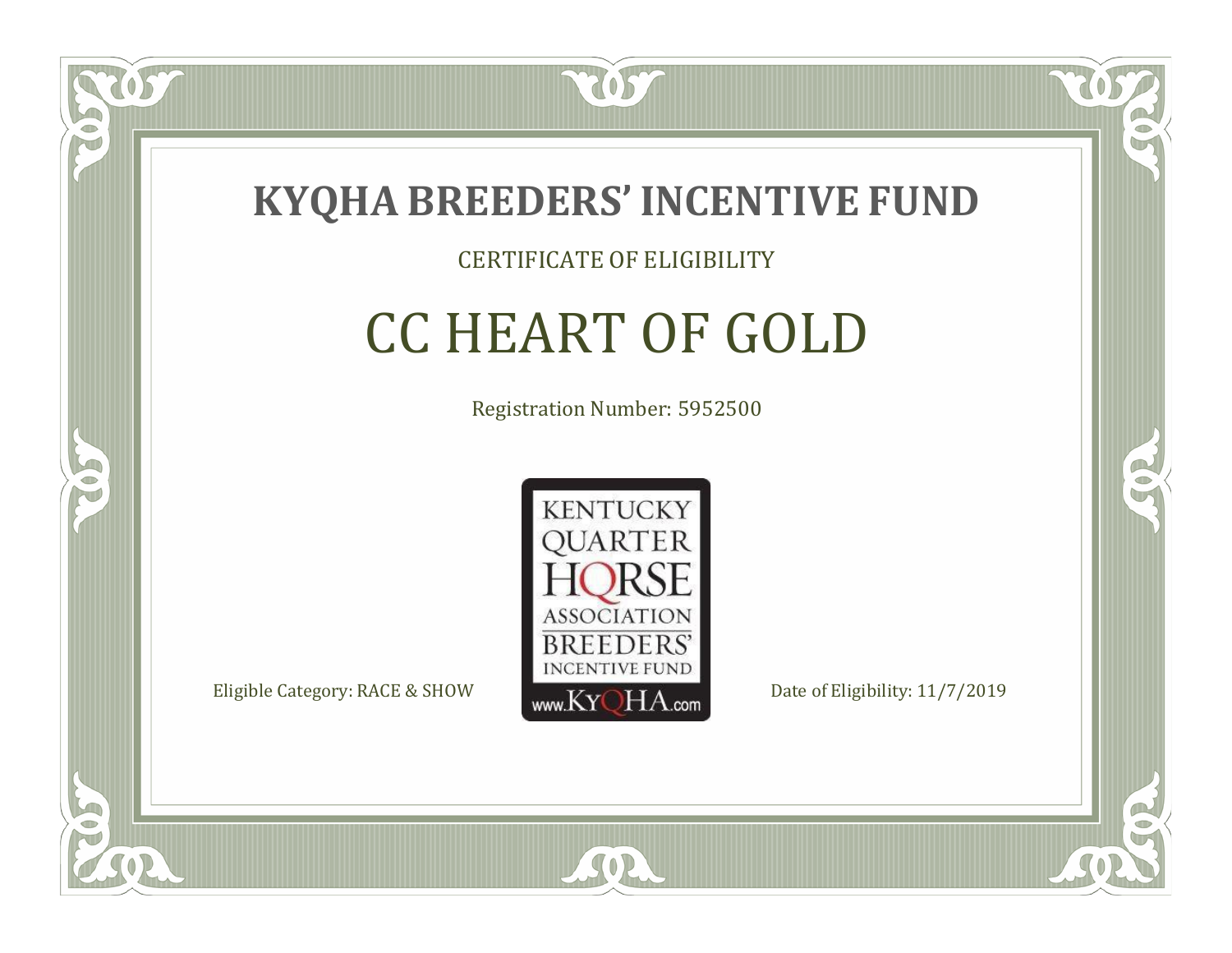

CERTIFICATE OF ELIGIBILITY

# CHASE IN FAME

Registration Number: 5898956



SOR

CO.

 $\rightarrow$ 

057

 $\bullet$ NU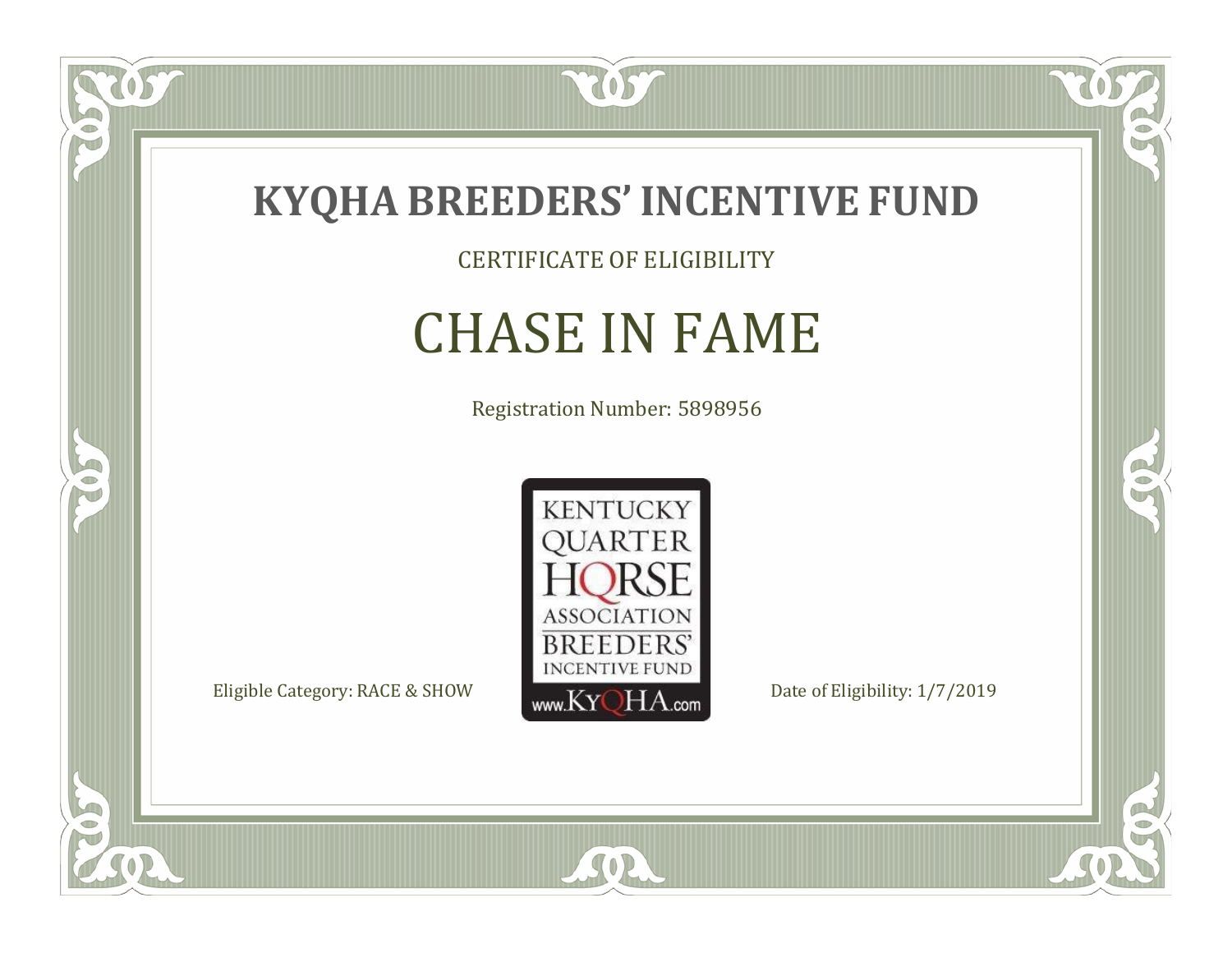

### CERTIFICATE OF ELIGIBILITY

# CHICKS DIG REDNECKS

Registration Number: X0733501



 $SO<sub>2</sub>$ 

RO

P.

 $\Box$ T

S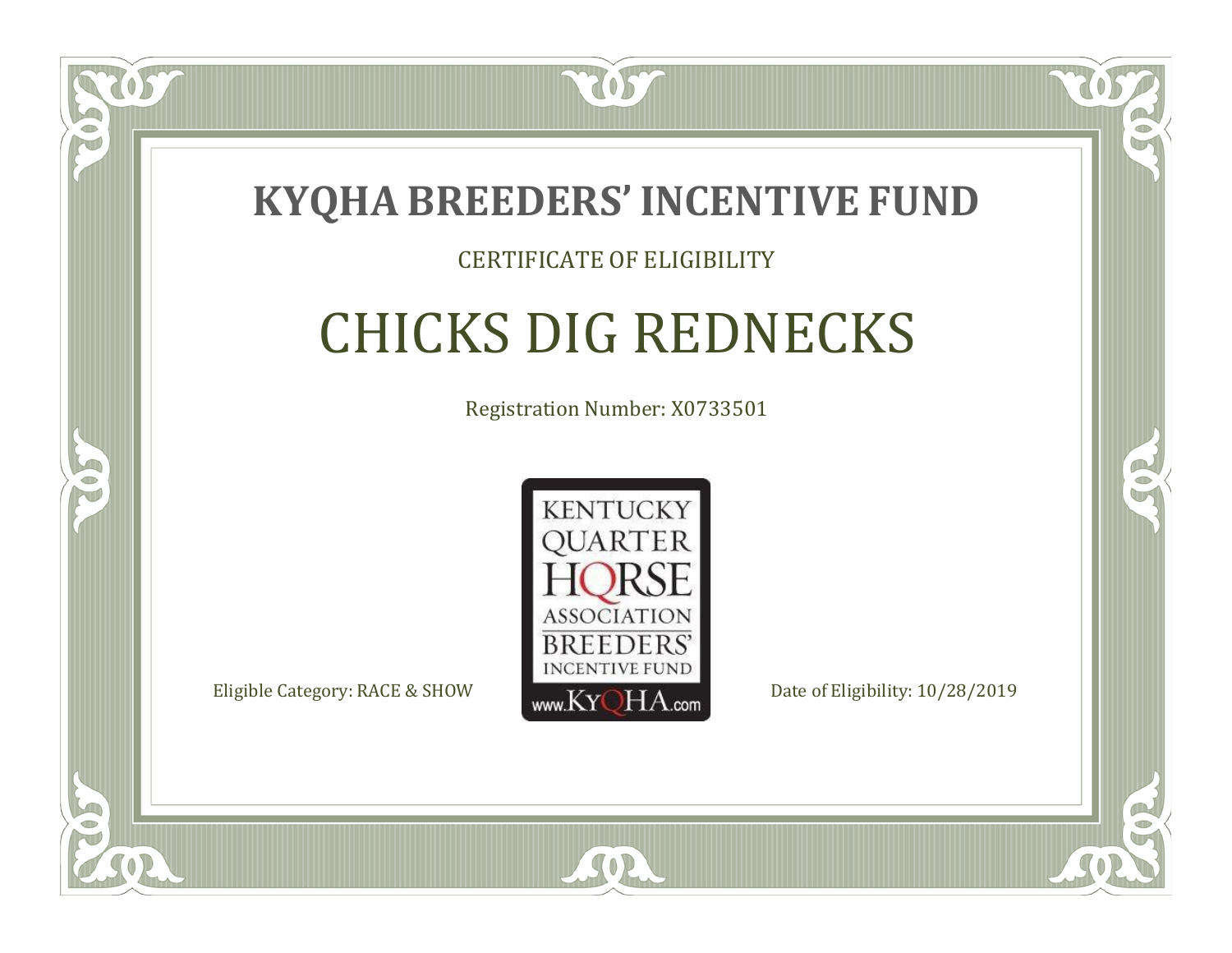### **KYQHA BREEDERS'INCENTIVE FUND**

7057

### CERTIFICATE OF ELIGIBILITY

# COLTONSHONOREDRONAS

Registration Number: X0729606



SOR

RO

CO.

 $\Box$ T

S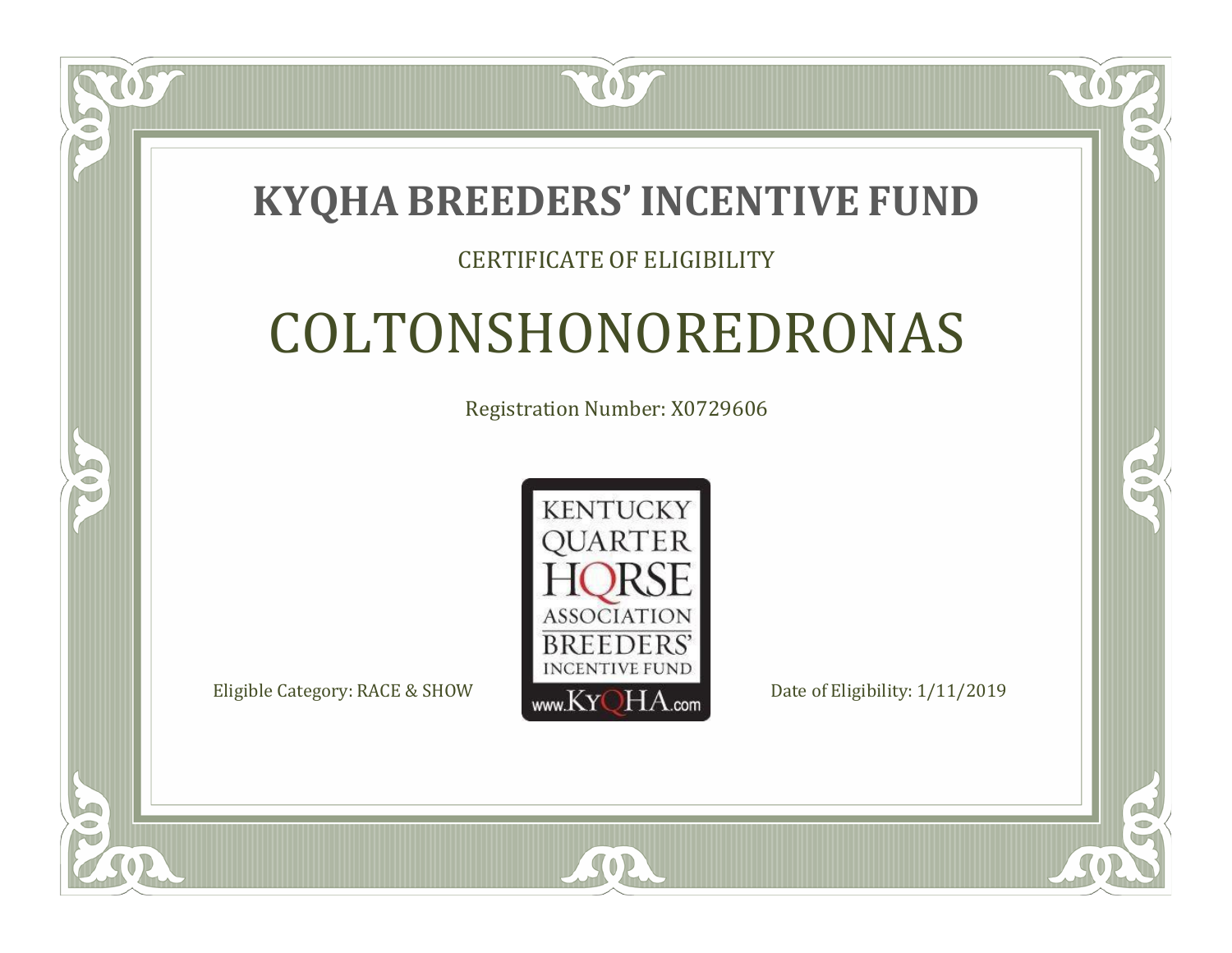

tos

 $\bullet$ N

5

CERTIFICATE OF ELIGIBILITY

# COOL VIRTUE

Registration Number: 5911864



SOR

 $\mathbb{R}$ 

 $\rightarrow$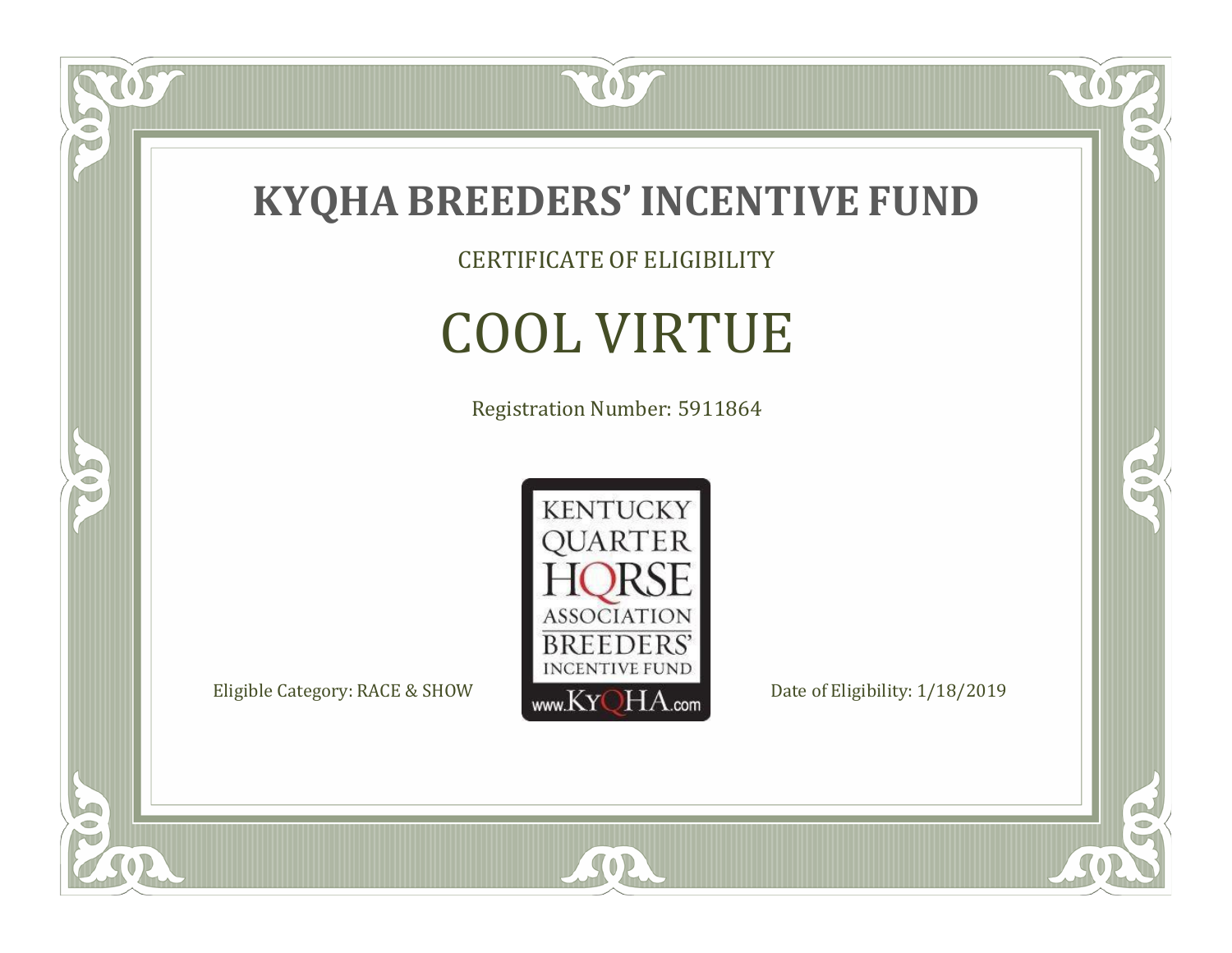

### CERTIFICATE OF ELIGIBILITY

# DADDY KNOS IM BETTER

Registration Number: 5956436



SOR

CO.

 $\rightarrow$ 

 $\Box$ N

S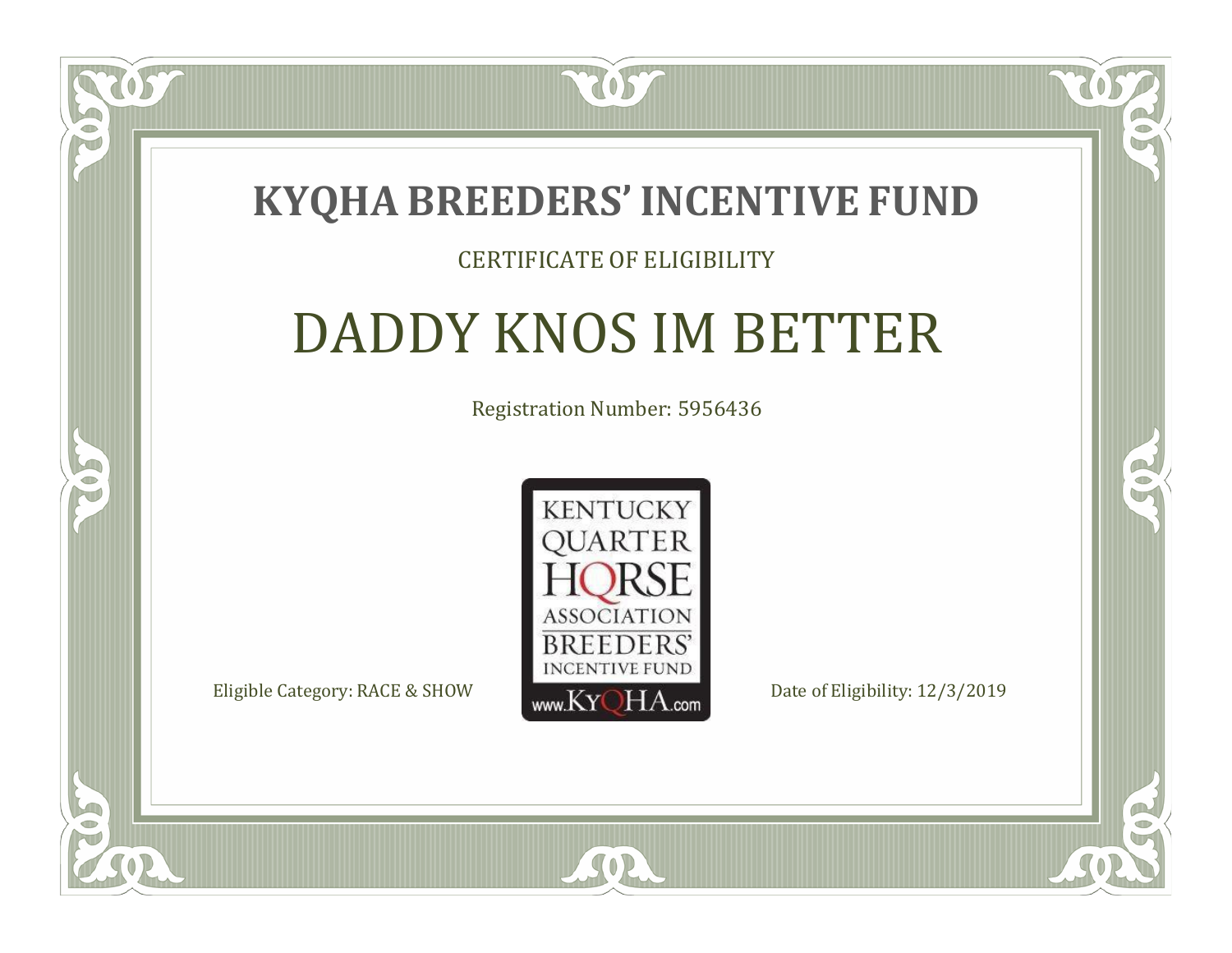

### CERTIFICATE OF ELIGIBILITY

# DO NOT DIZTURB

Registration Number: 5954265



SOR

CO.

 $\rightarrow$ 

 $\delta S$ 

 $\Box$ NU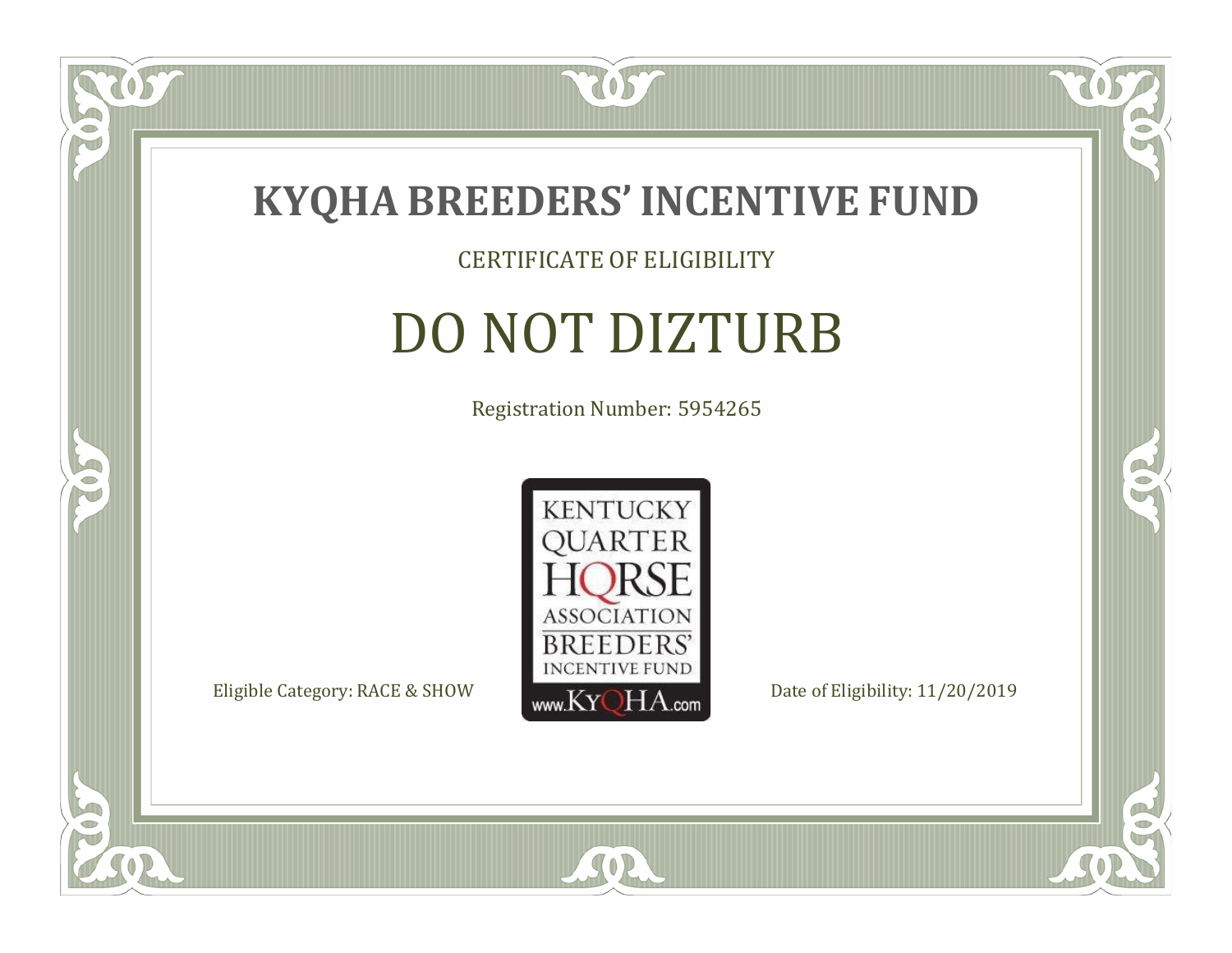

#### CERTIFICATE OF ELIGIBILITY

# DOMINATING VIRTUE

Registration Number: 5871471



 $SO2$ 

CO.

 $\rightarrow$ 

ULLE

 $\Box$ NU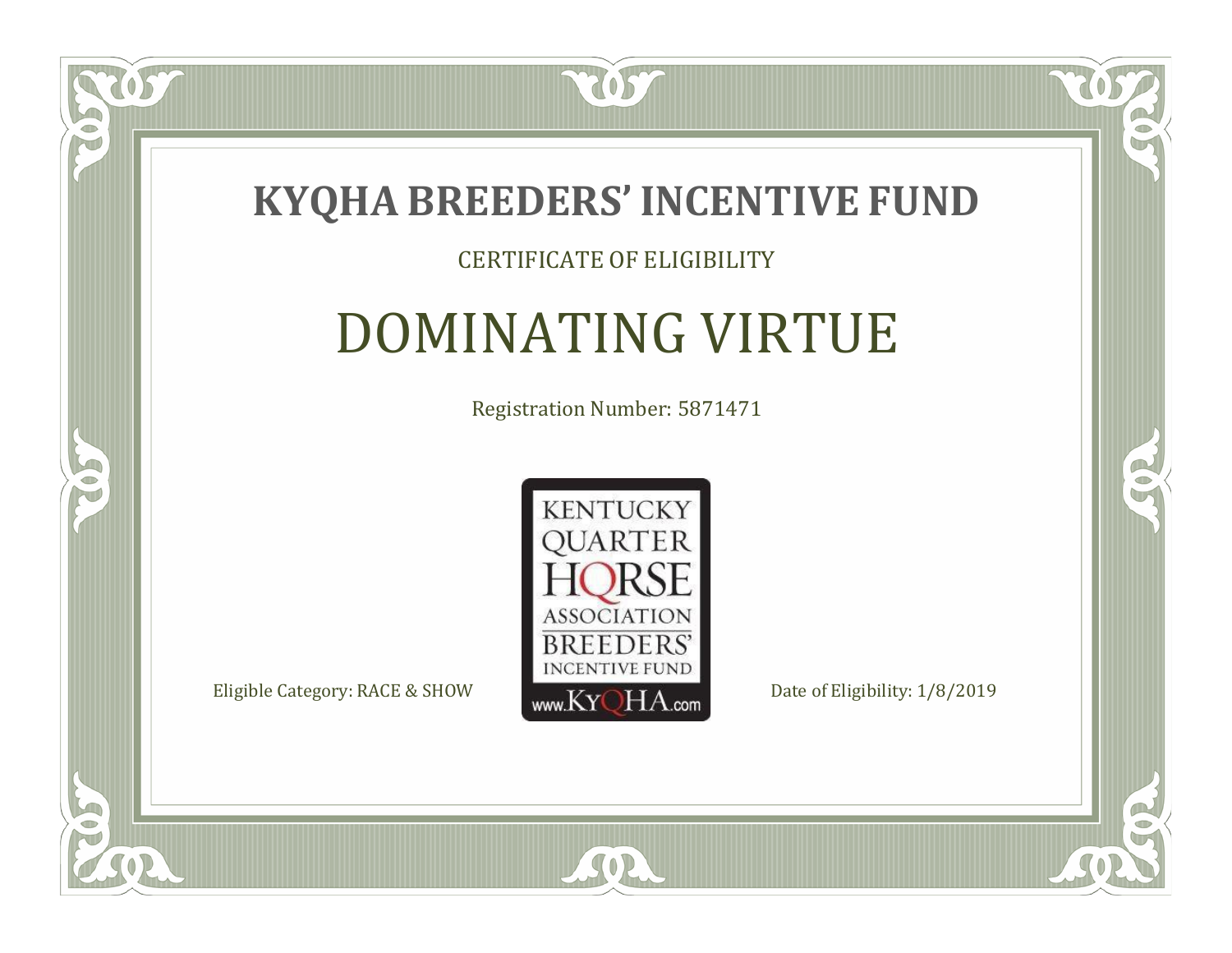

### CERTIFICATE OF ELIGIBILITY

# DRESSED IN A TUX

Registration Number: 5725948



SOR

RO

B

 $\Box$ NU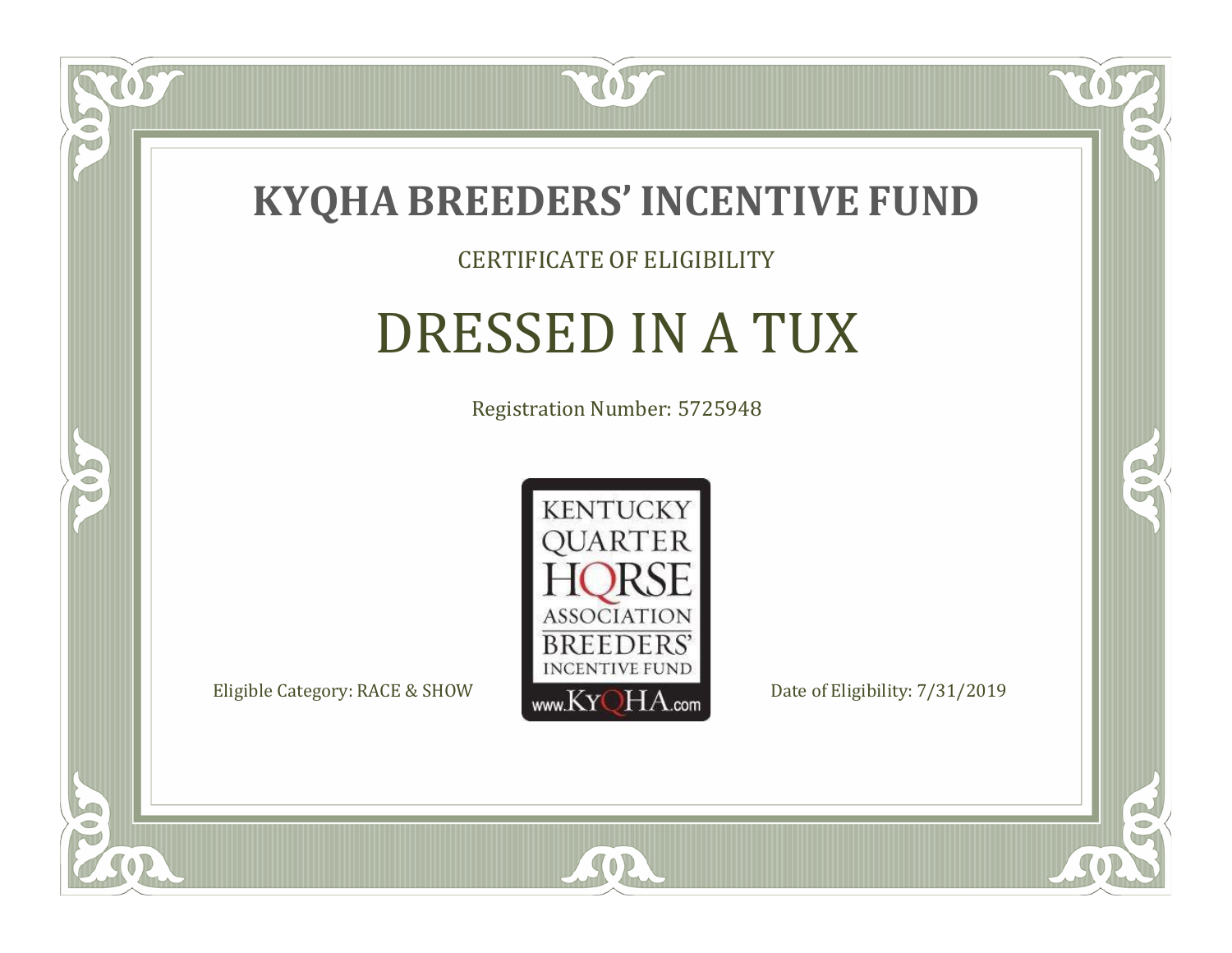

### CERTIFICATE OF ELIGIBILITY

# DUN JUST WRIGHT

Registration Number: 5913975



SOR

CO.

 $\rightarrow$ 

 $\delta S$ 

 $\Box$ NU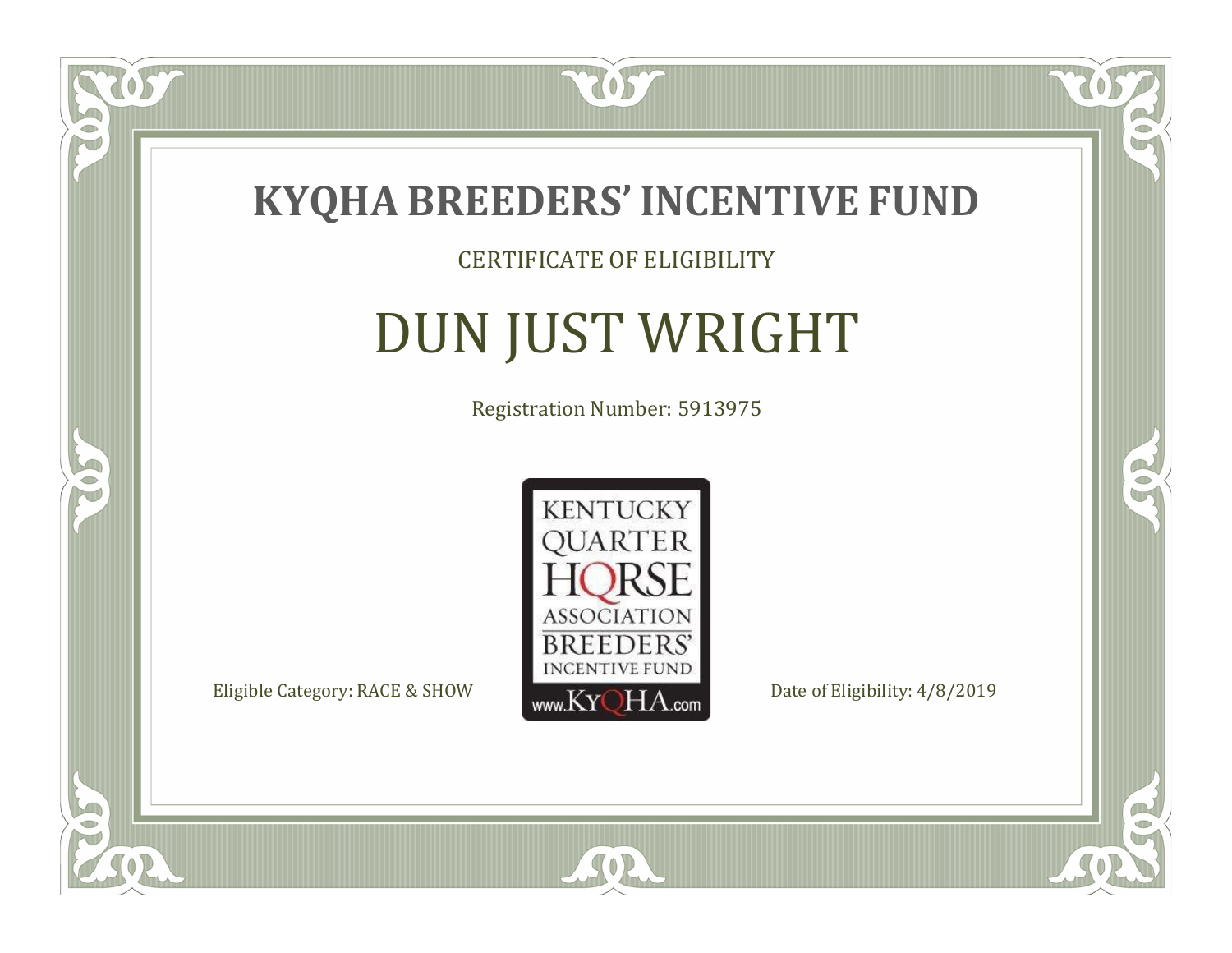

#### CERTIFICATE OF ELIGIBILITY

### FANCY ALL THEWAY

Registration Number: X0733745



SOR

CO.

 $\rightarrow$ 

ULLE

 $\Box$ N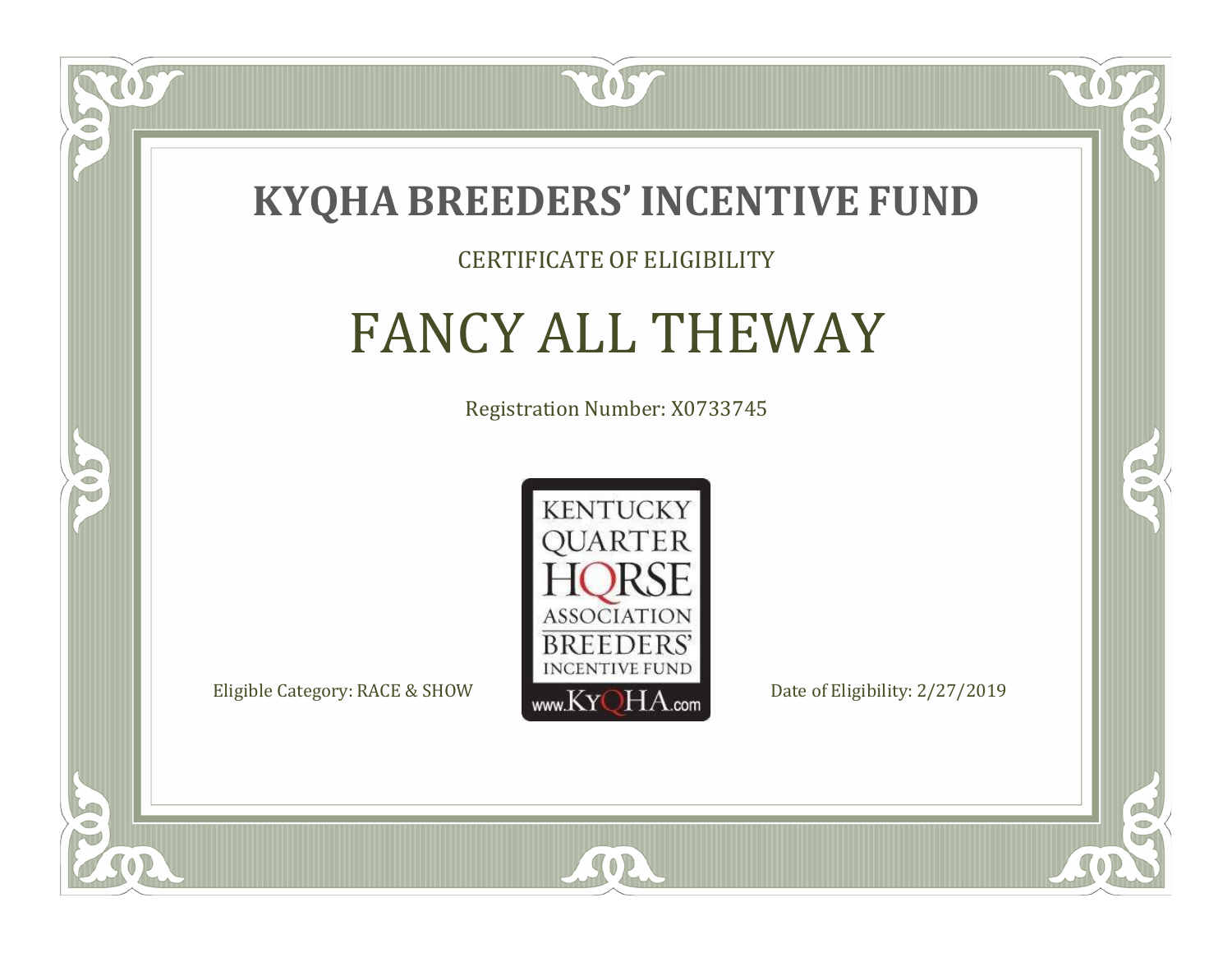

### CERTIFICATE OF ELIGIBILITY

# FANCY IN JEWELS

Registration Number: X0734434



SOR

RO

B

 $\Box$ N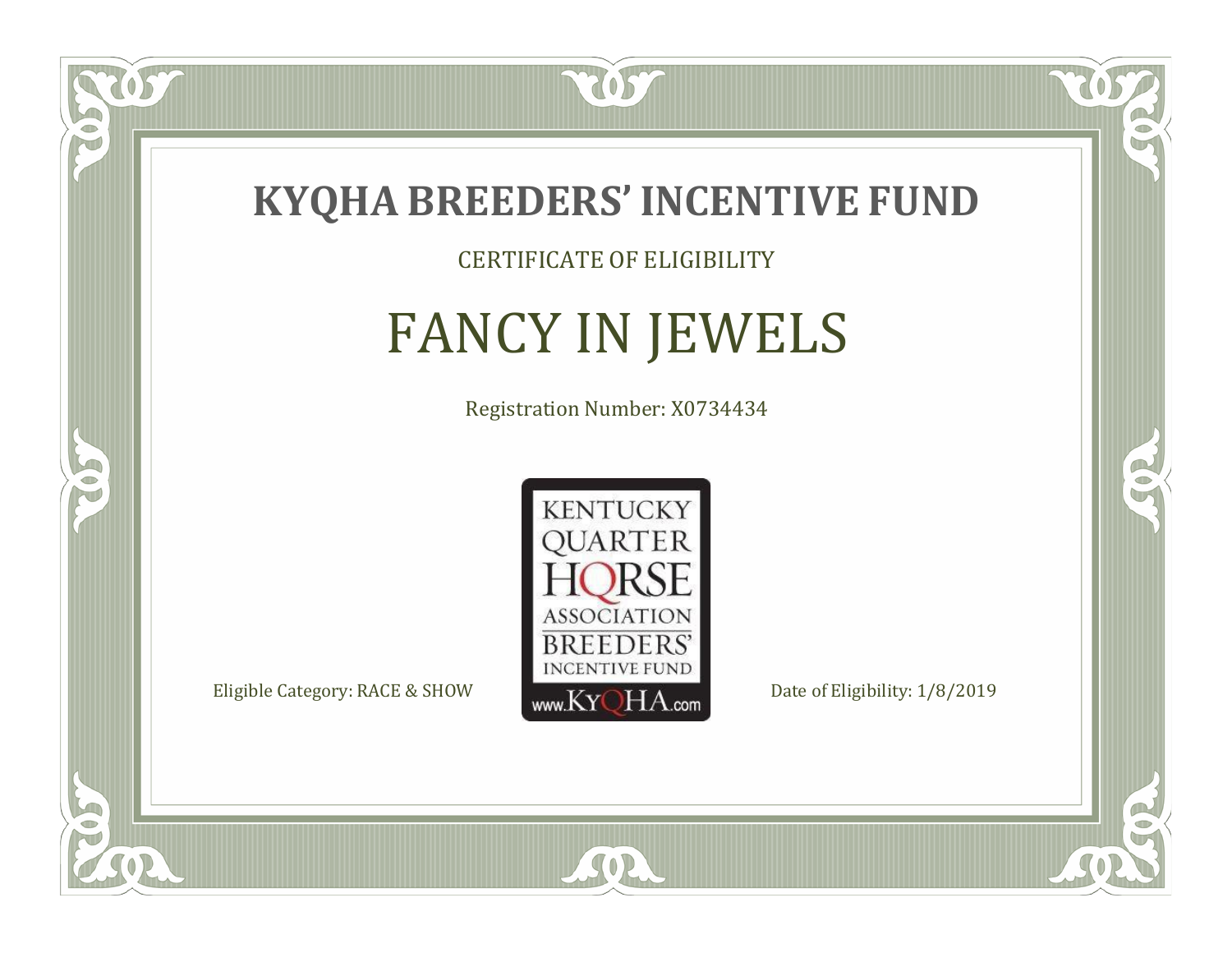

#### CERTIFICATE OF ELIGIBILITY

# FANCY WAYTO TRAVEL

Registration Number: X0737073



SOR

CO.

 $\rightarrow$ 

 $\Box$ T

S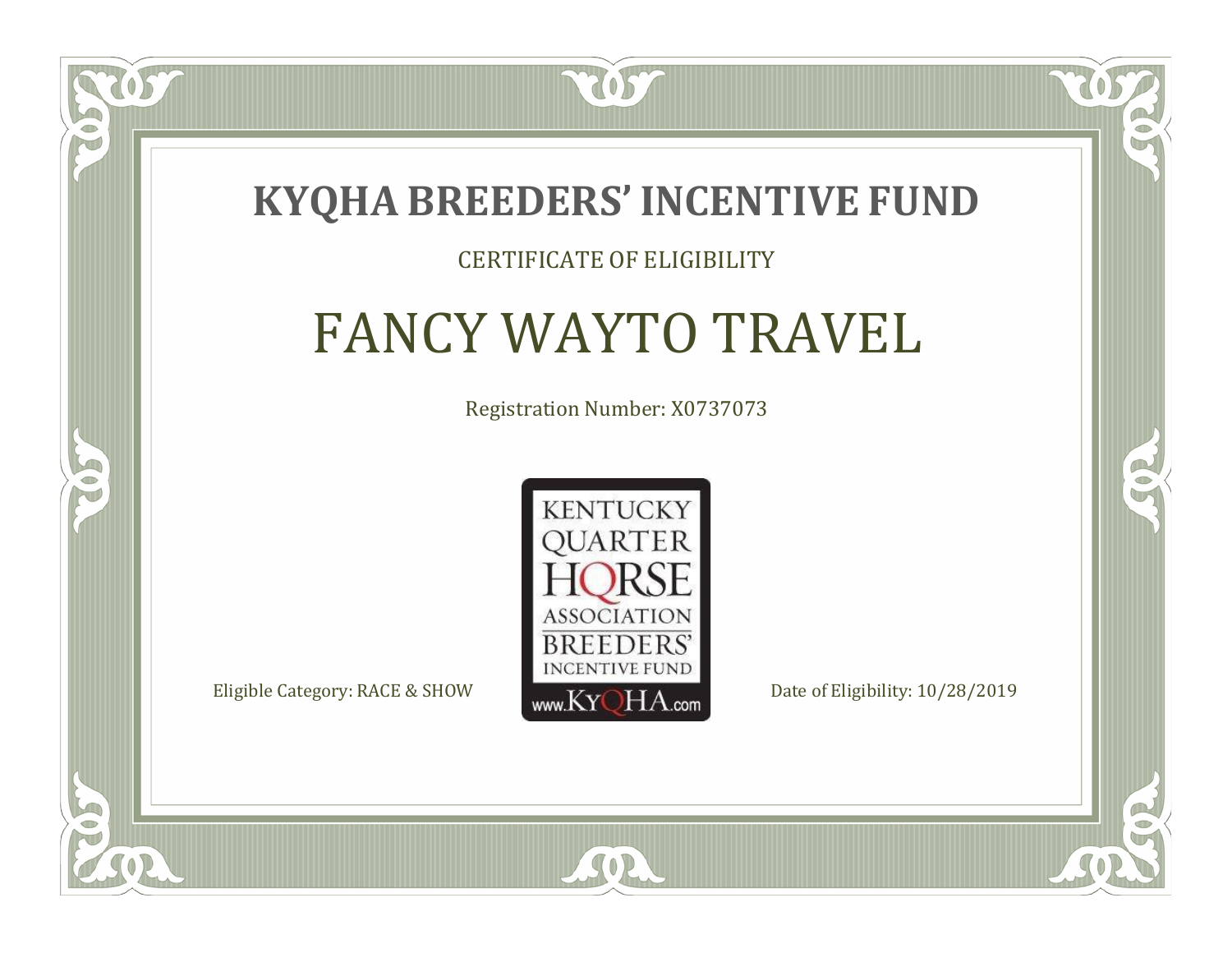

### CERTIFICATE OF ELIGIBILITY

# FIREWATERS EMBER

Registration Number: 5900873



SOR

CO.

 $\rightarrow$ 

 $\delta S$ 

 $\bullet$ NU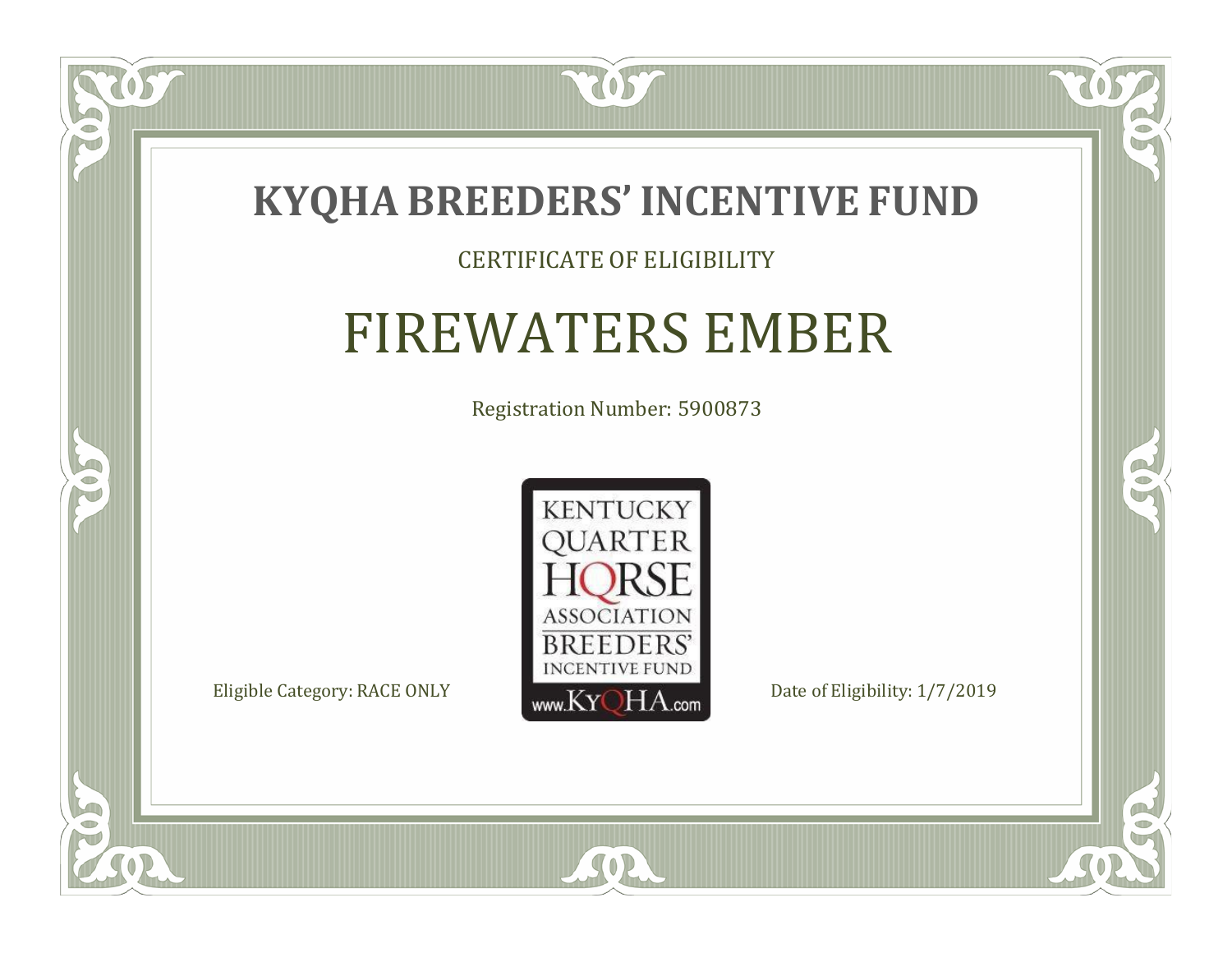

### CERTIFICATE OF ELIGIBILITY

# FLASHIN HER FANCY

Registration Number: 5893151



SOR

CO.

 $\rightarrow$ 

 $\delta S$ 

 $\Box$ N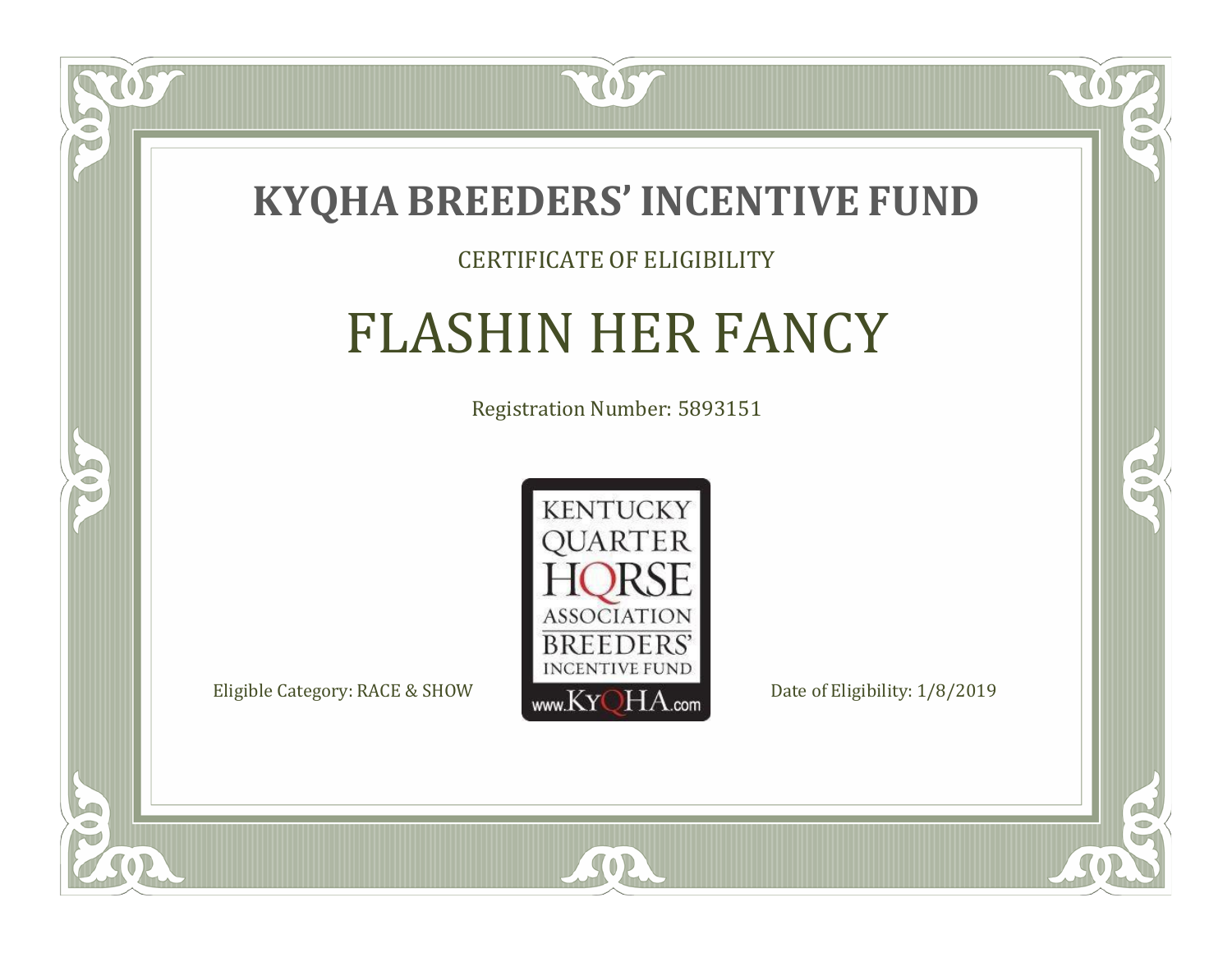

### CERTIFICATE OF ELIGIBILITY

# FLYIN SUPER LOW

Registration Number: 5854517



SOR

 $\mathbb{R}$ 

 $\rightarrow$ 

OST

 $\bullet$ NU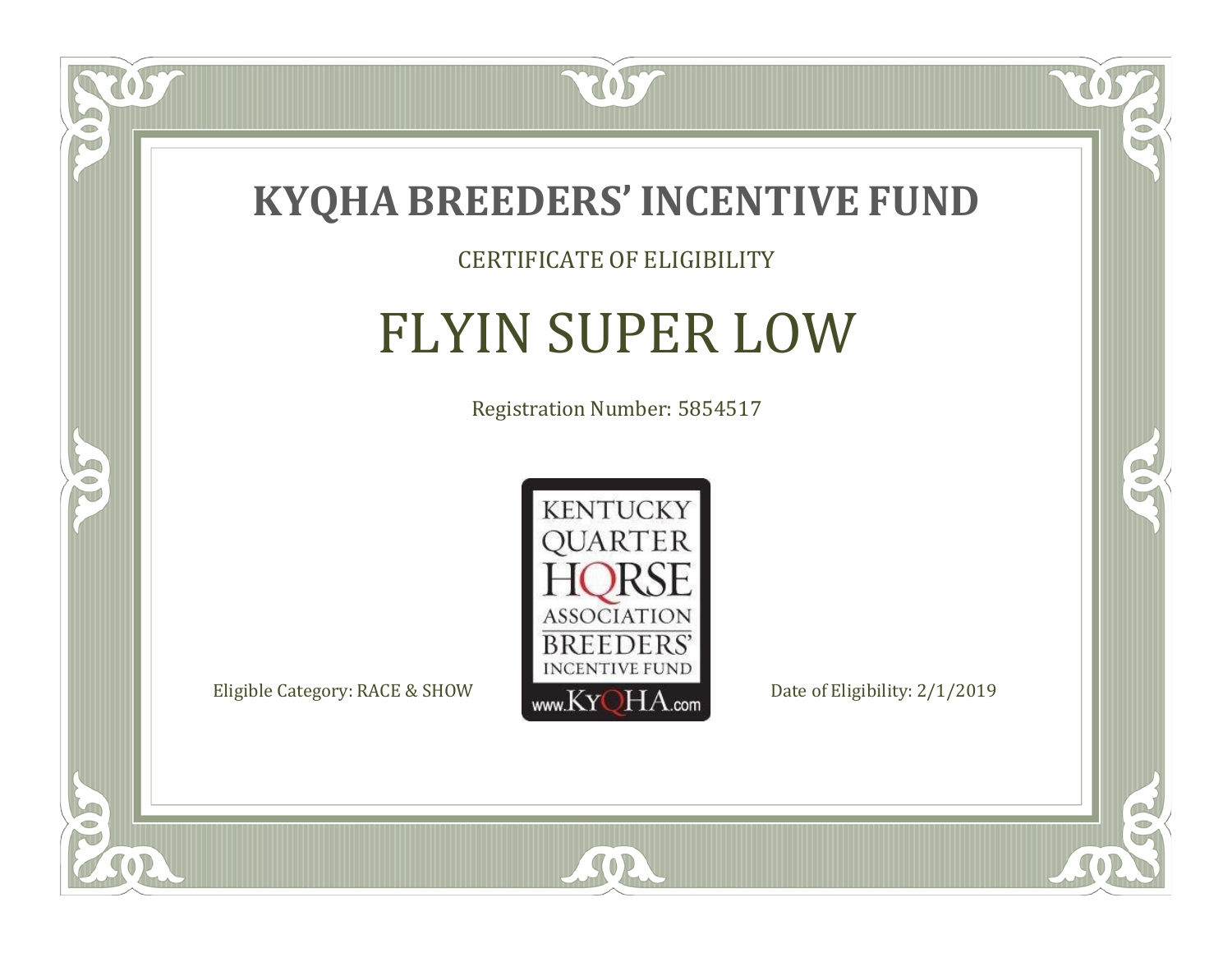

#### CERTIFICATE OF ELIGIBILITY

## FOR THE LOVEOF MONEY

Registration Number: 5911108



 $SO2$ 

CO.

B)

 $\Box$ N

S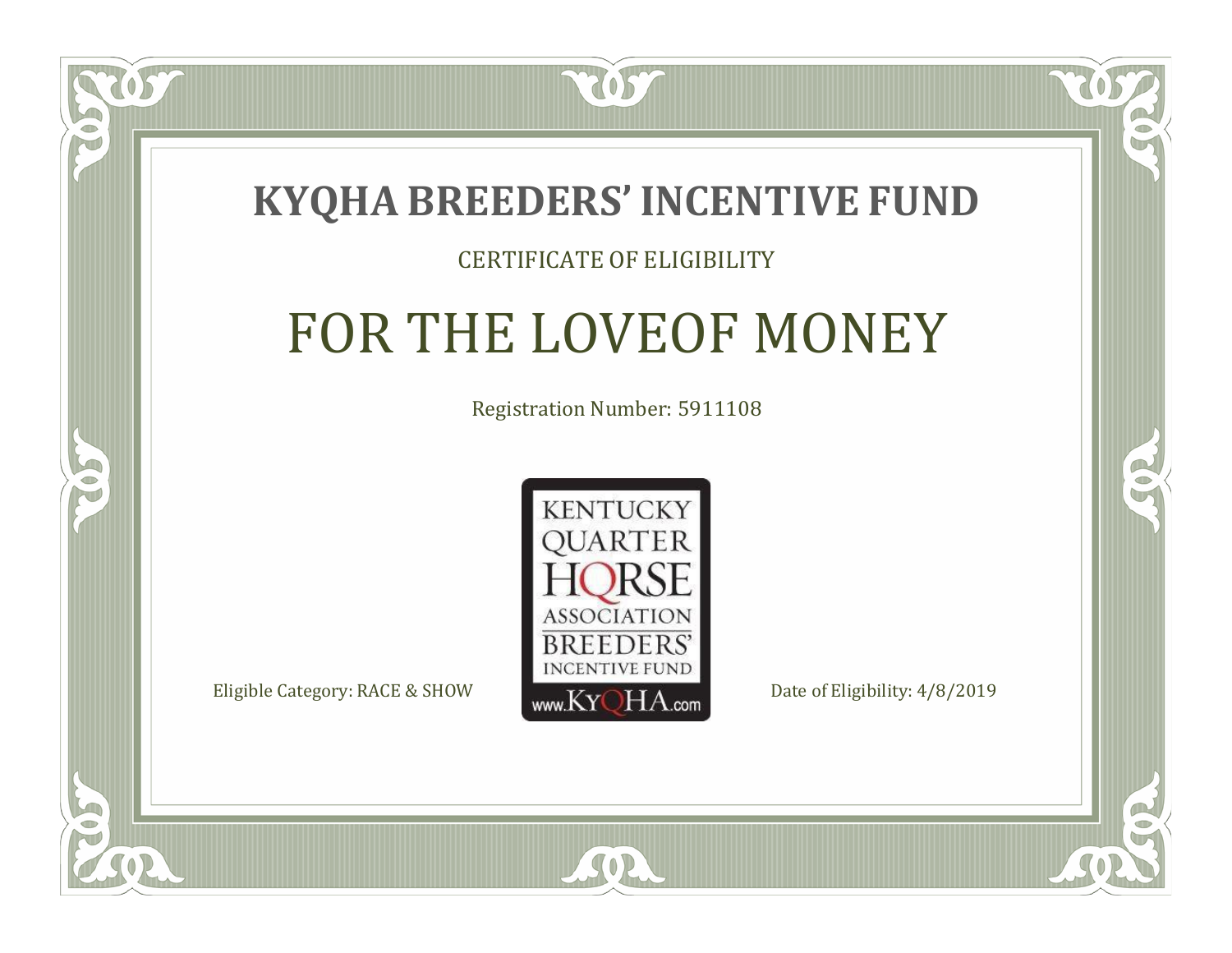

### CERTIFICATE OF ELIGIBILITY

# FORCE FOR GOOD

Registration Number: 5940706



SOR

CO.

B)

 $\widetilde{\mathfrak{S}}$ 

 $\Box$ NU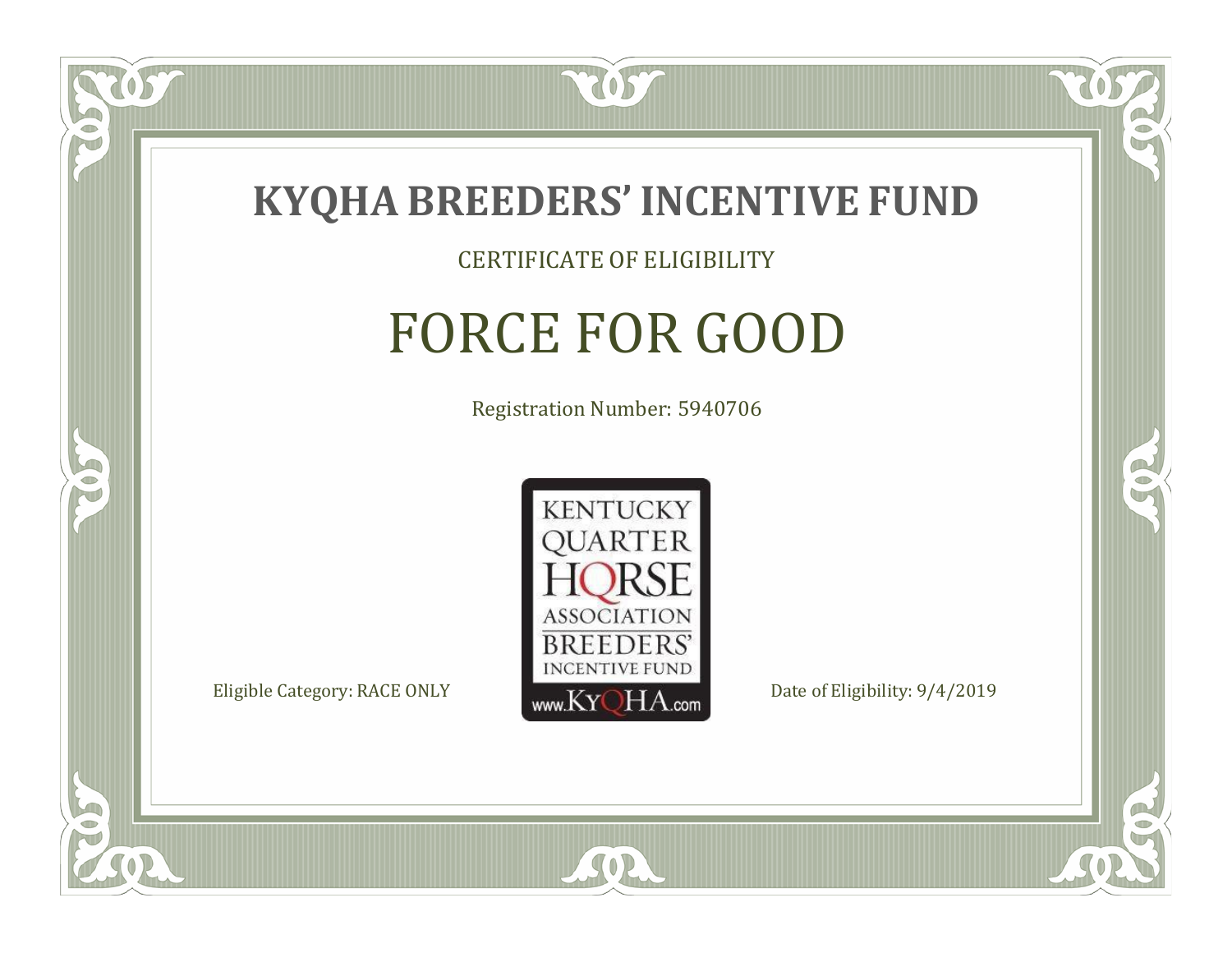

 $\Box$ N

S

### CERTIFICATE OF ELIGIBILITY

# FORSAKING ALL LOVERS

Registration Number: X0734904



SOR

RO

P.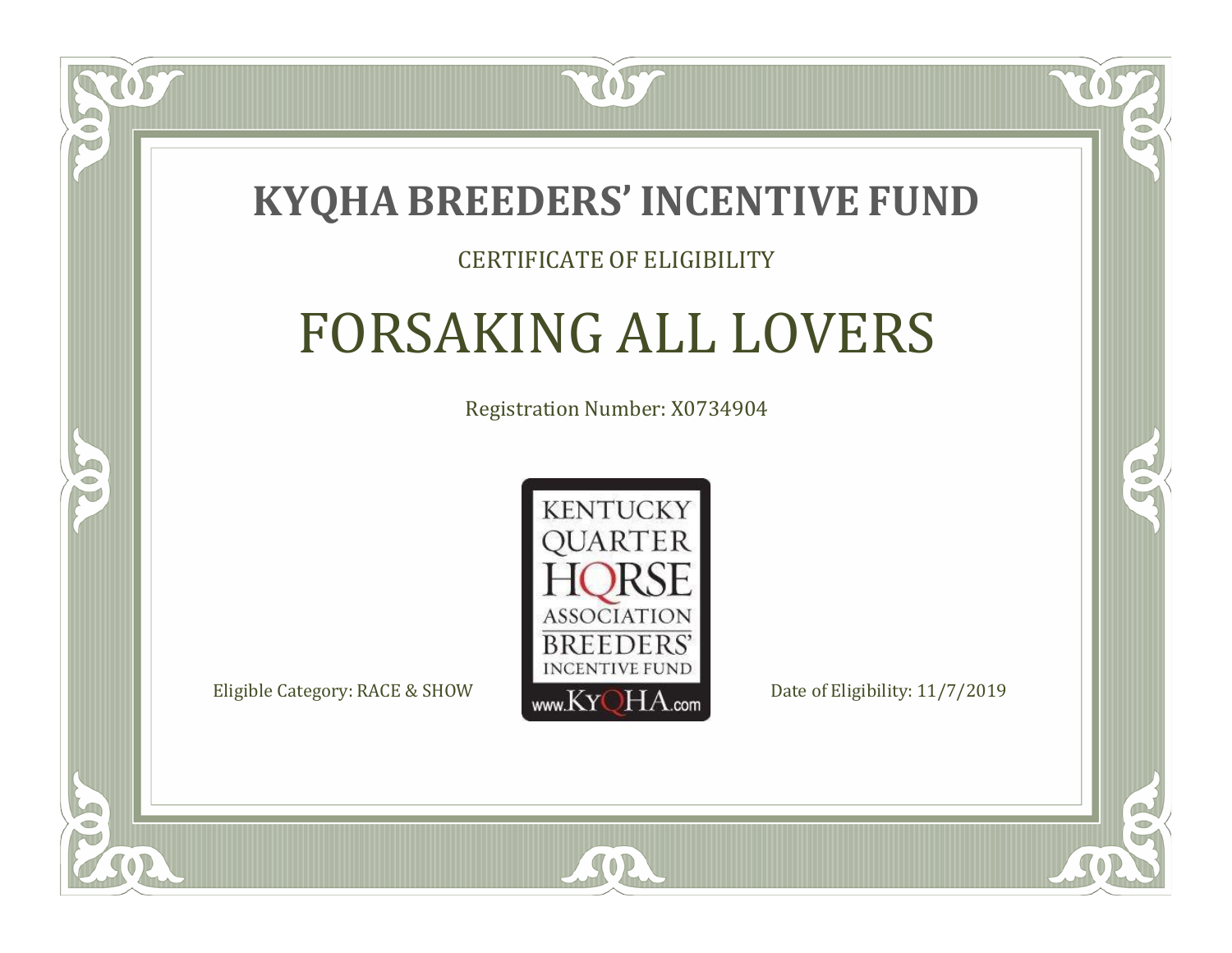

#### CERTIFICATE OF ELIGIBILITY

### GOOD KARMA ONLY

Registration Number: 5894019



SOR

CO.

B)

 $\Box$ N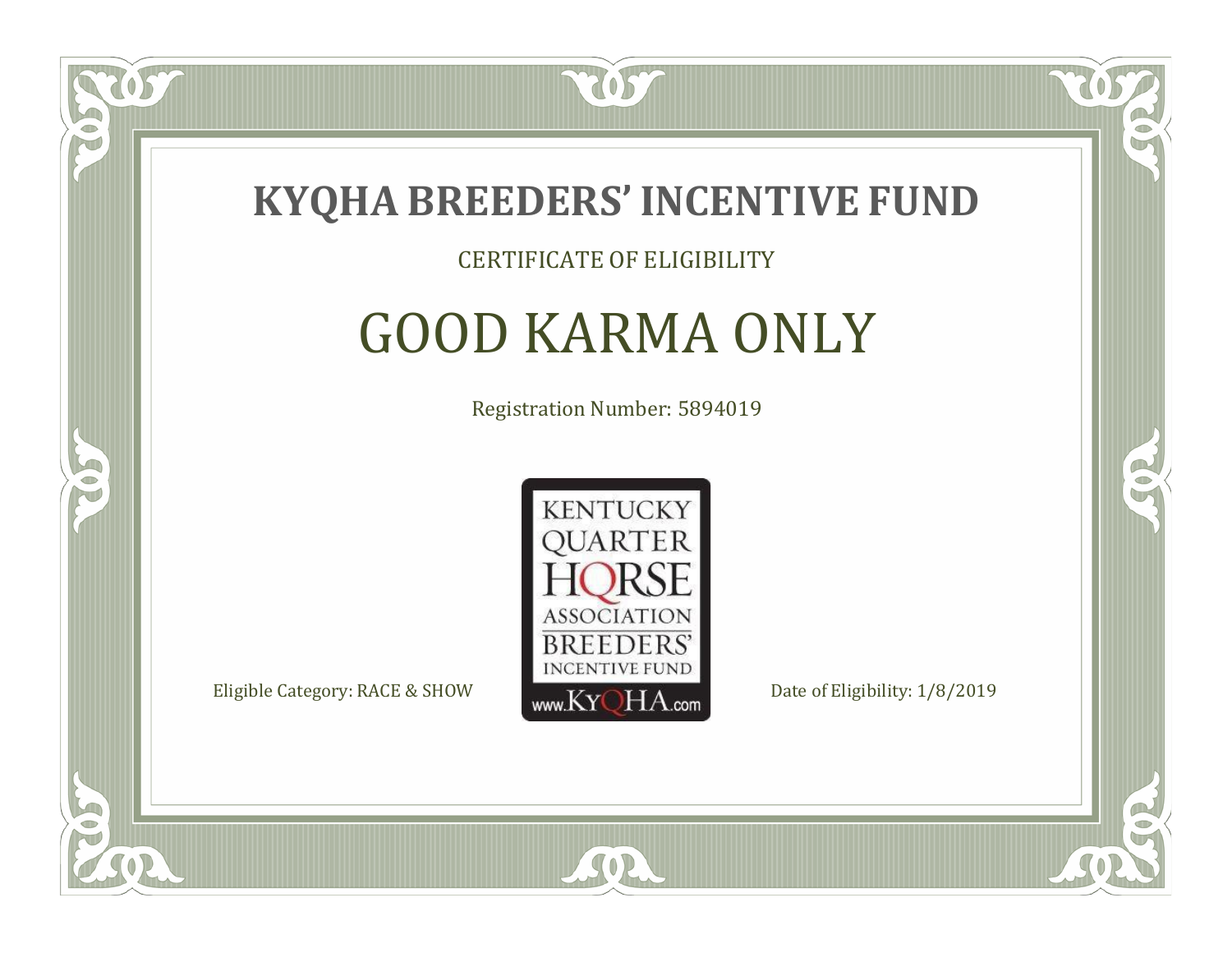

#### CERTIFICATE OF ELIGIBILITY

# GOOD TO KNOW ITS ME

Registration Number: 5952809



SOR

CO.

P.

 $\Box$ N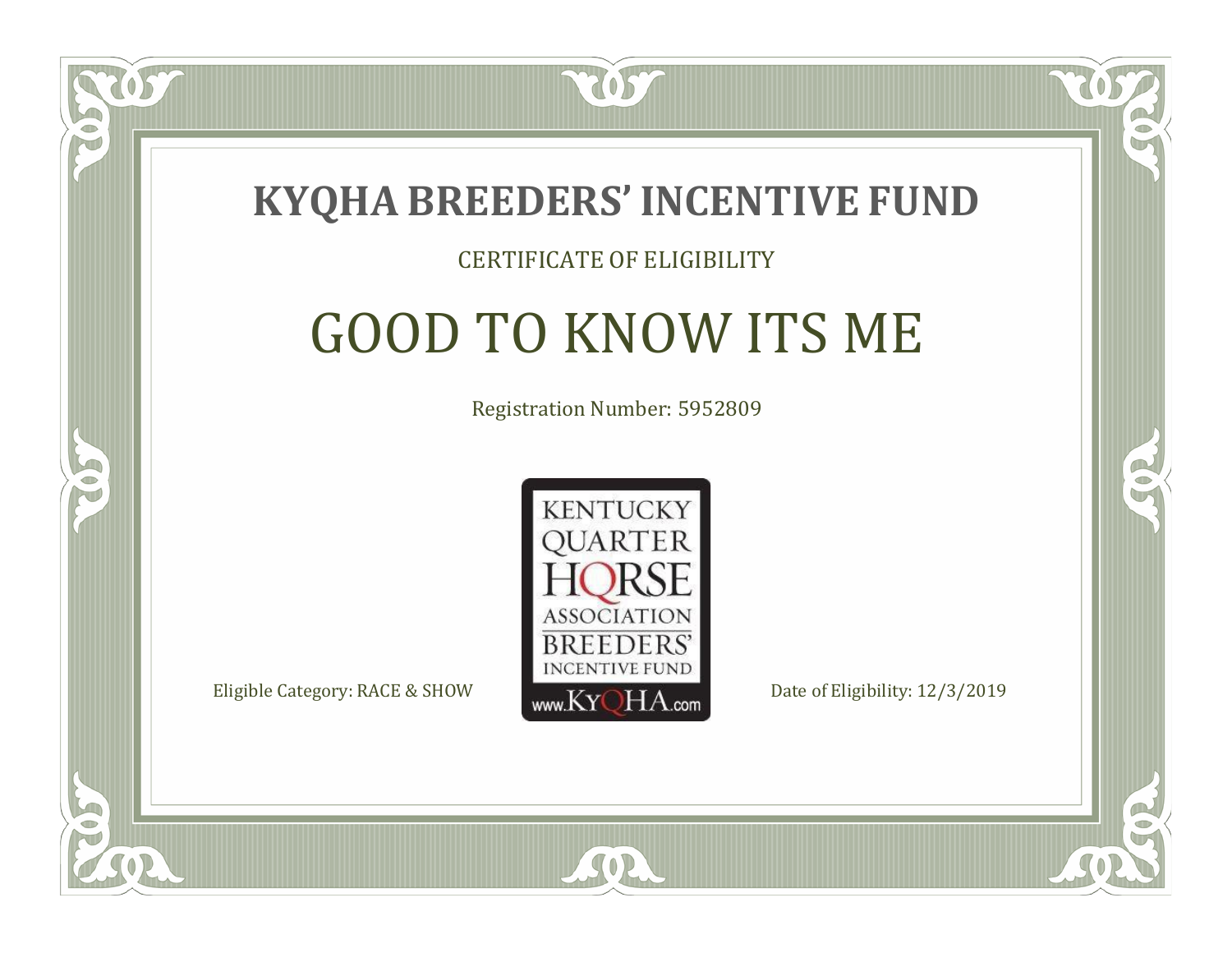

CERTIFICATE OF ELIGIBILITY

# HES SO FANCY

Registration Number: X0733811



SOR

CO.

 $\rightarrow$ 

US

 $\bullet$ NU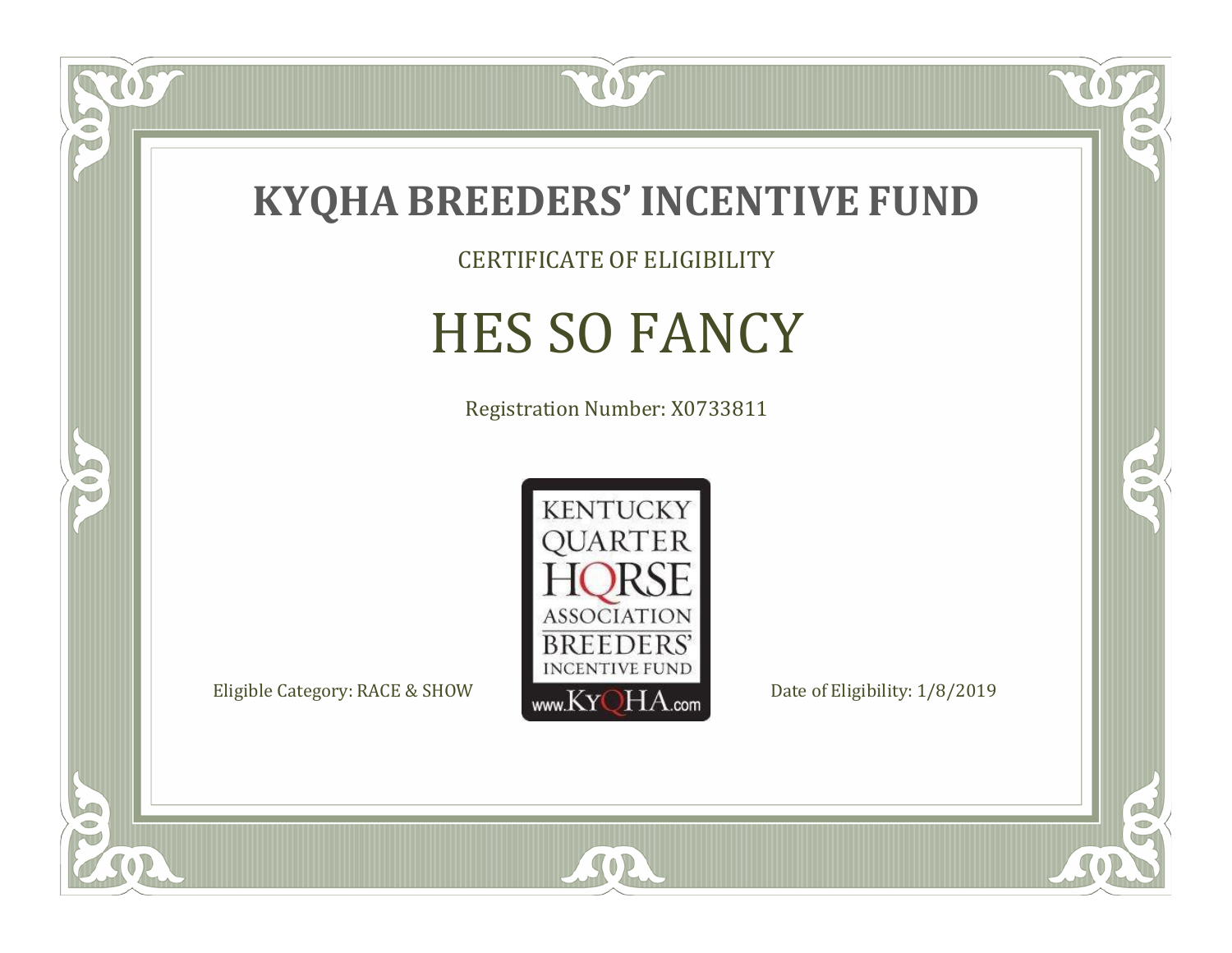

#### CERTIFICATE OF ELIGIBILITY

# HOT LUCKY N SOUTHERN

Registration Number: 5894995



SOR

CO.

 $\rightarrow$ 

 $\blacksquare$ N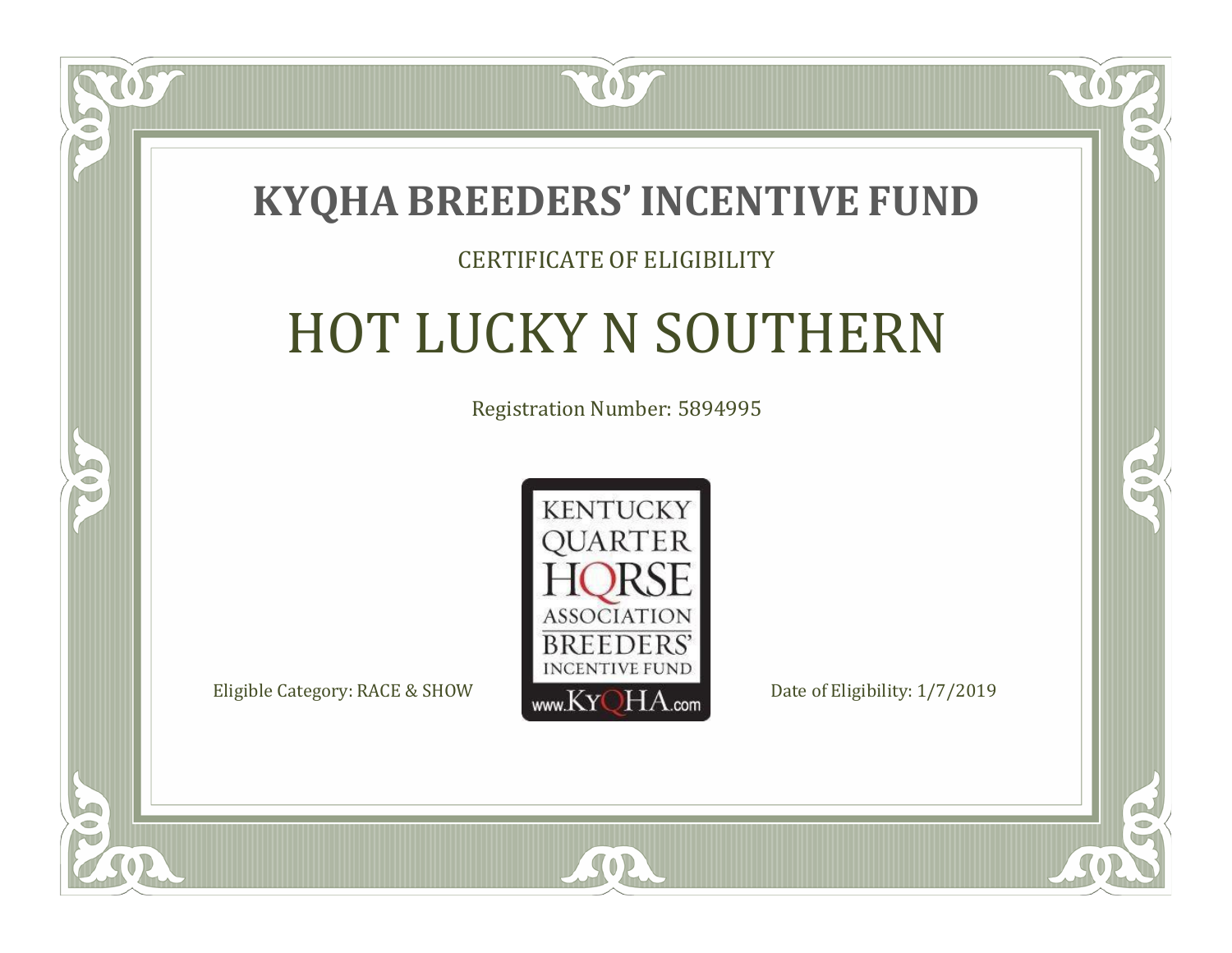

### CERTIFICATE OF ELIGIBILITY

# I KNO IM AVESTEDPINE

Registration Number: 5952810



 $SO2$ 

CO.

 $\rightarrow$ 

 $\Box$ N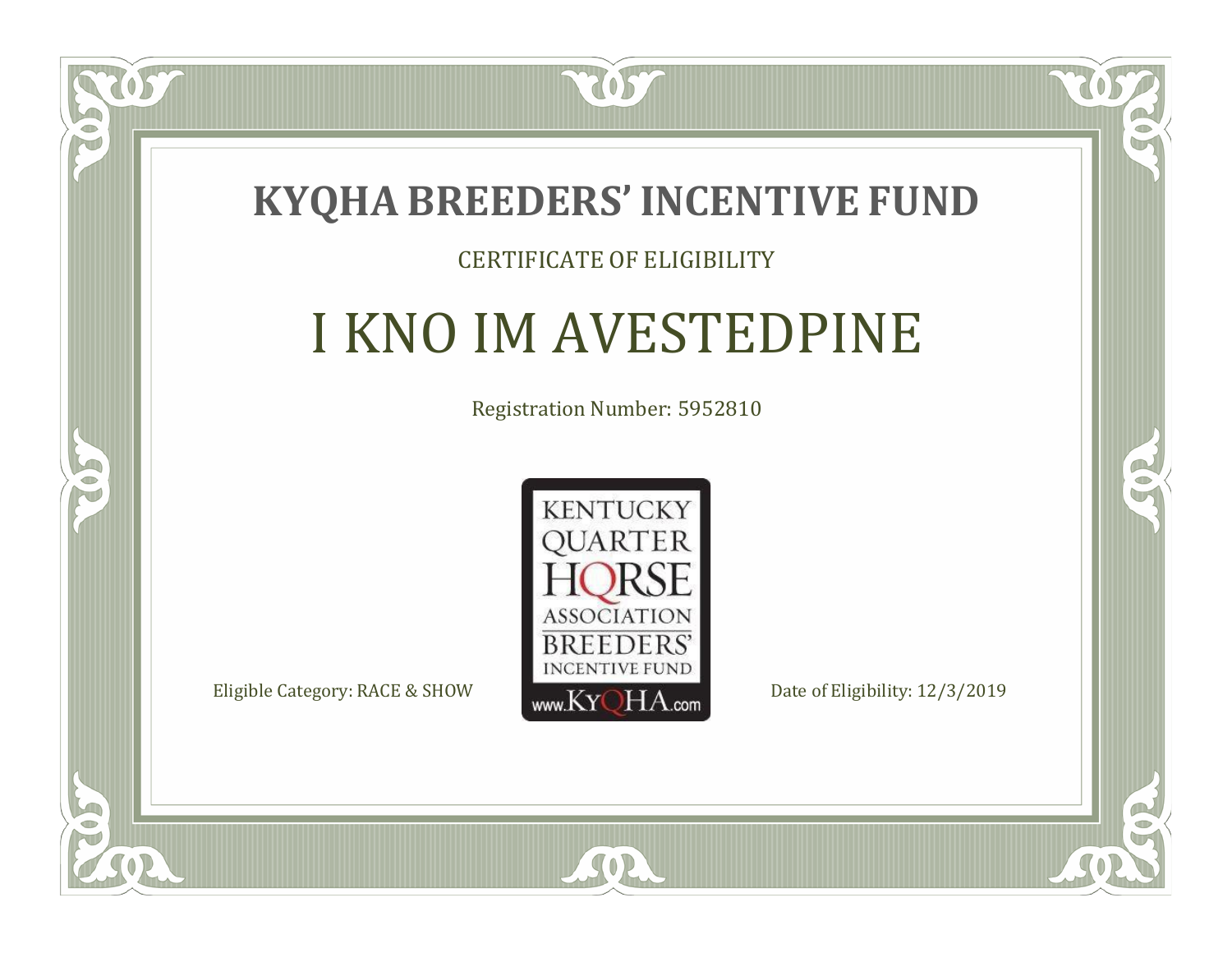

CERTIFICATE OF ELIGIBILITY

# I ONLY KNOW

Registration Number: 5957954



SOR

 $\mathbb{R}$ 

 $\mathbb{R}^2$ 

 $\overline{OS}$ 

 $\bullet$ N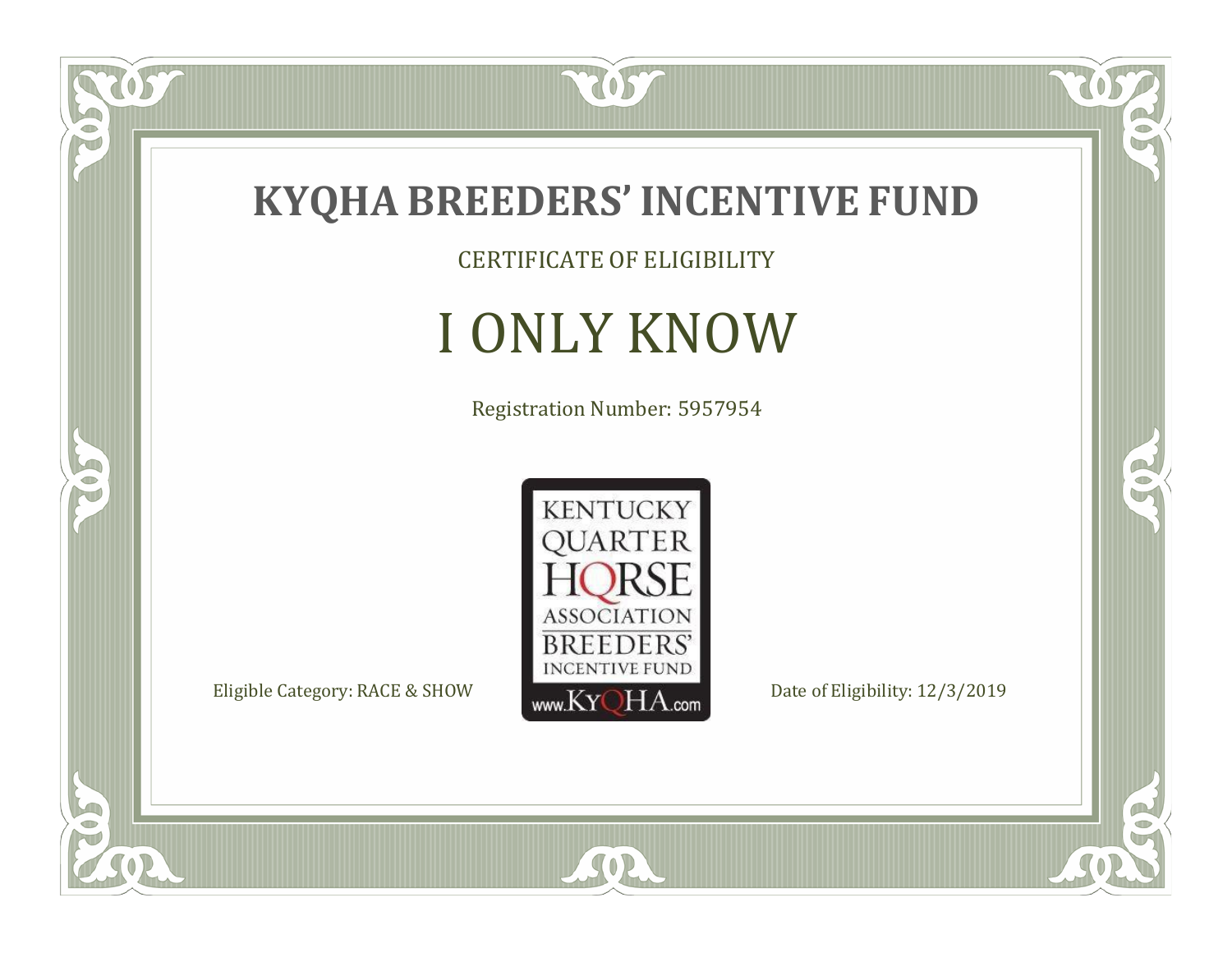### **KYQHA BREEDERS'INCENTIVE FUND**

7057

 $\Box$ T

S

### CERTIFICATE OF ELIGIBILITY

# IMAFANCYBOURBONGIRL

Registration Number: X0737376



SOR

RO

 $\rightarrow$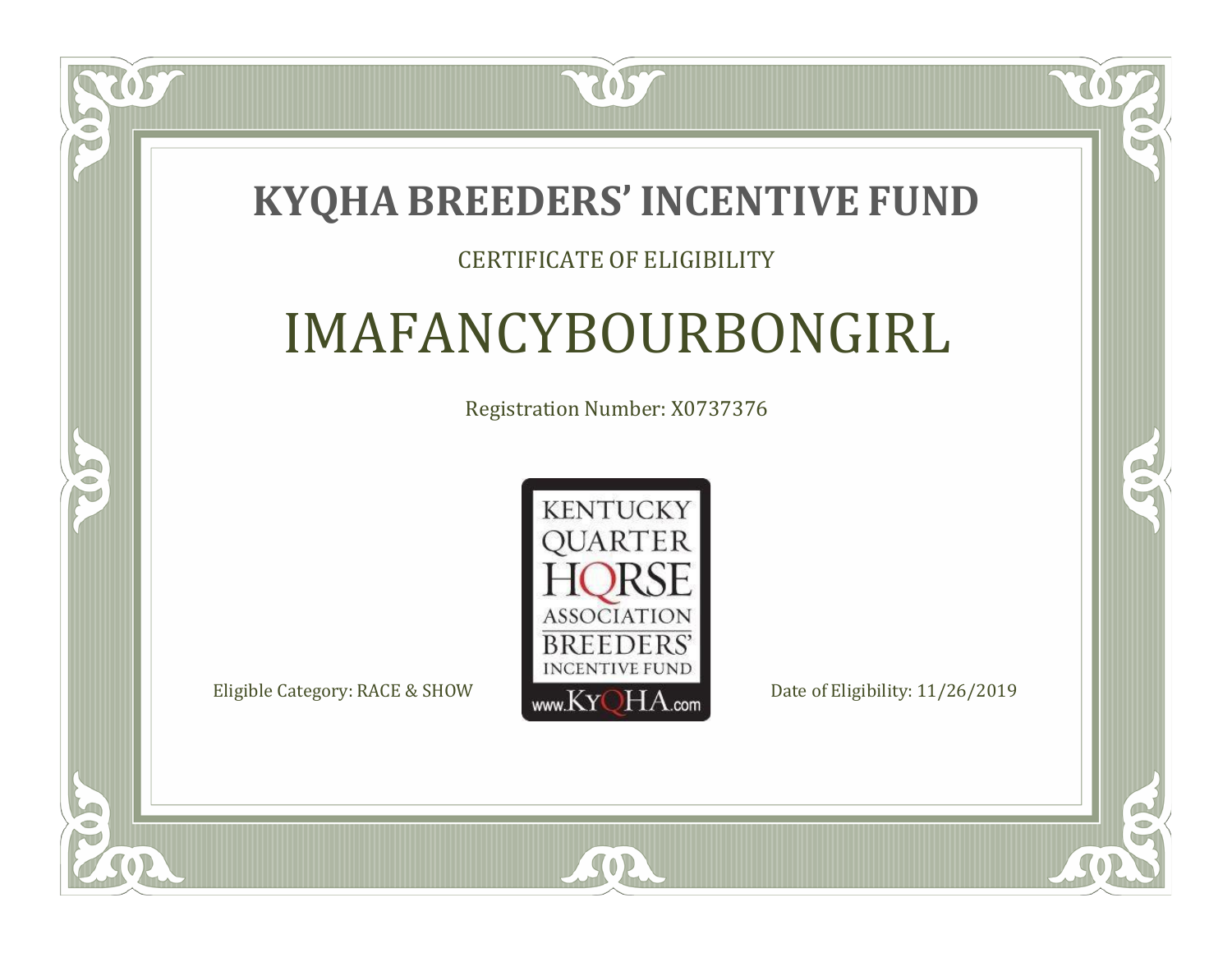

CERTIFICATE OF ELIGIBILITY

# IN MY HEART

Registration Number: 5941668



SOR

 $\mathbb{R}$ 

 $\mathbb{R}^2$ 

US.

 $\bullet$ N

5

 $\overline{\mathbb{C}}$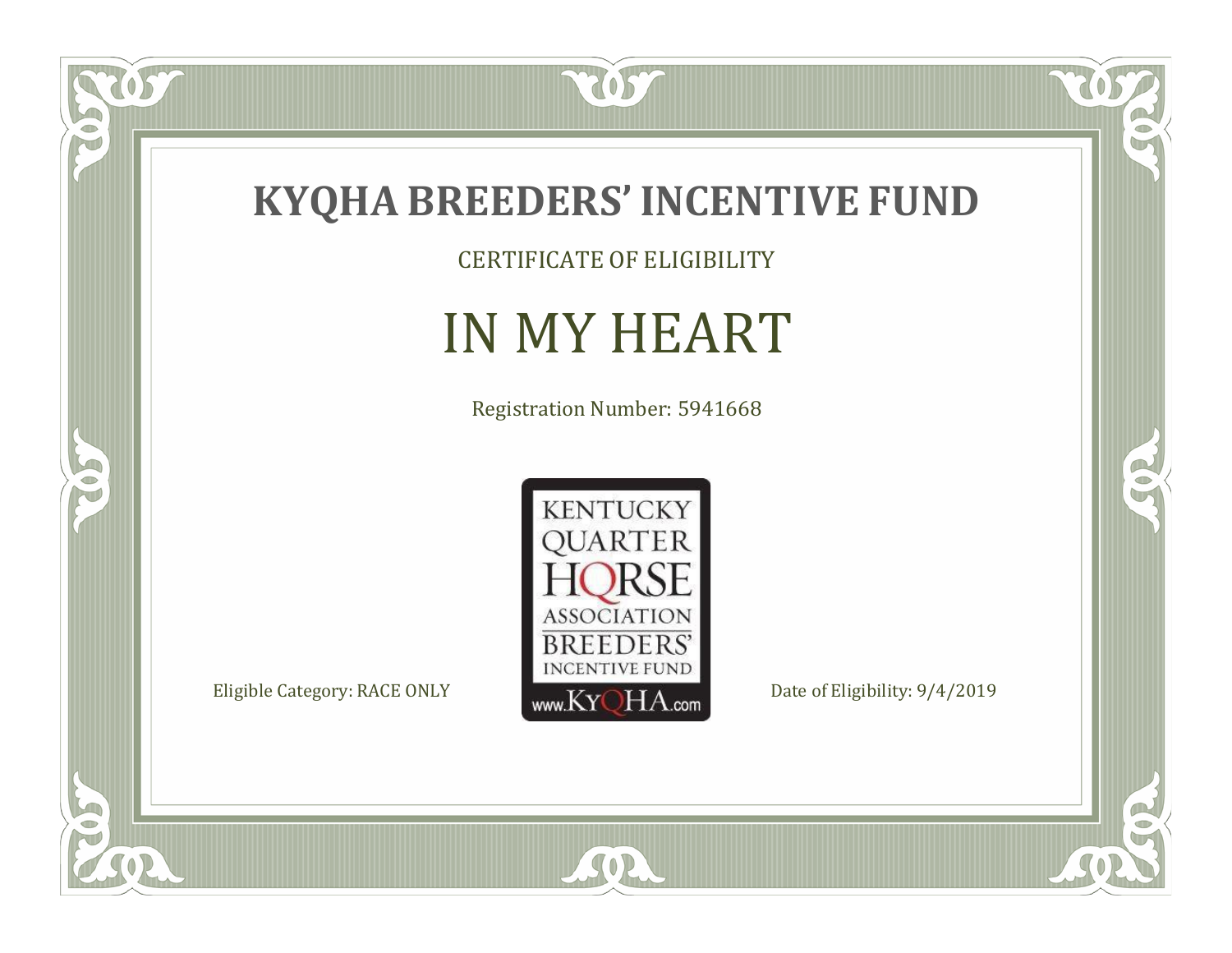### **KYQHA BREEDERS'INCENTIVE FUND**

7057

### CERTIFICATE OF ELIGIBILITY

# INA LEAGUE OFMY OWN

Registration Number: 5894018



SOR

CO.

 $\rightarrow$ 

 $\blacksquare$ N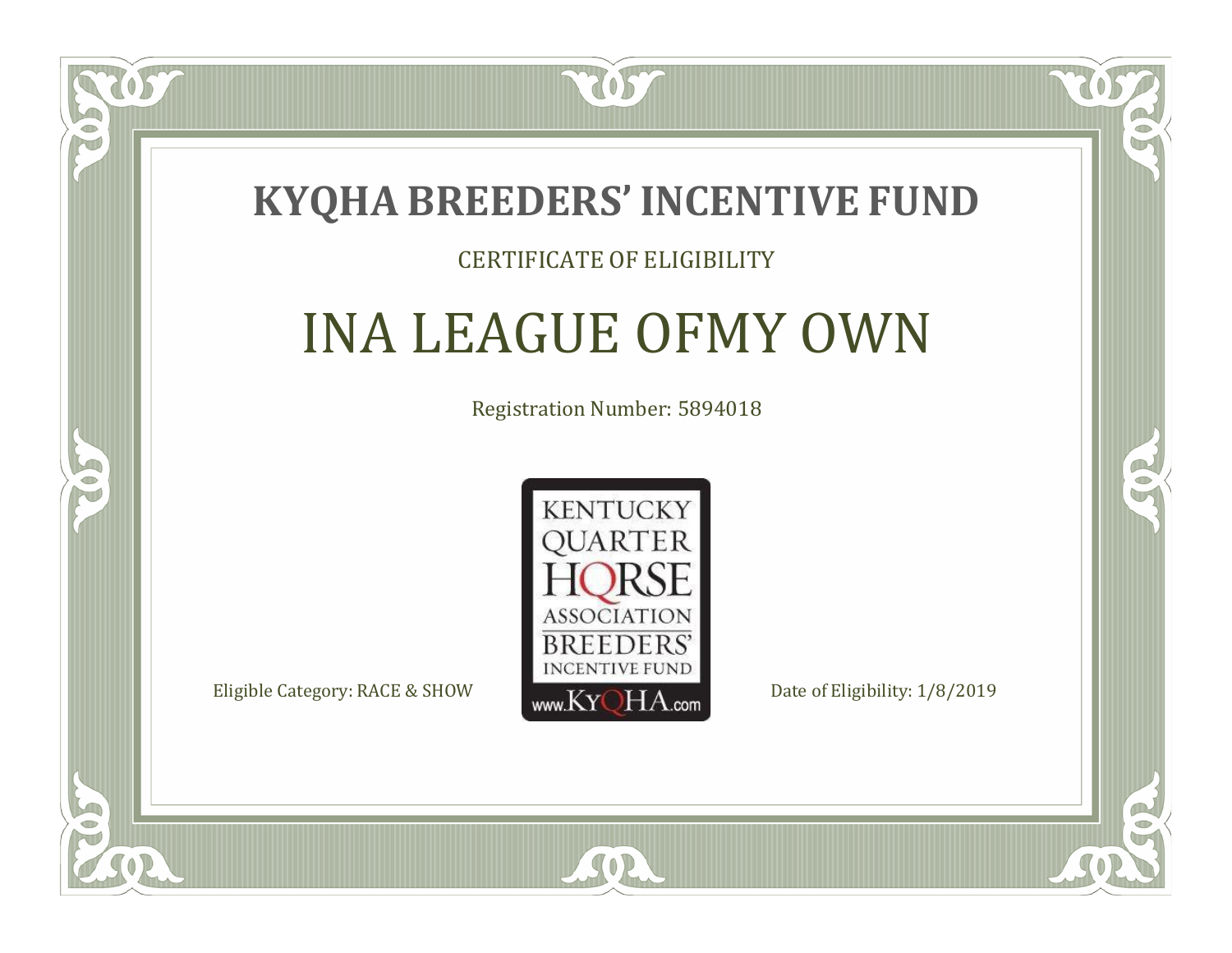

CERTIFICATE OF ELIGIBILITY

# JENJEN RANCHER

Registration Number: 5760180



SOR

 $\mathbb{R}$ 

 $\rightarrow$ 

 $\overline{OS}$ 

 $\bullet$ NU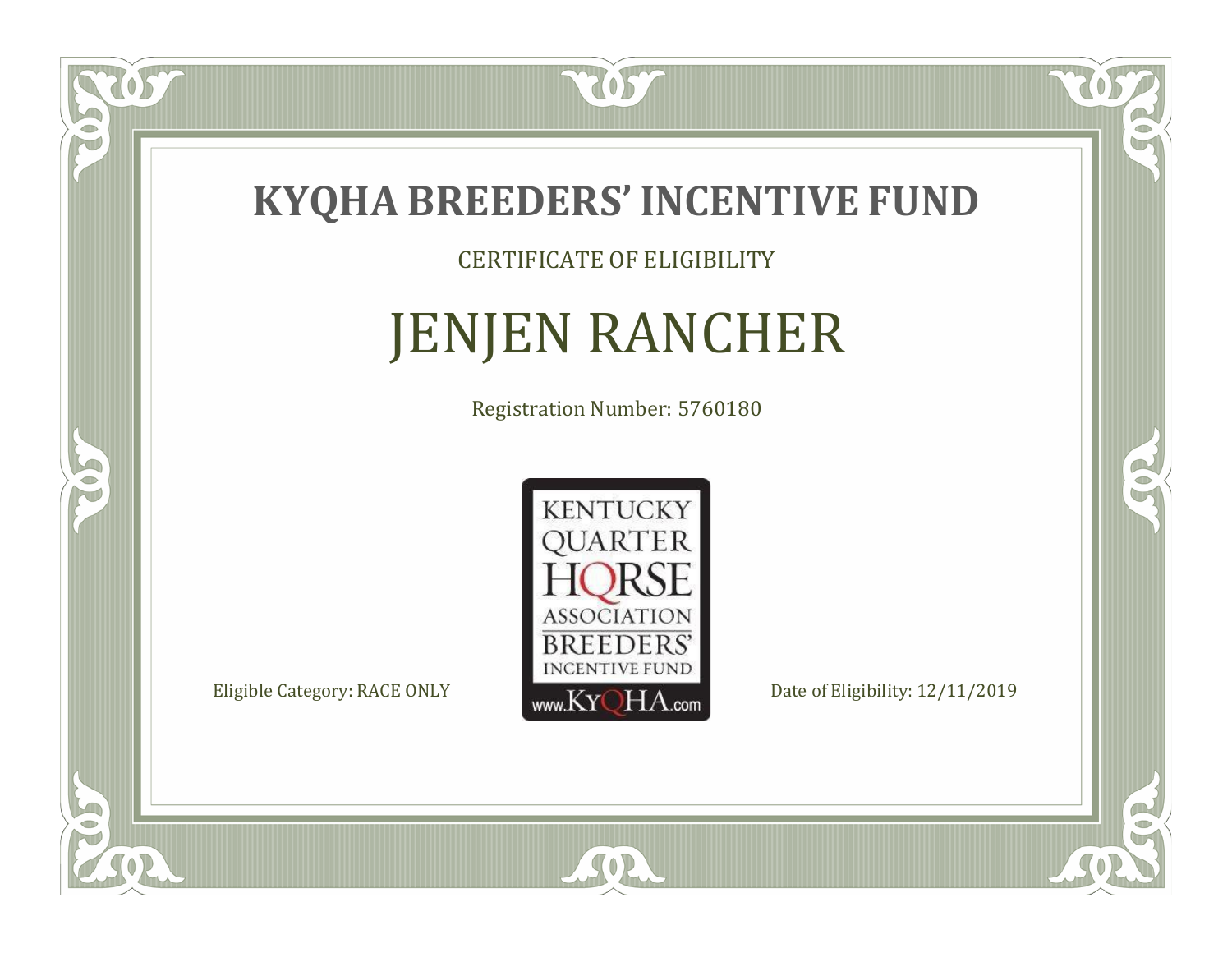

TOST

#### CERTIFICATE OF ELIGIBILITY

# JETTIN DOWN MAE

Registration Number: X0737774



SOR

CO.

 $\rightarrow$ 

US

 $\Box$ NU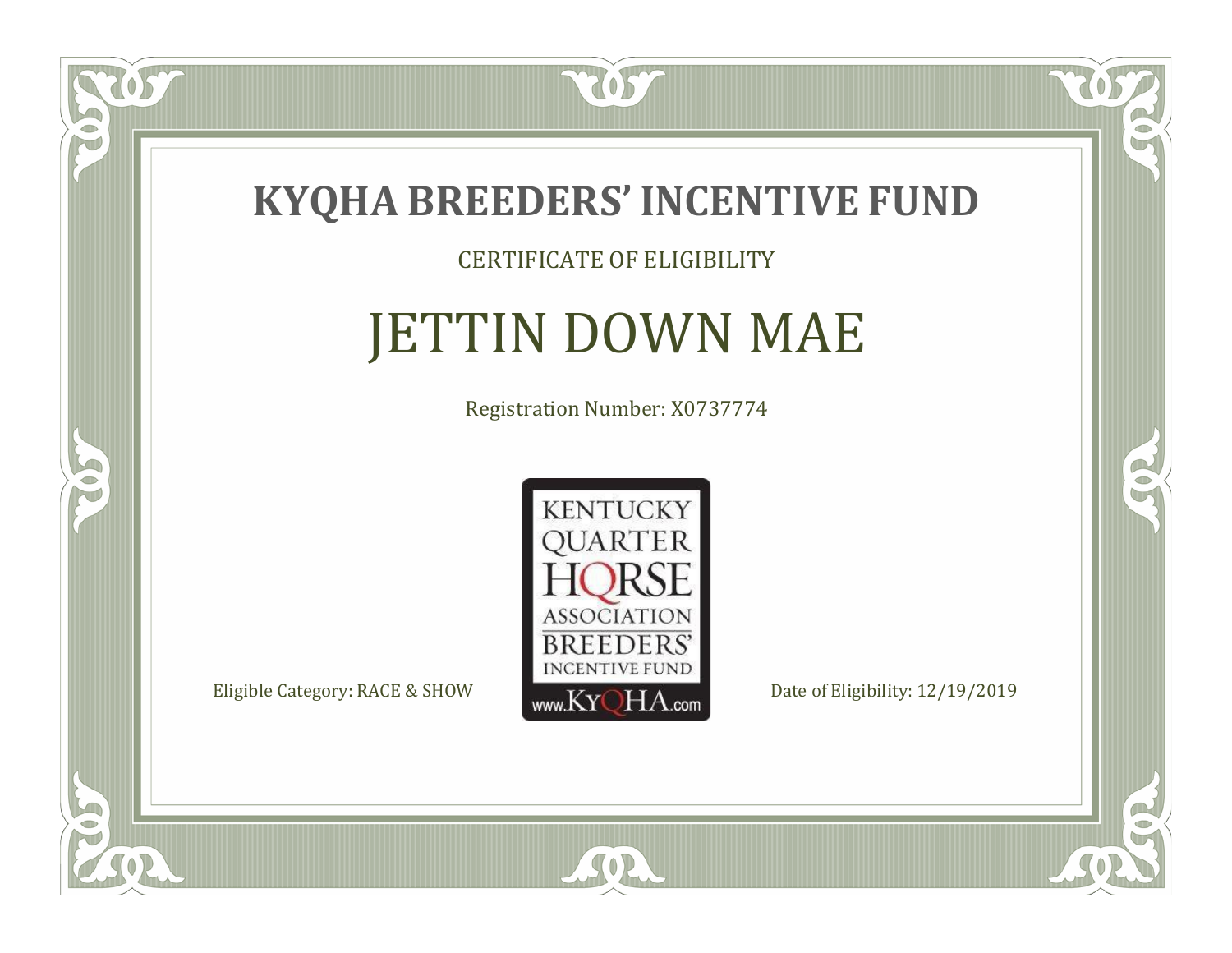

CERTIFICATE OF ELIGIBILITY

# JR CLASSIC FAME

Registration Number: 5950883



SOR

CO.

CO.

 $\Box$ N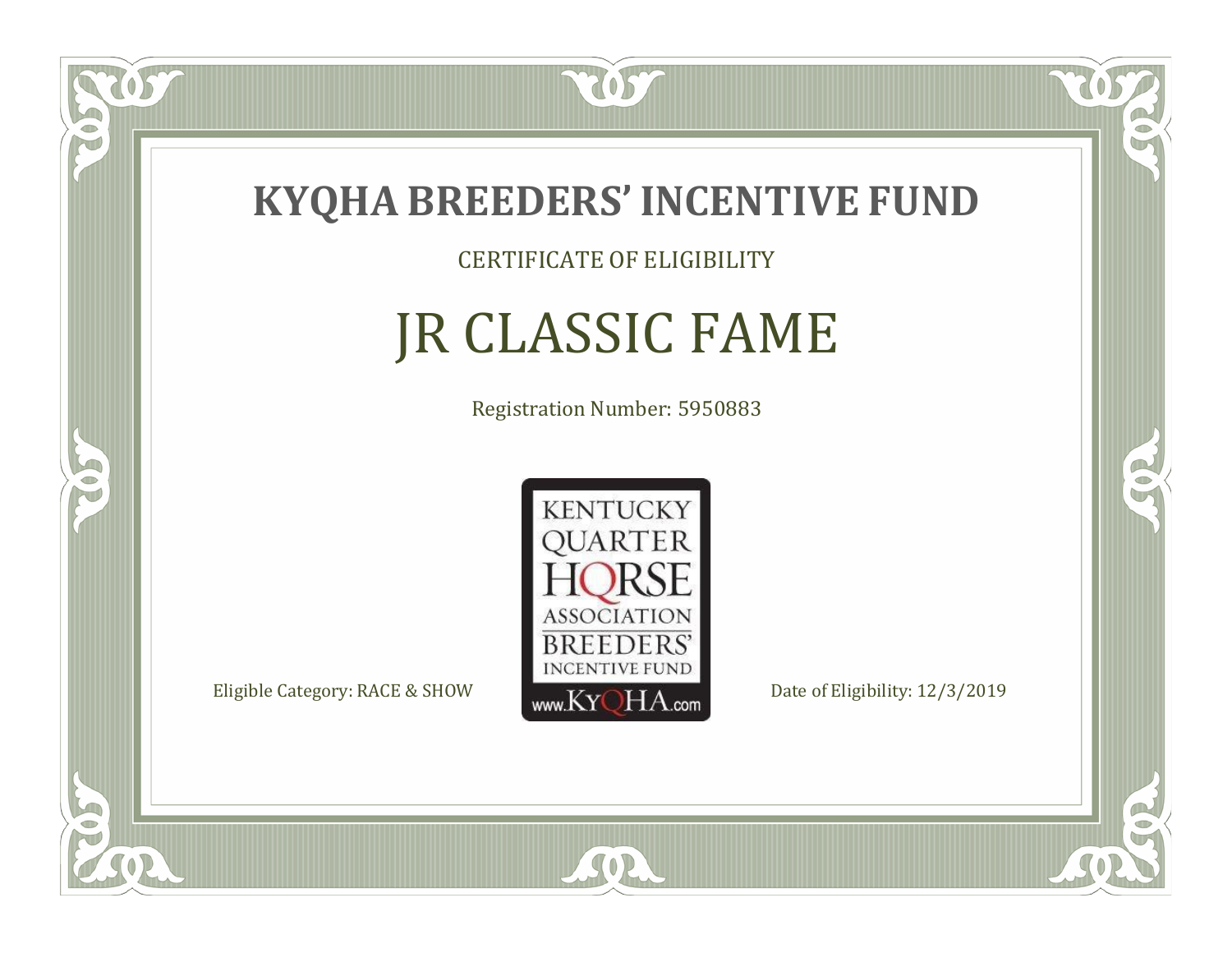

### CERTIFICATE OF ELIGIBILITY

# JUST GOT TO KNOW

Registration Number: 5905451



SOR

CO.

CO.

 $\blacksquare$ N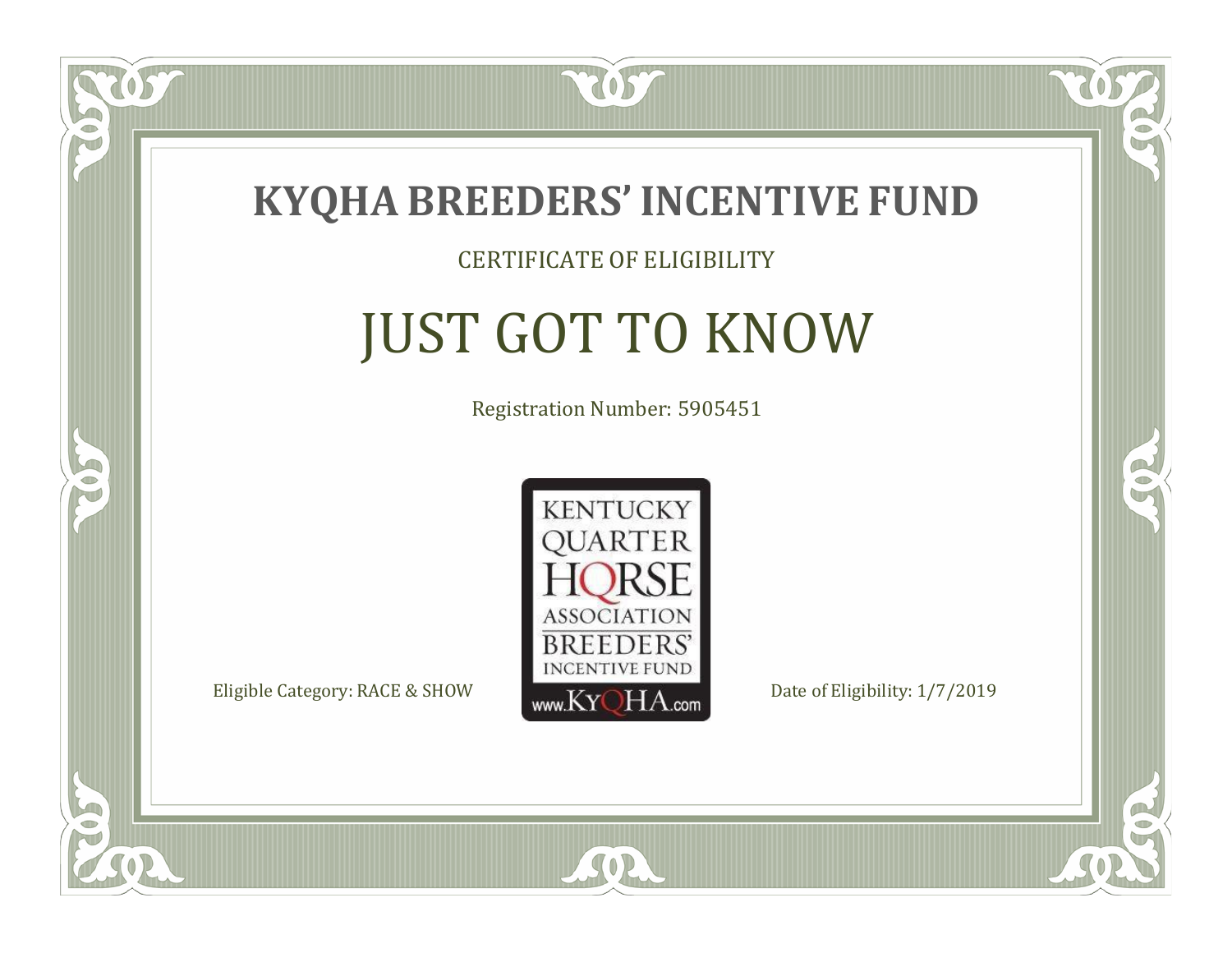

### CERTIFICATE OF ELIGIBILITY

# KINGSVILLE STREAKIN

Registration Number: 5945760



SOR

 $\mathbb{R}^2$ 

 $\rightarrow$ 

 $\Box$ N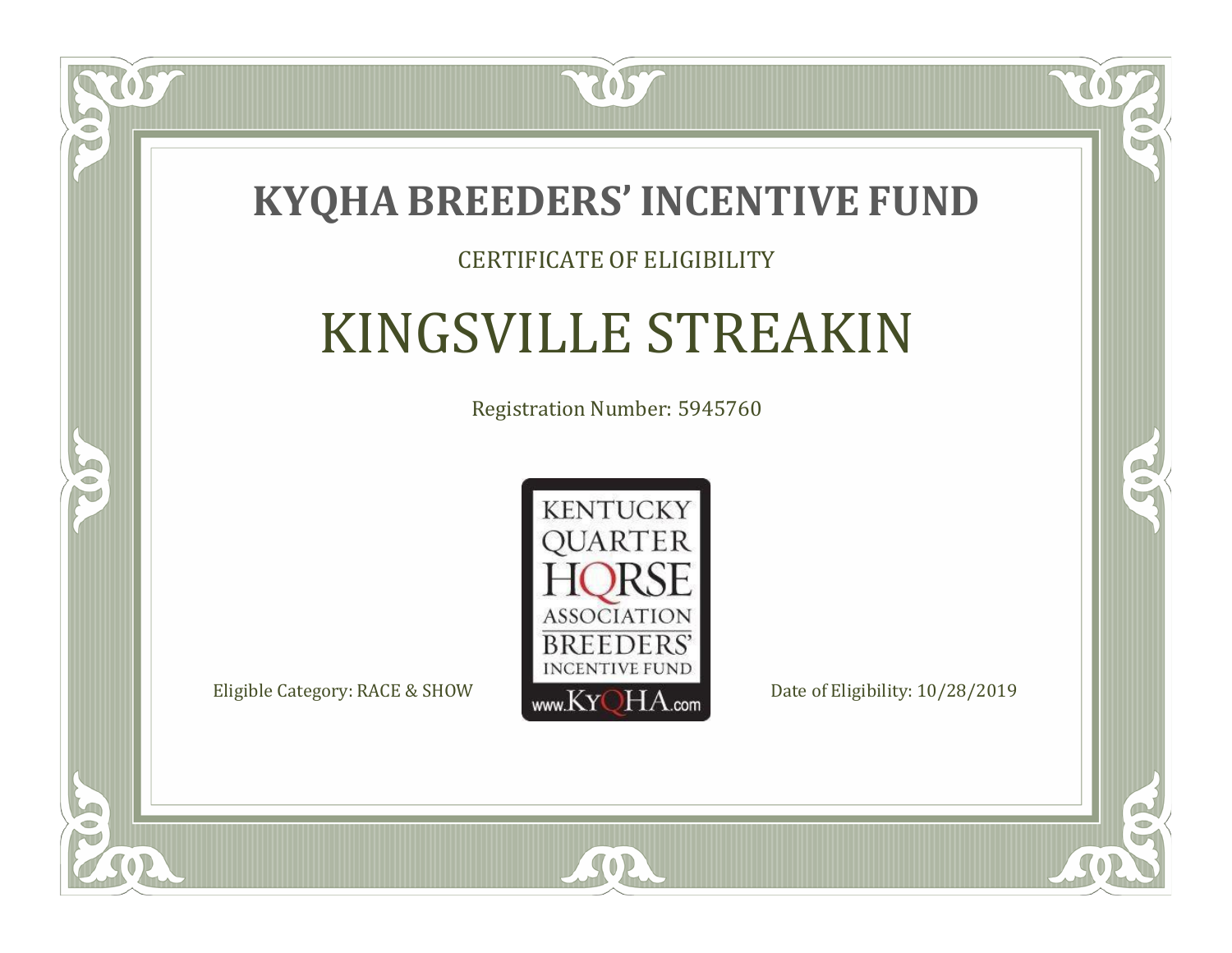

CERTIFICATE OF ELIGIBILITY

# LA FLIGHT 416

Registration Number: 5884037



SOR

CO.

 $\rightarrow$ 

 $\overline{OS}$ 

 $\bullet$ N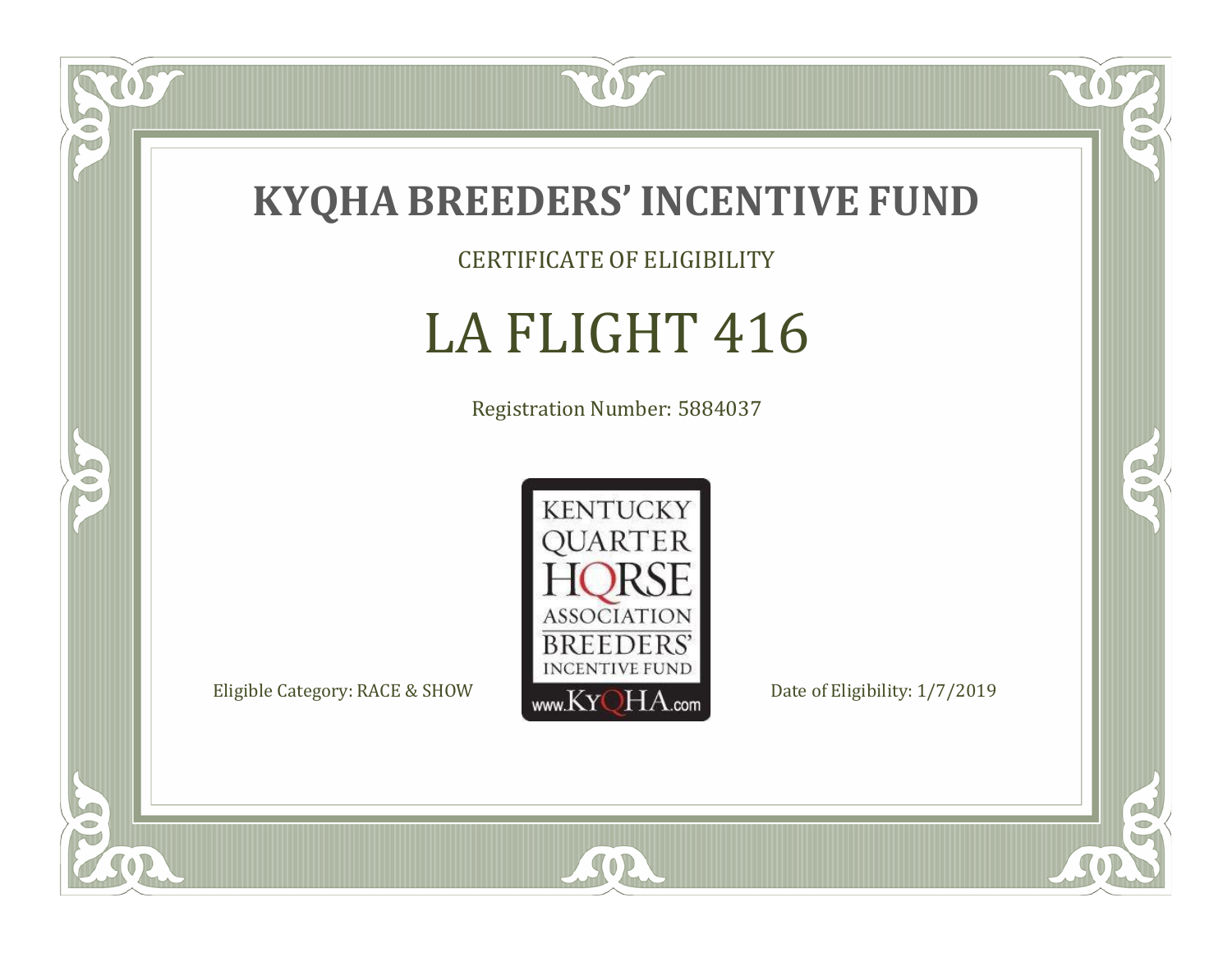

#### CERTIFICATE OF ELIGIBILITY

### LAVENDER WAVES

Registration Number: X0737332



SOR

 $\mathbb{R}$ 

 $\rightarrow$ 

US

 $\bullet$ NU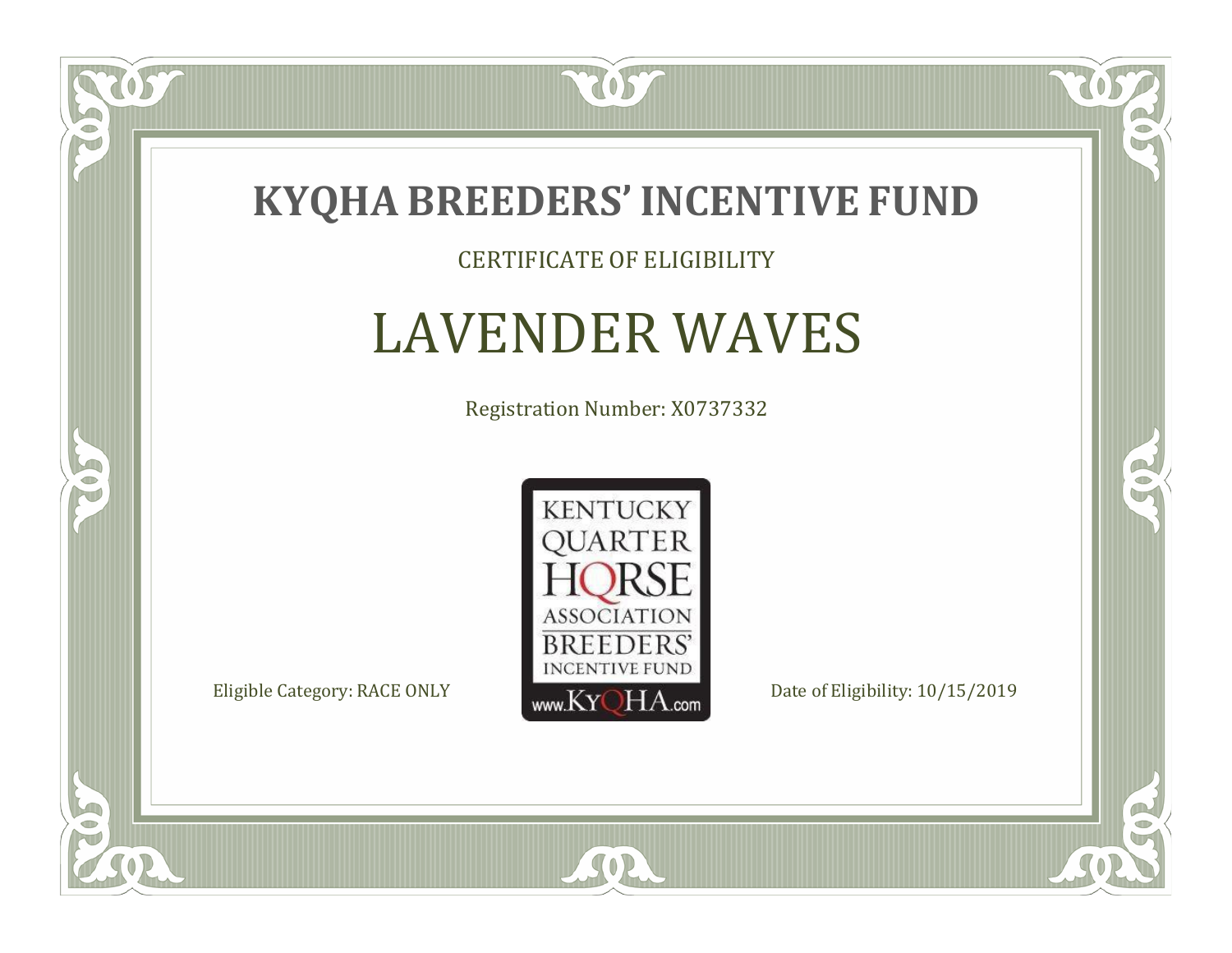

CERTIFICATE OF ELIGIBILITY

# LEGSCELLENT

Registration Number: X0733498



SOR

 $\mathbb{R}$ 

CO.

tos

 $\bullet$ NU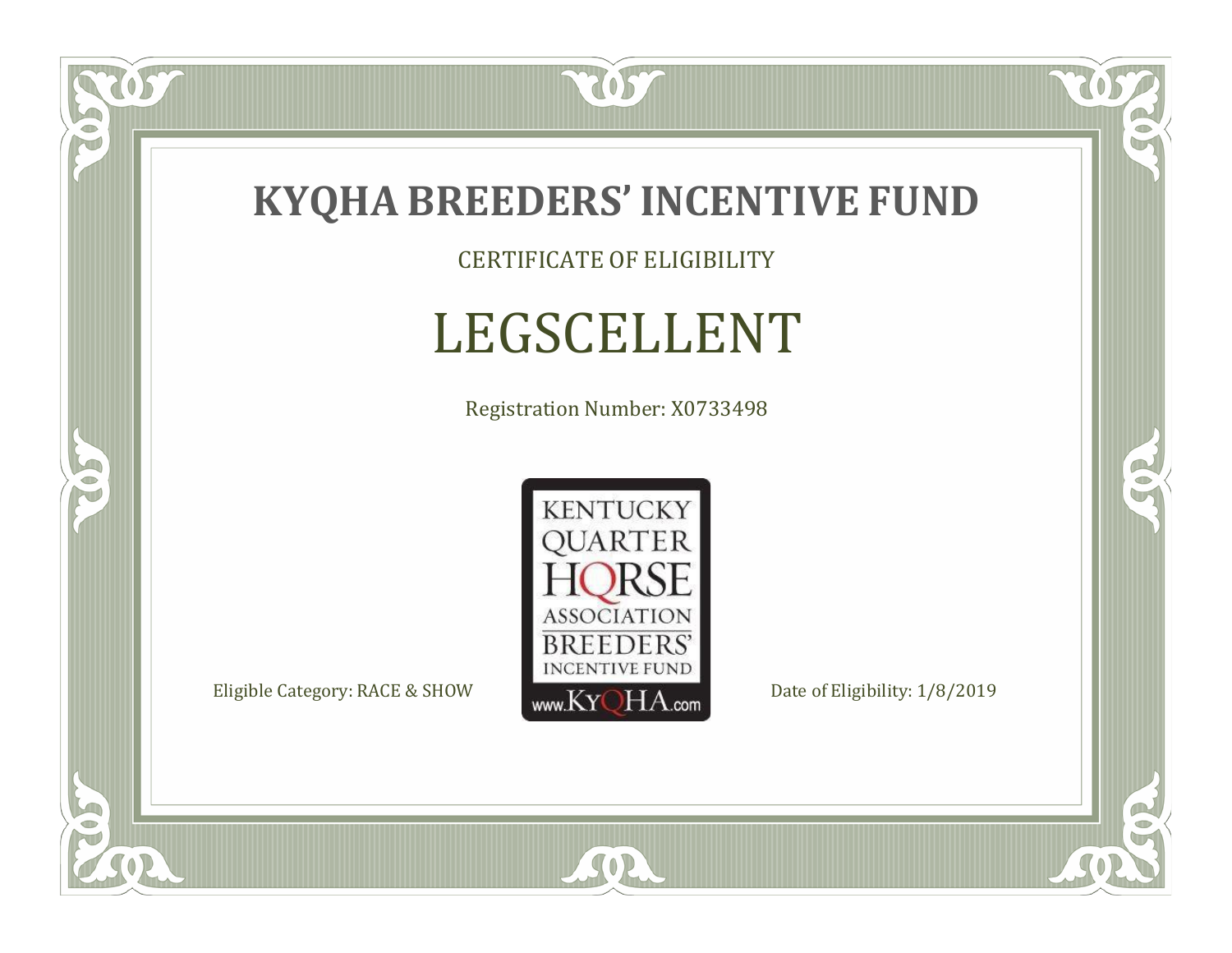

CERTIFICATE OF ELIGIBILITY

# LFL ELIGIANCE

Registration Number: 5865618



SOR

US

 $\bullet$ NU

5

CO.

 $\rightarrow$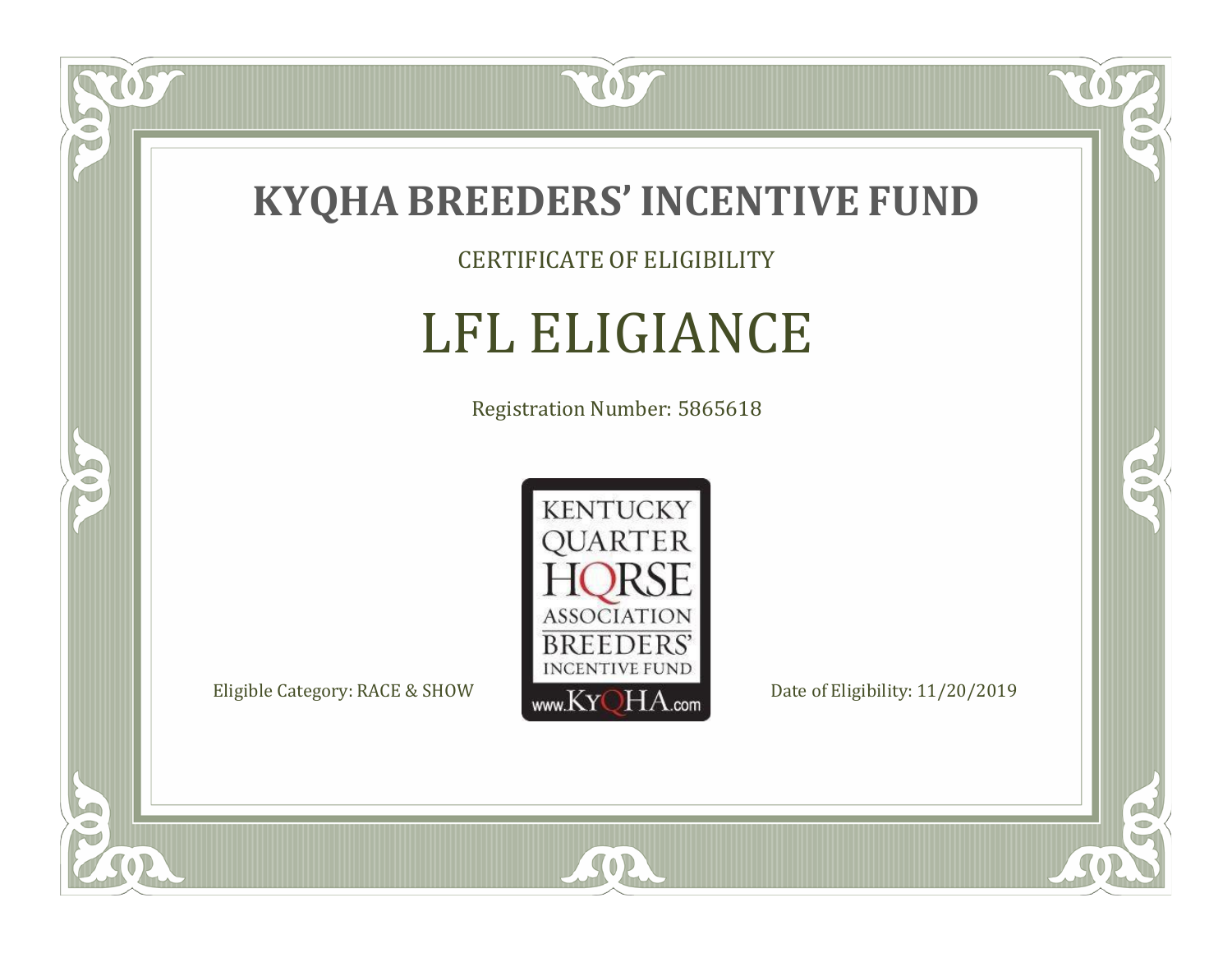

### CERTIFICATE OF ELIGIBILITY

# LITTLE BITA LILLY

Registration Number: 5954266



SOR

CO.

 $\rightarrow$ 

 $\overline{OS}$ 

 $\bullet$ NU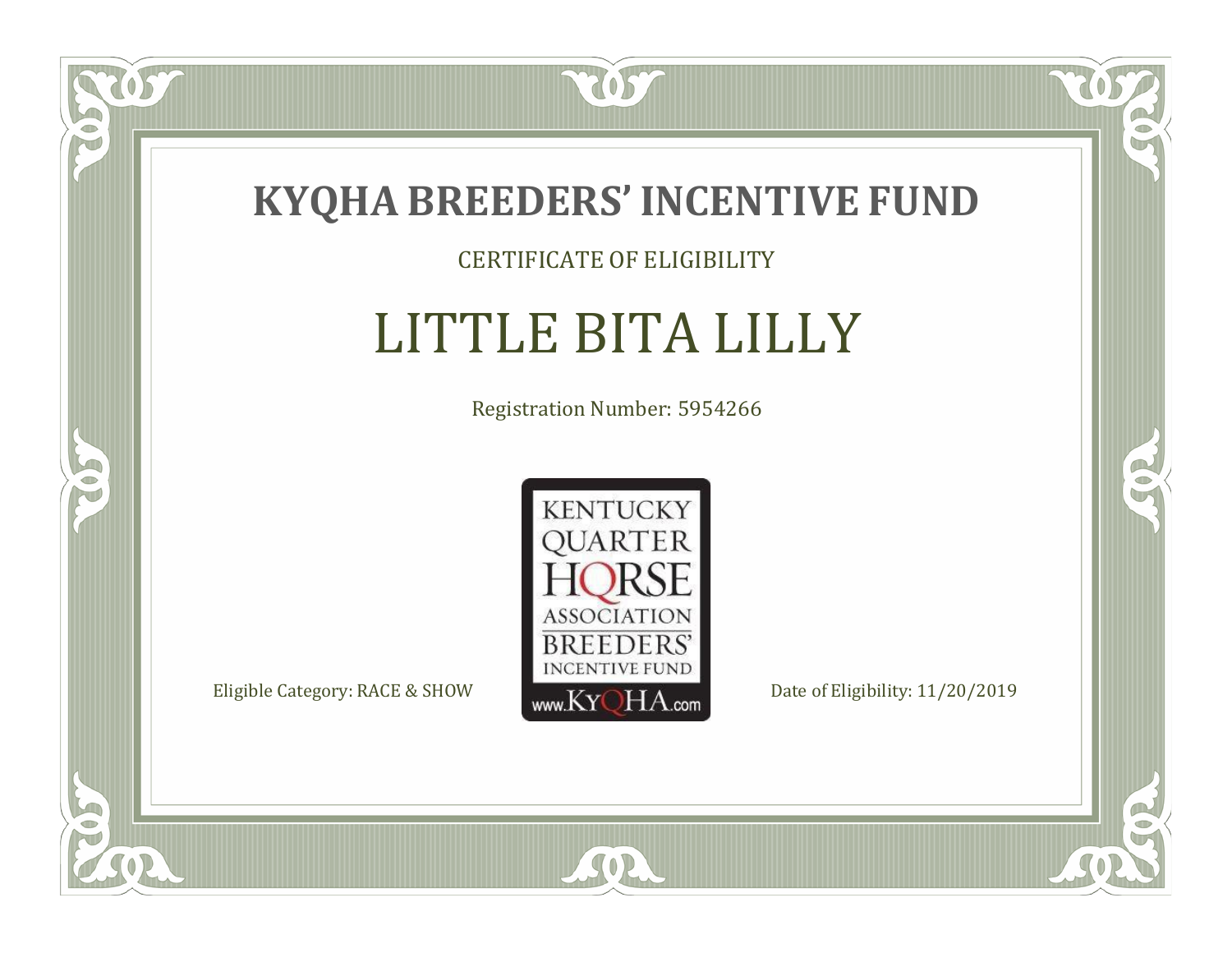

### CERTIFICATE OF ELIGIBILITY

# MISS EXCITABULL KISS

Registration Number: 5888833



SOR

RO

B

 $\Box$ N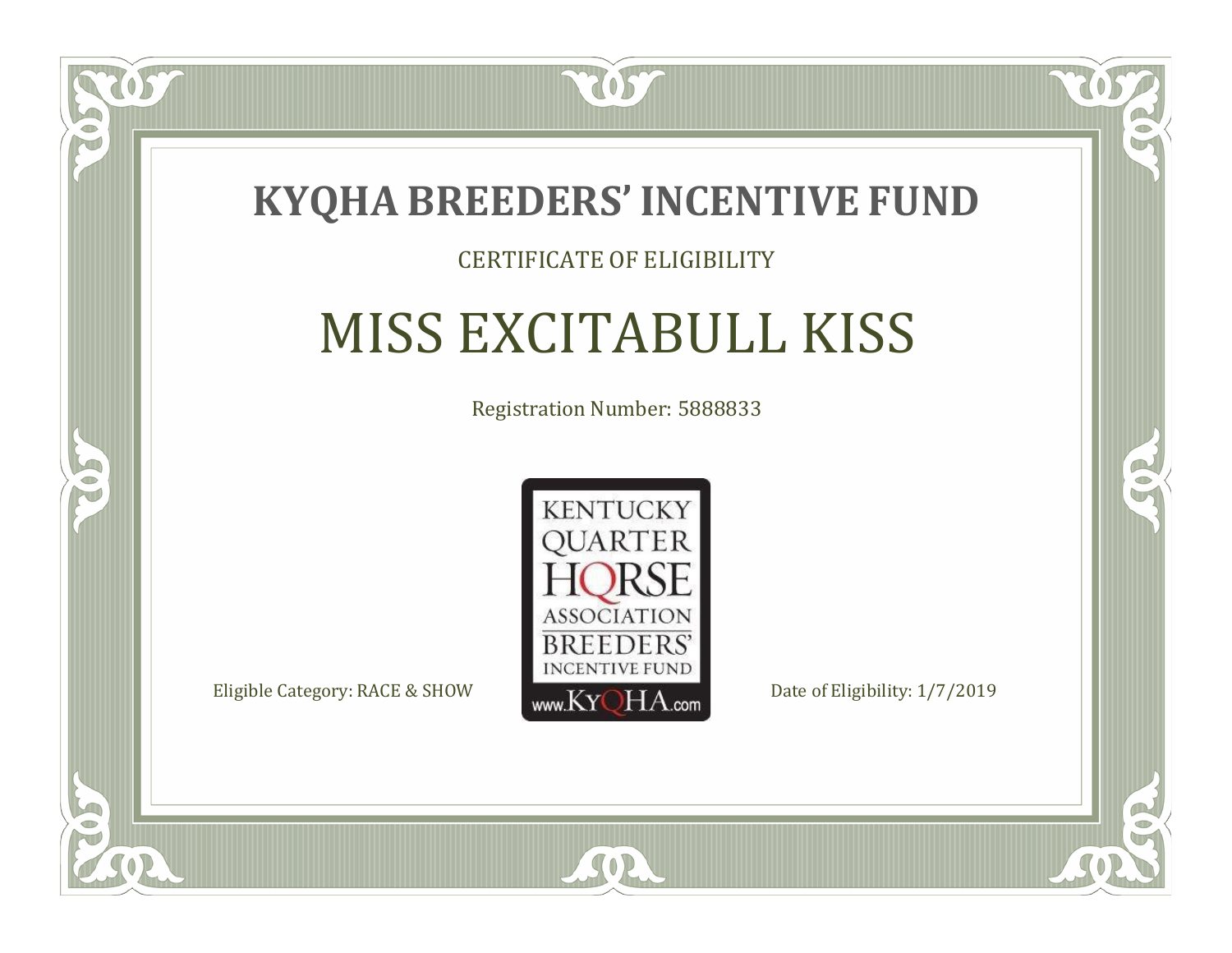

tos

 $\bullet$ N

5

CERTIFICATE OF ELIGIBILITY

# MS DONNA

Registration Number: X0737725



SOR

 $\mathbb{R}$ 

CO.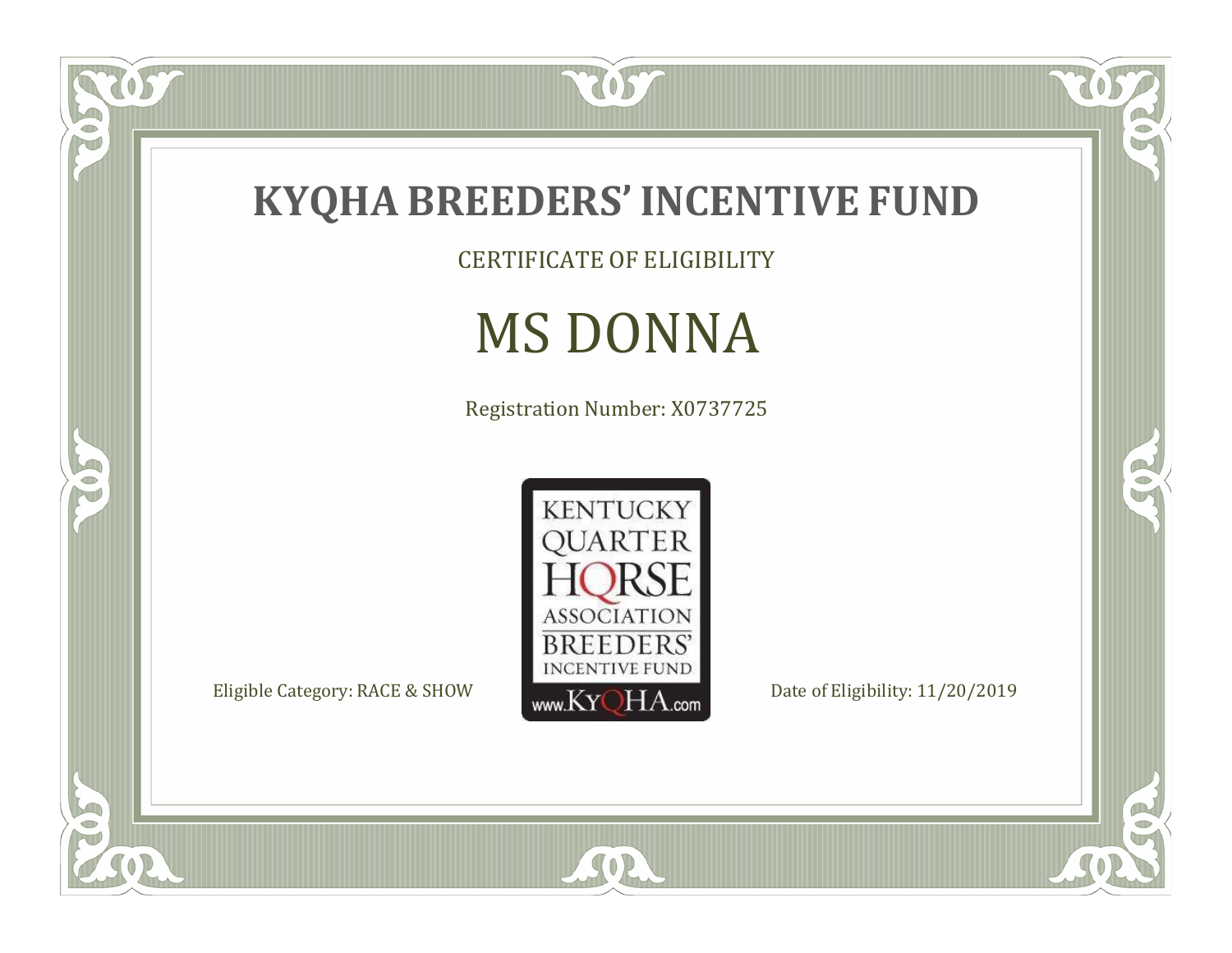

### CERTIFICATE OF ELIGIBILITY

### MY KINDA PRINCE

Registration Number: 5899465



SOR

 $\mathbb{R}$ 

R

 $\overline{OS}$ 

 $\bullet$ NU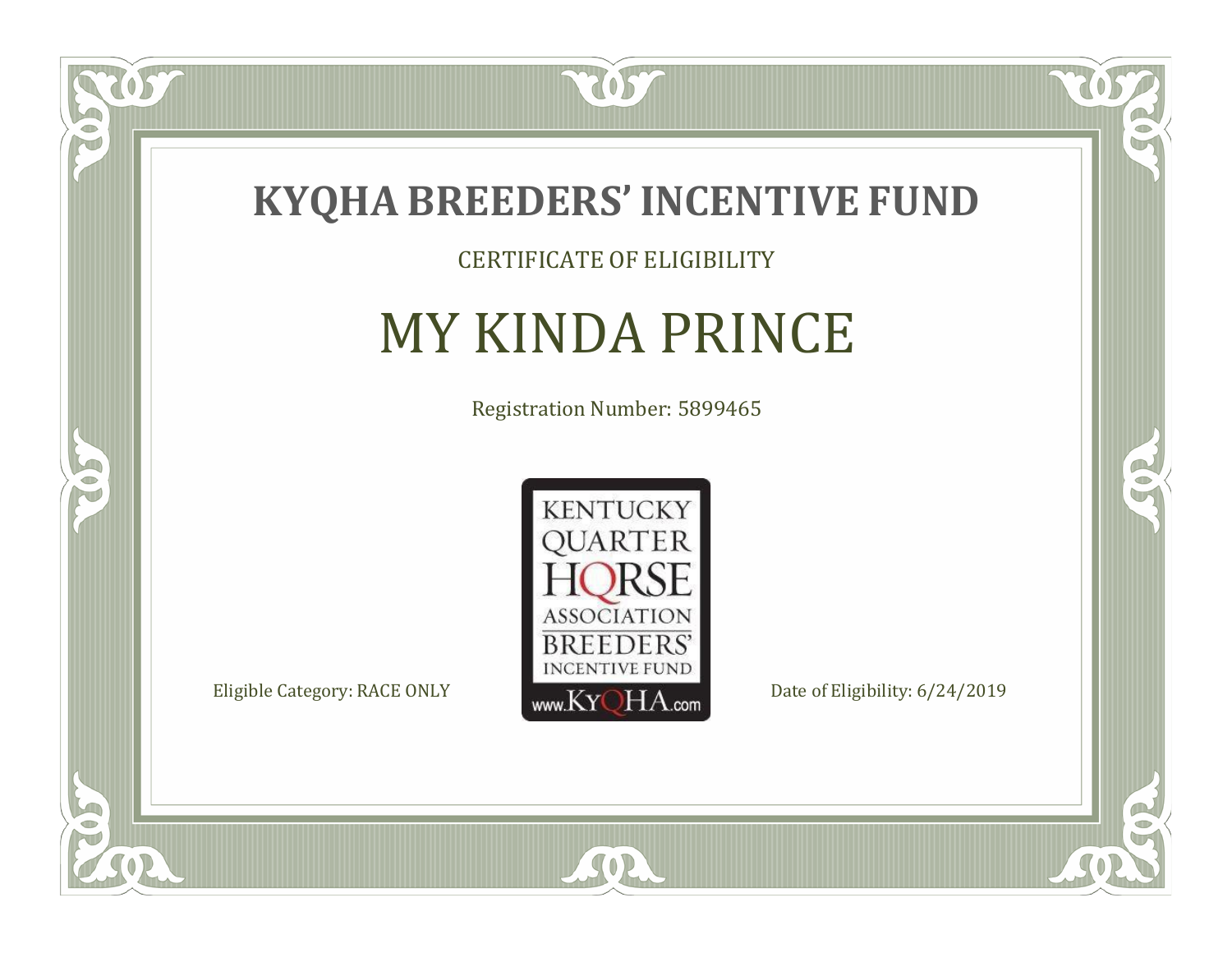

CERTIFICATE OF ELIGIBILITY

# NOT FOOLS GOLD

Registration Number: 5960251



SOR

RO

B

 $\Box$ N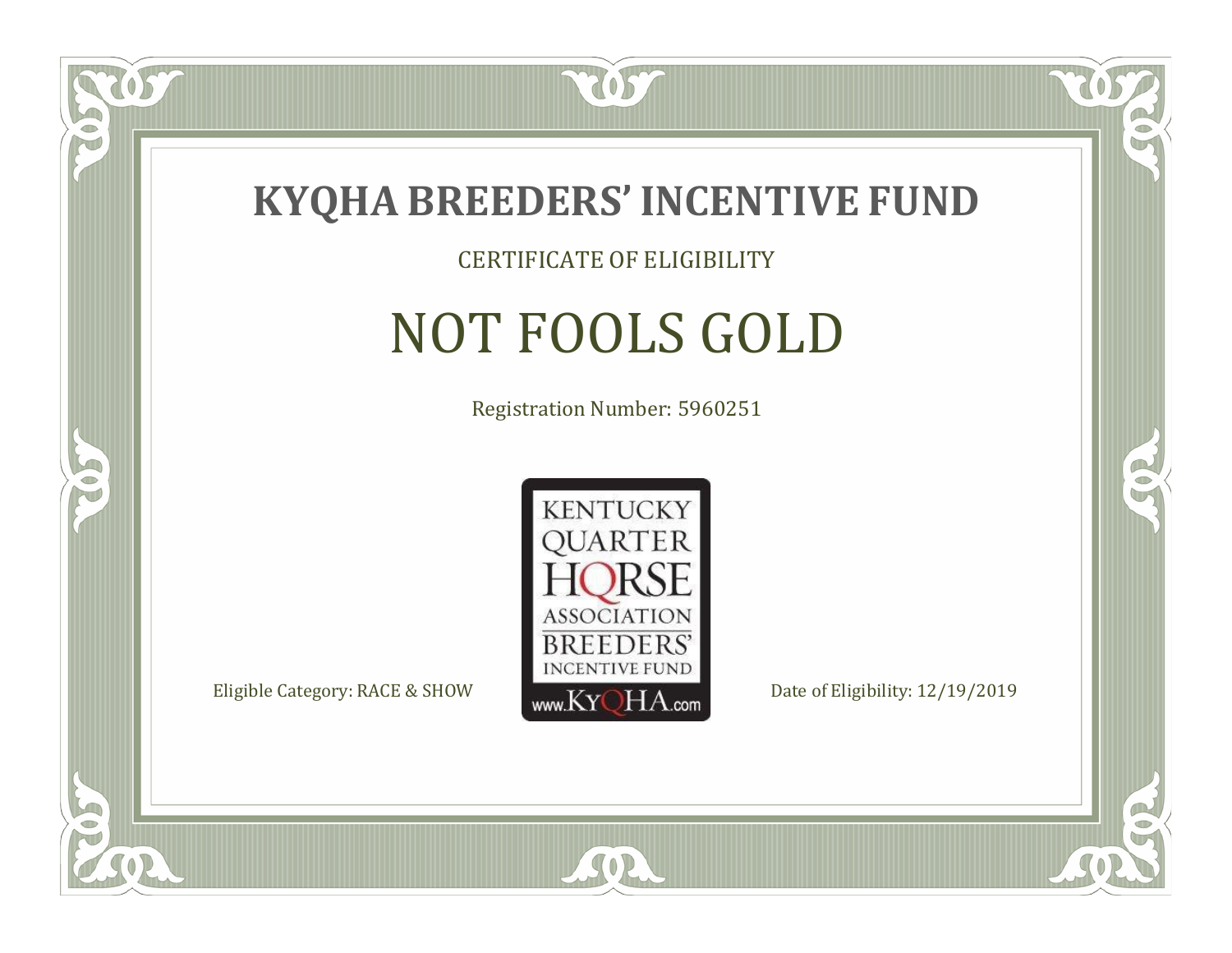

#### CERTIFICATE OF ELIGIBILITY

# PLUM PRETTY VIRTUE

Registration Number: 5923109



 $\mathbb{R}$ 

R

US

 $\bullet$ NU

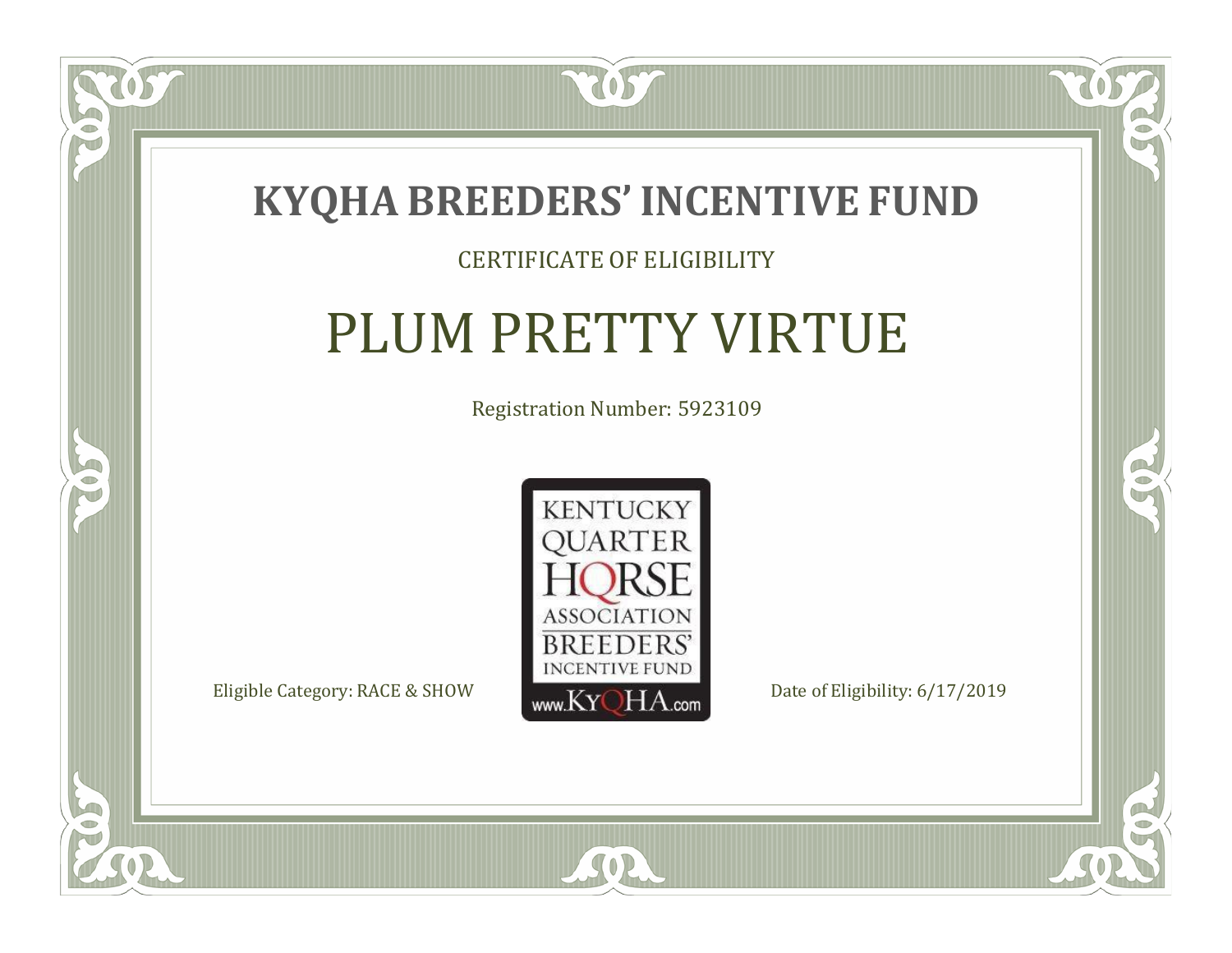

### CERTIFICATE OF ELIGIBILITY

# RAGGIN ON DA PEACH

Registration Number: 5892619



SOR

CO.

CO.

 $\Box$ N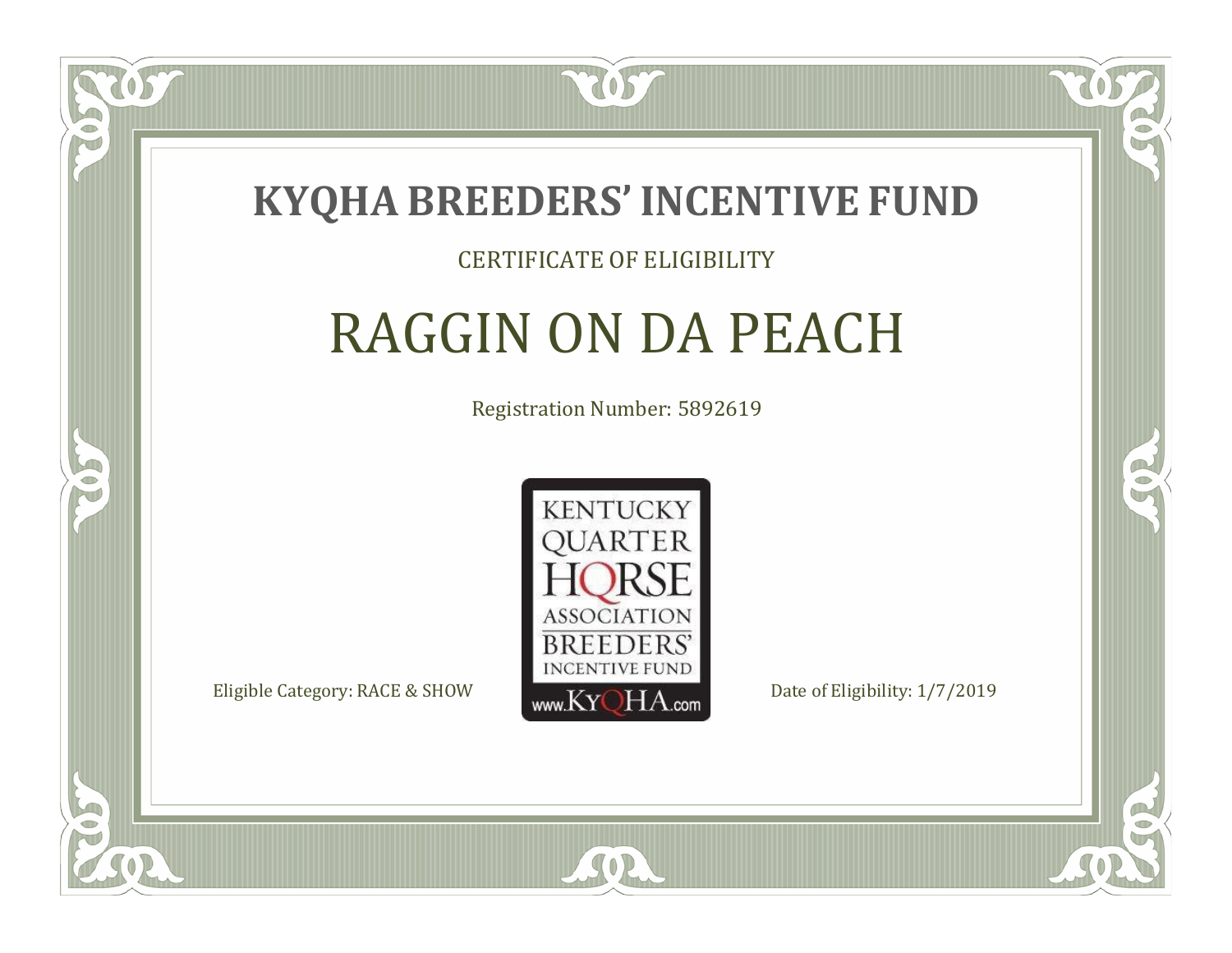

#### CERTIFICATE OF ELIGIBILITY

# RANGE IS GOOD TO KNO

Registration Number: 5957956



SOR

RO

P.

 $\Box$ T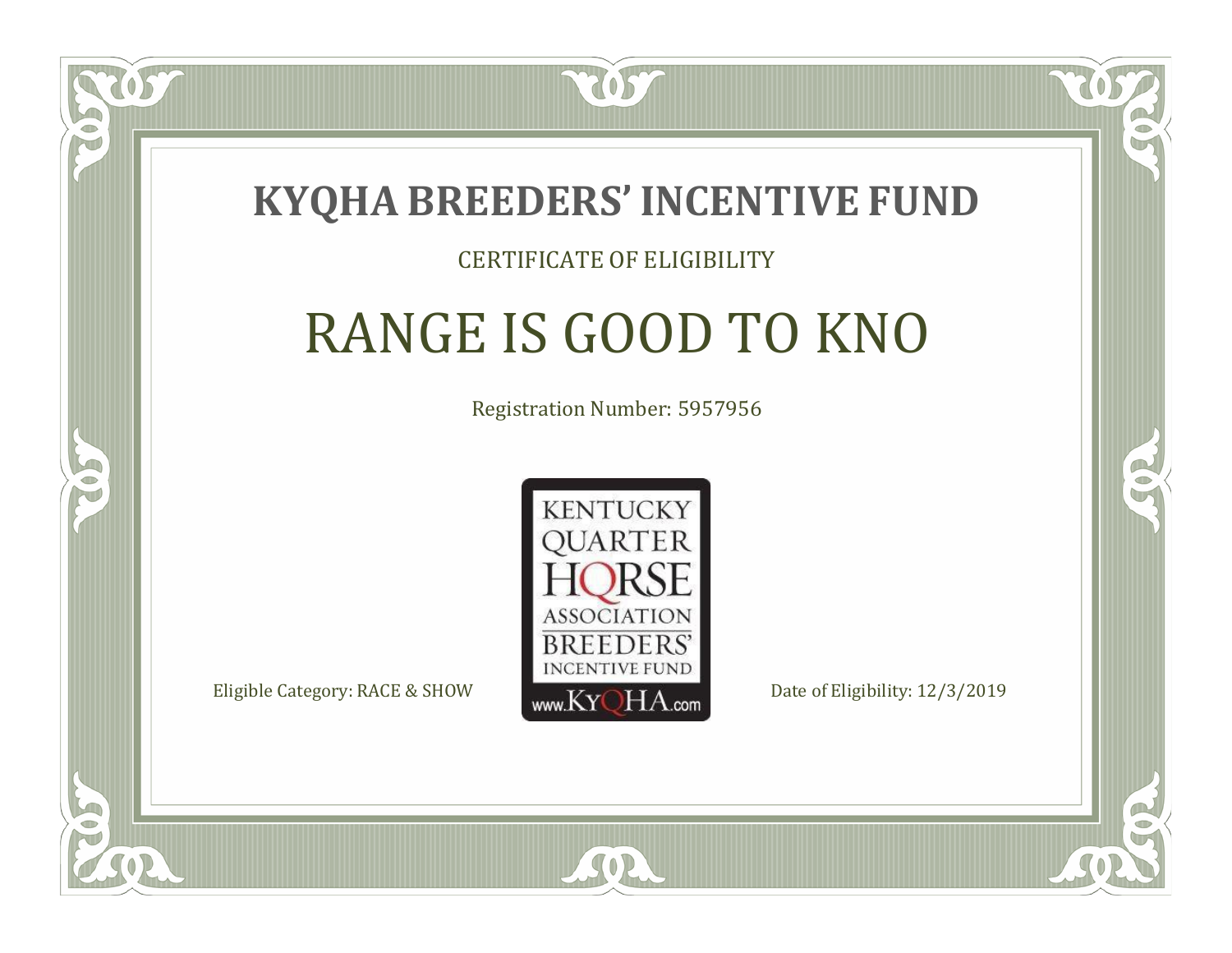

### CERTIFICATE OF ELIGIBILITY

# REDNECK JETTING BLUE

Registration Number: X0734245



 $SO<sub>2</sub>$ 

RO

B.

 $\Box$ N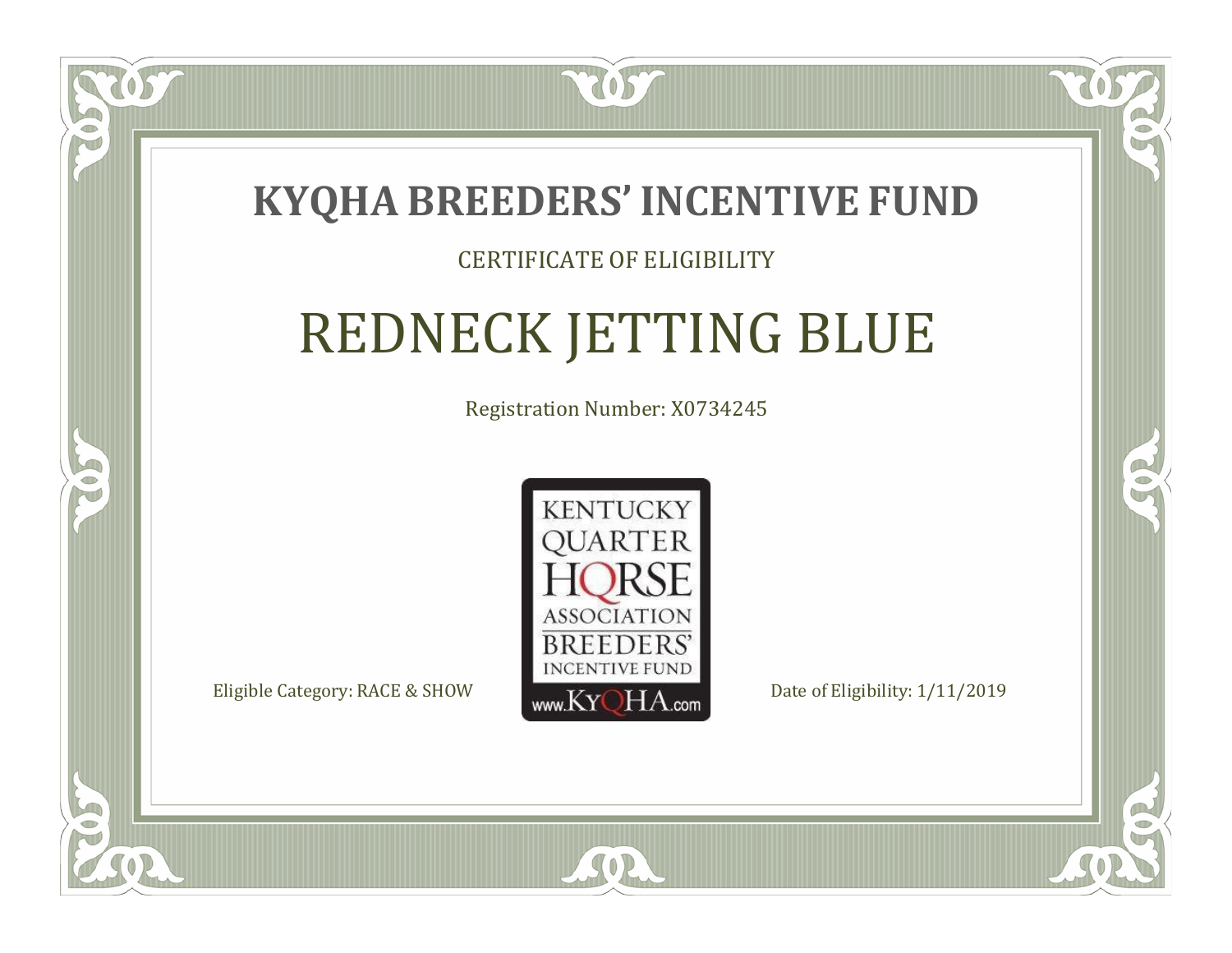

057

 $\Box$ NU

5

### CERTIFICATE OF ELIGIBILITY

# REDS FINE O DOC

Registration Number: 5945339



SOR

RO

B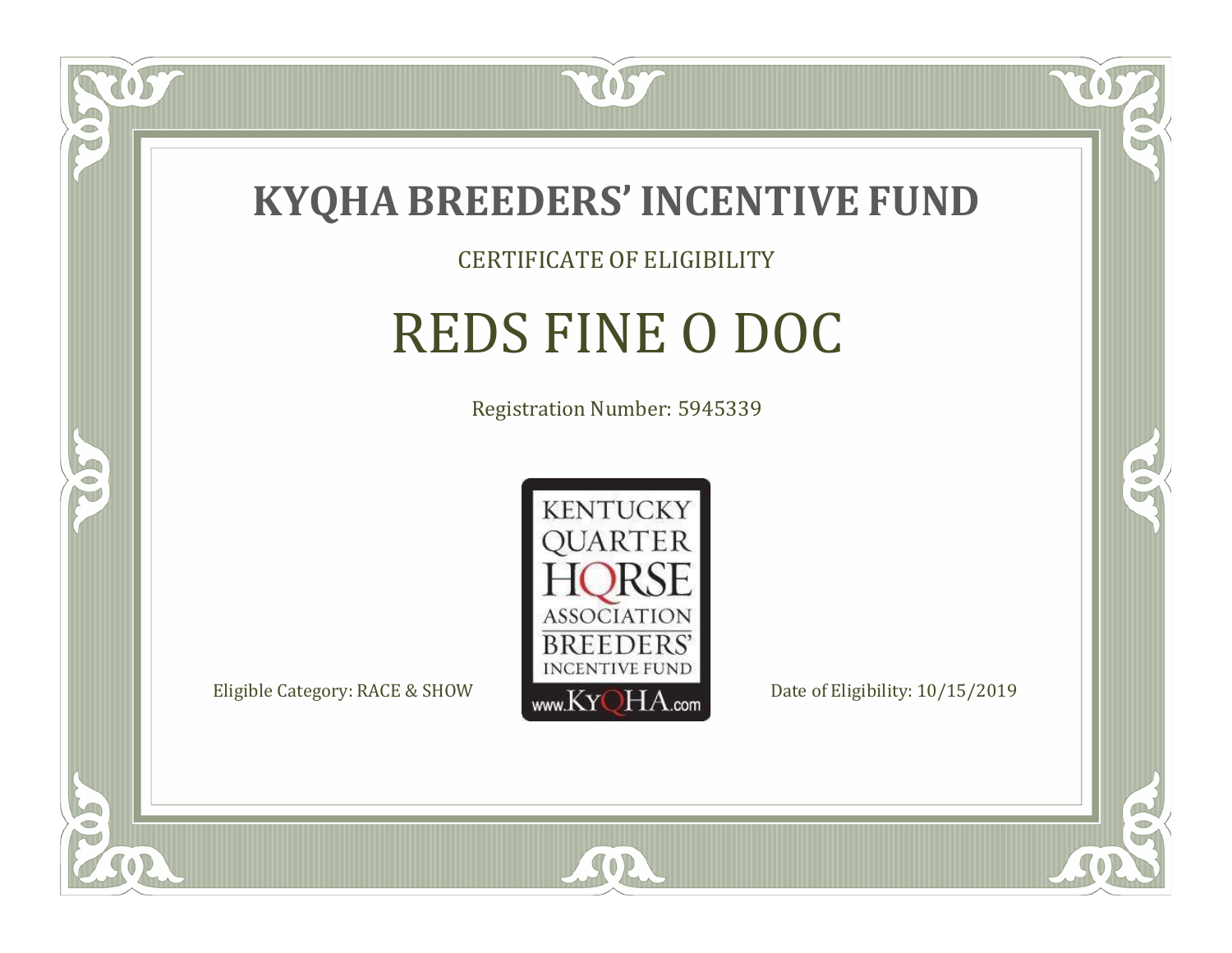

#### CERTIFICATE OF ELIGIBILITY

## ROUND HILL ROSE

Registration Number: 5899207



SOR

CO.

B

 $\delta S$ 

 $\bullet$ NU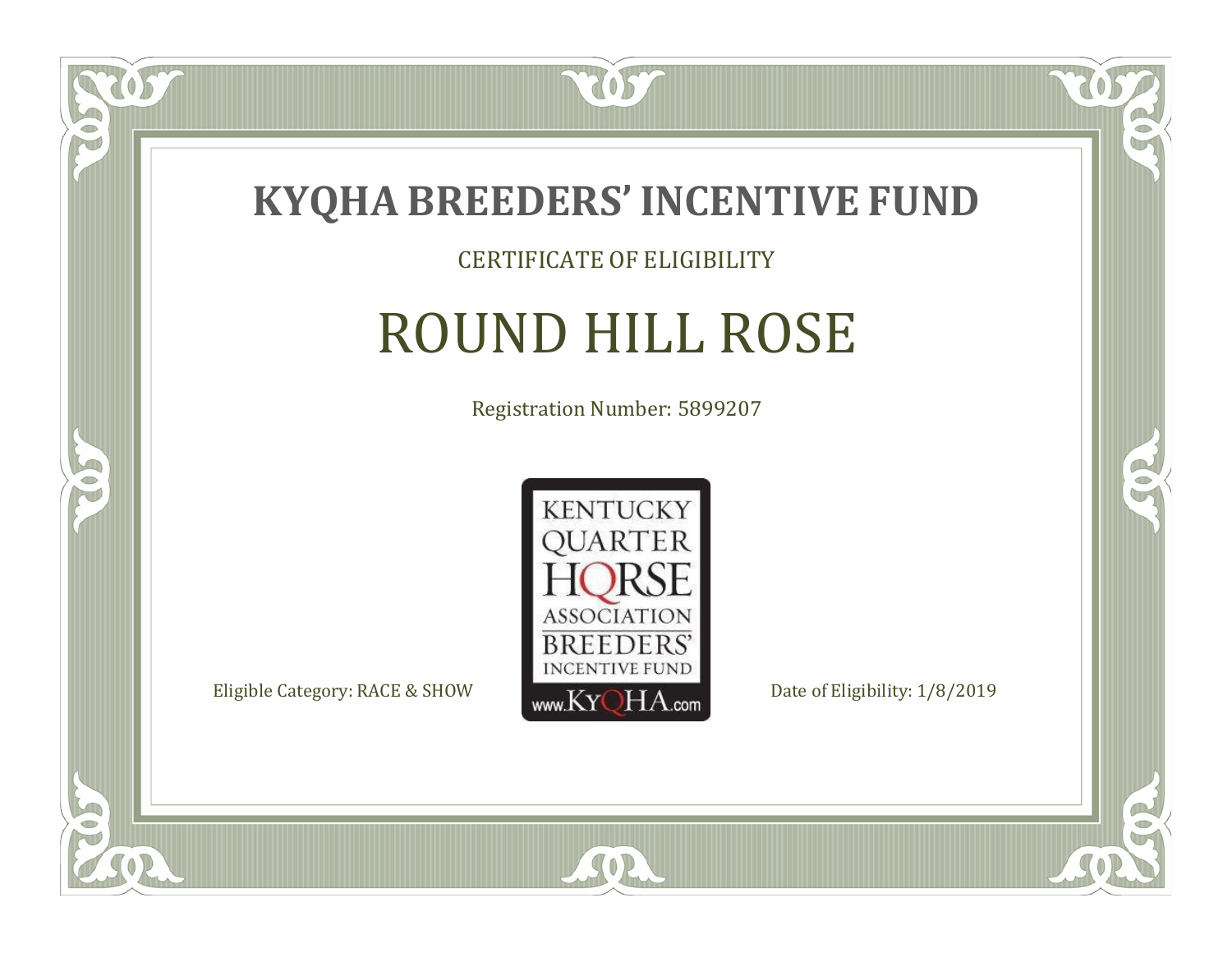

#### CERTIFICATE OF ELIGIBILITY

# SCORCHED JACK DANDY

Registration Number: X0734902



SOR

CO.

CO.

 $\Box$ N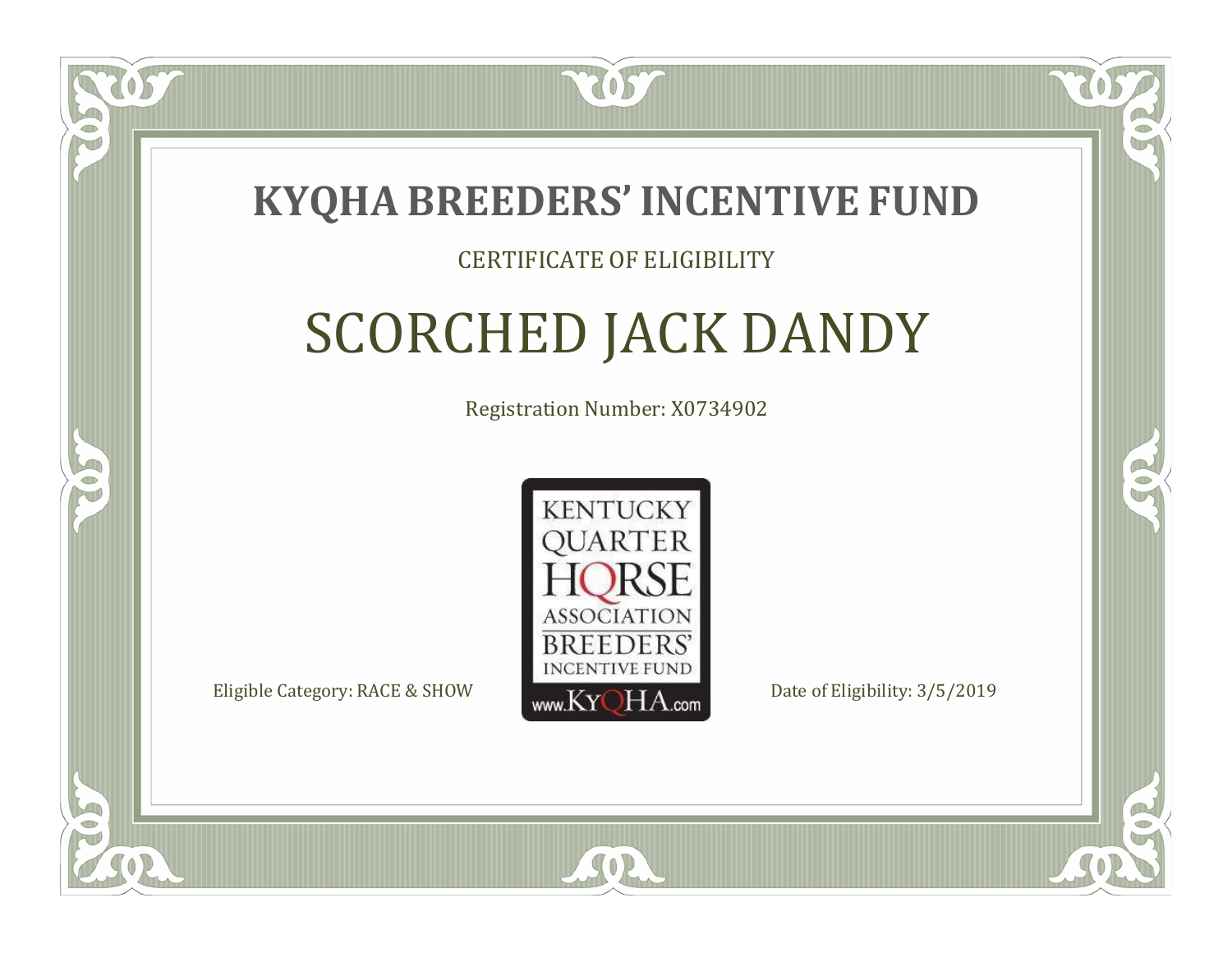

#### CERTIFICATE OF ELIGIBILITY

# SHEZ TUF N FANCY

Registration Number: 5893158



 $SO2$ 

CO.

 $\rightarrow$ 

OS,

 $\Box$ NU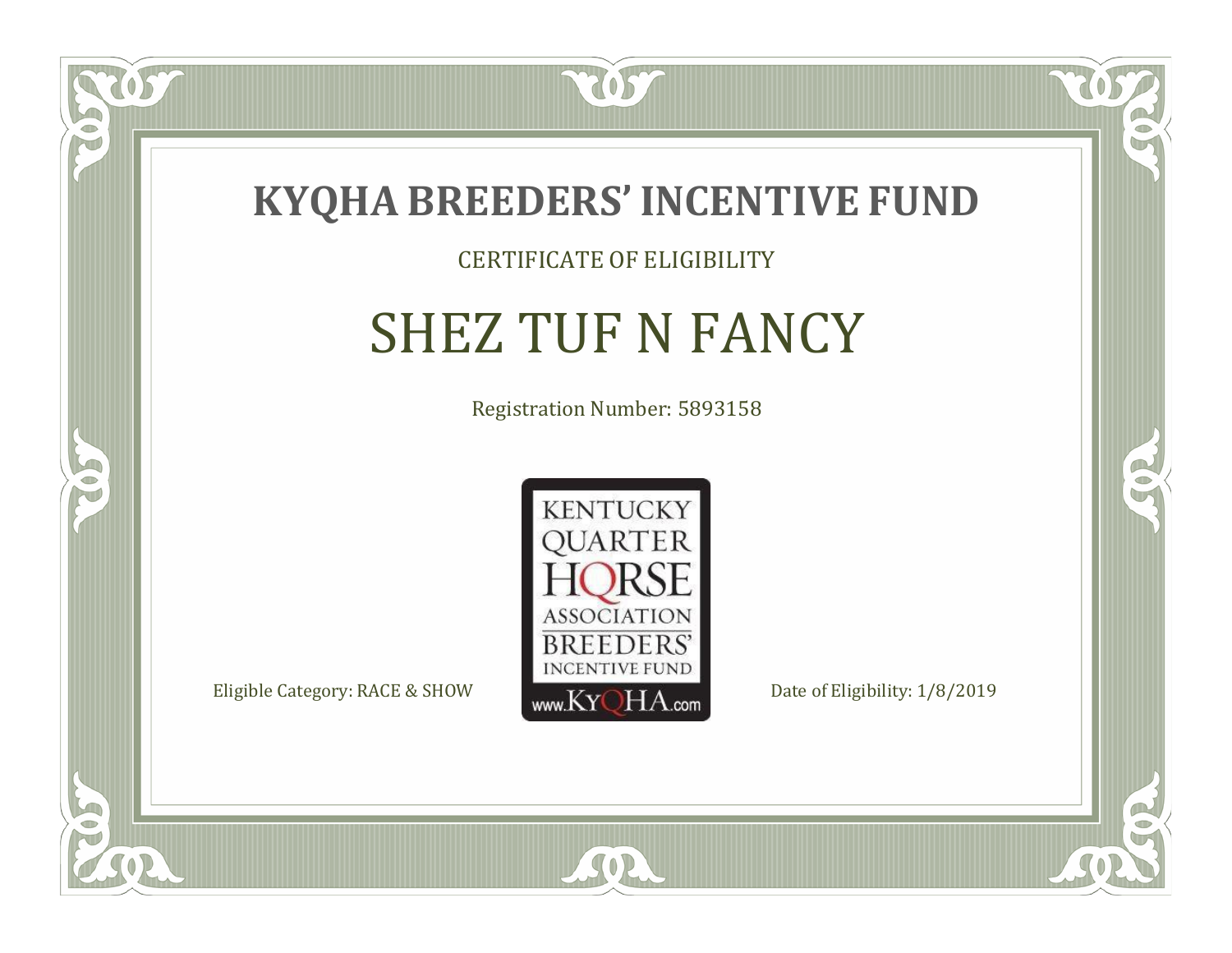### **KYQHA BREEDERS'INCENTIVE FUND**

7057

### CERTIFICATE OF ELIGIBILITY

## SHEZMYSOUTHERNSWING

Registration Number: 5892334



 $SO2$ 

CO.

 $\rightarrow$ 

 $\Box$ N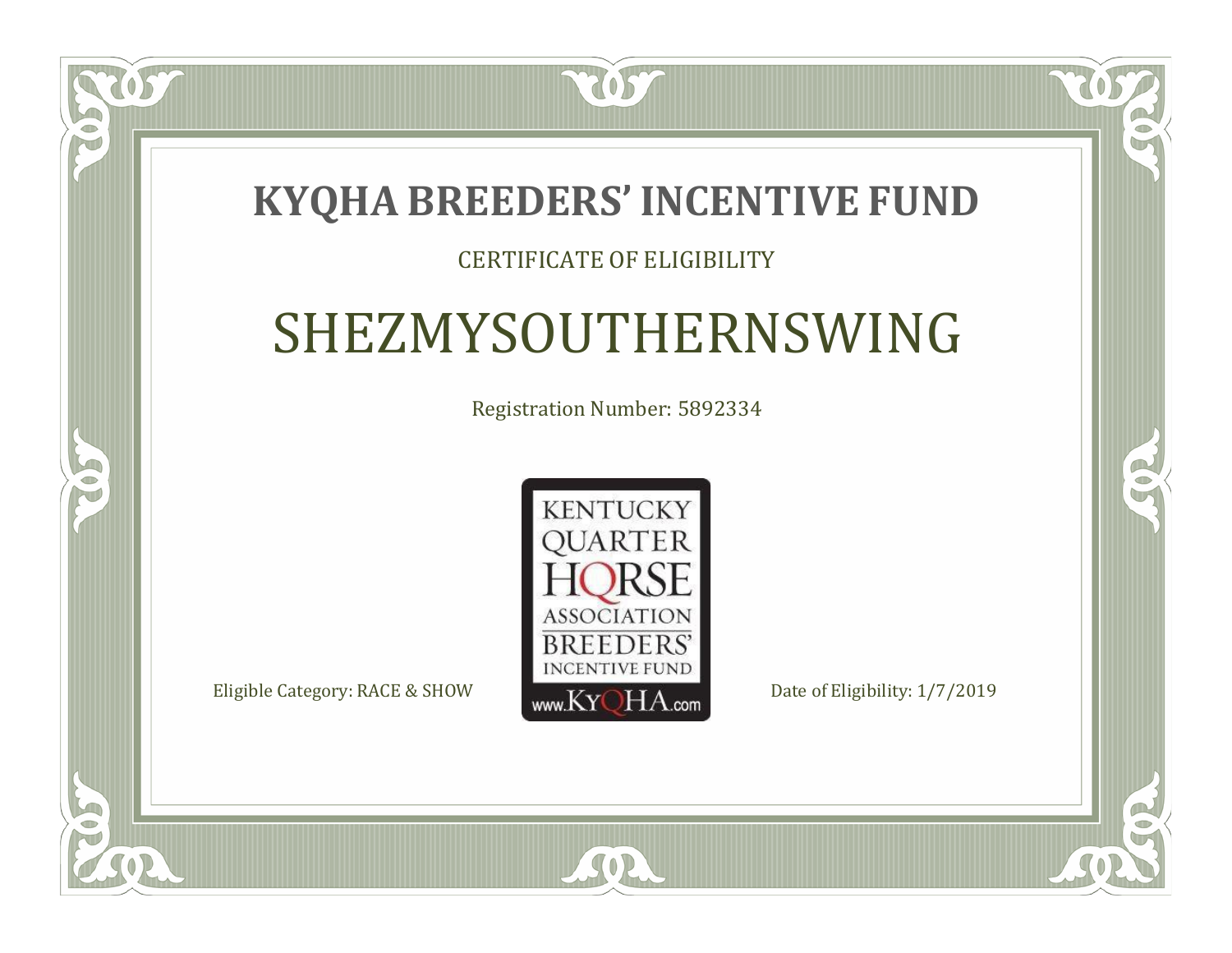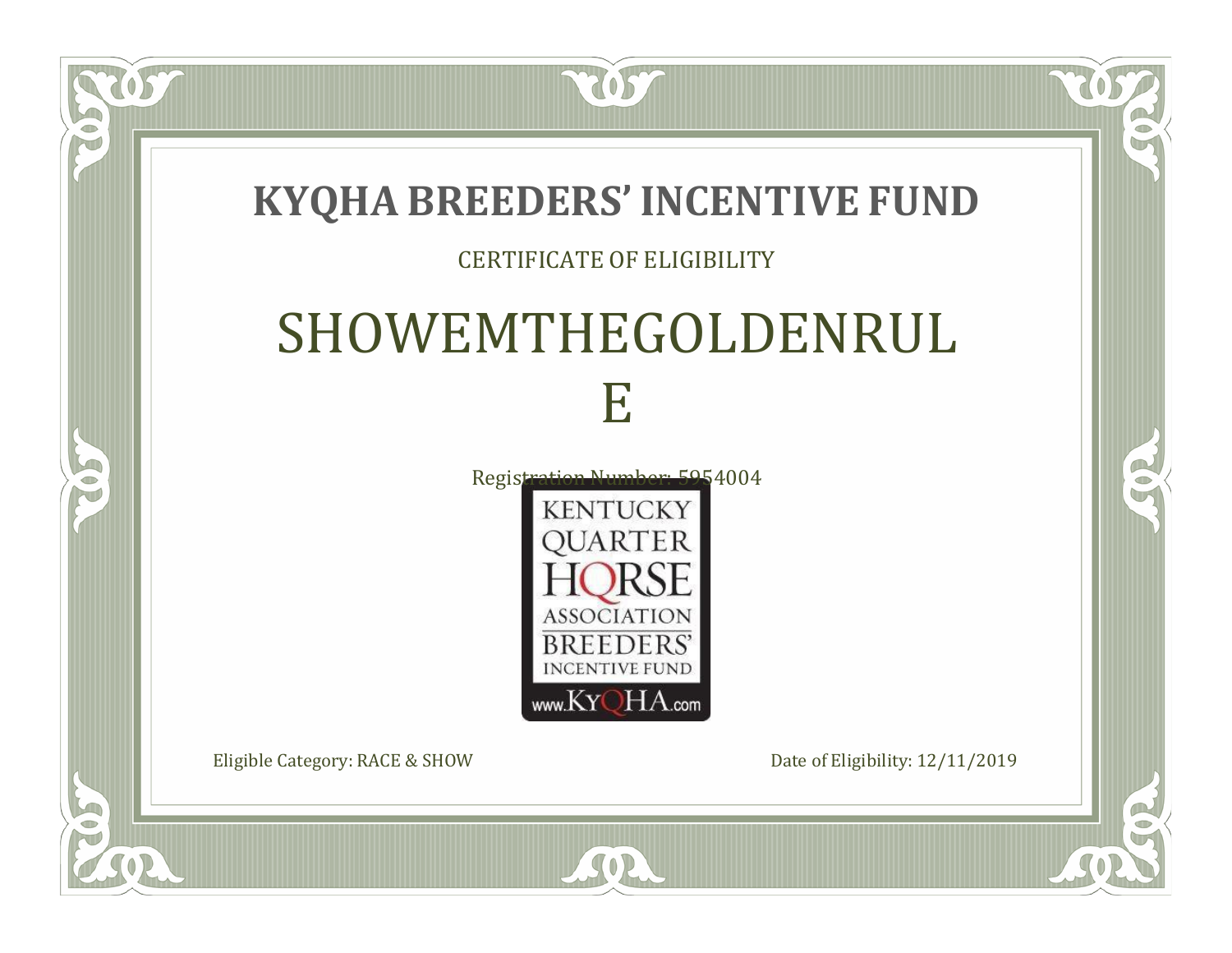

### CERTIFICATE OF ELIGIBILITY

# SKIP TOWN TIGER

Registration Number: 5910476



SOR

CO.

 $\rightarrow$ 

US

 $\bullet$ NU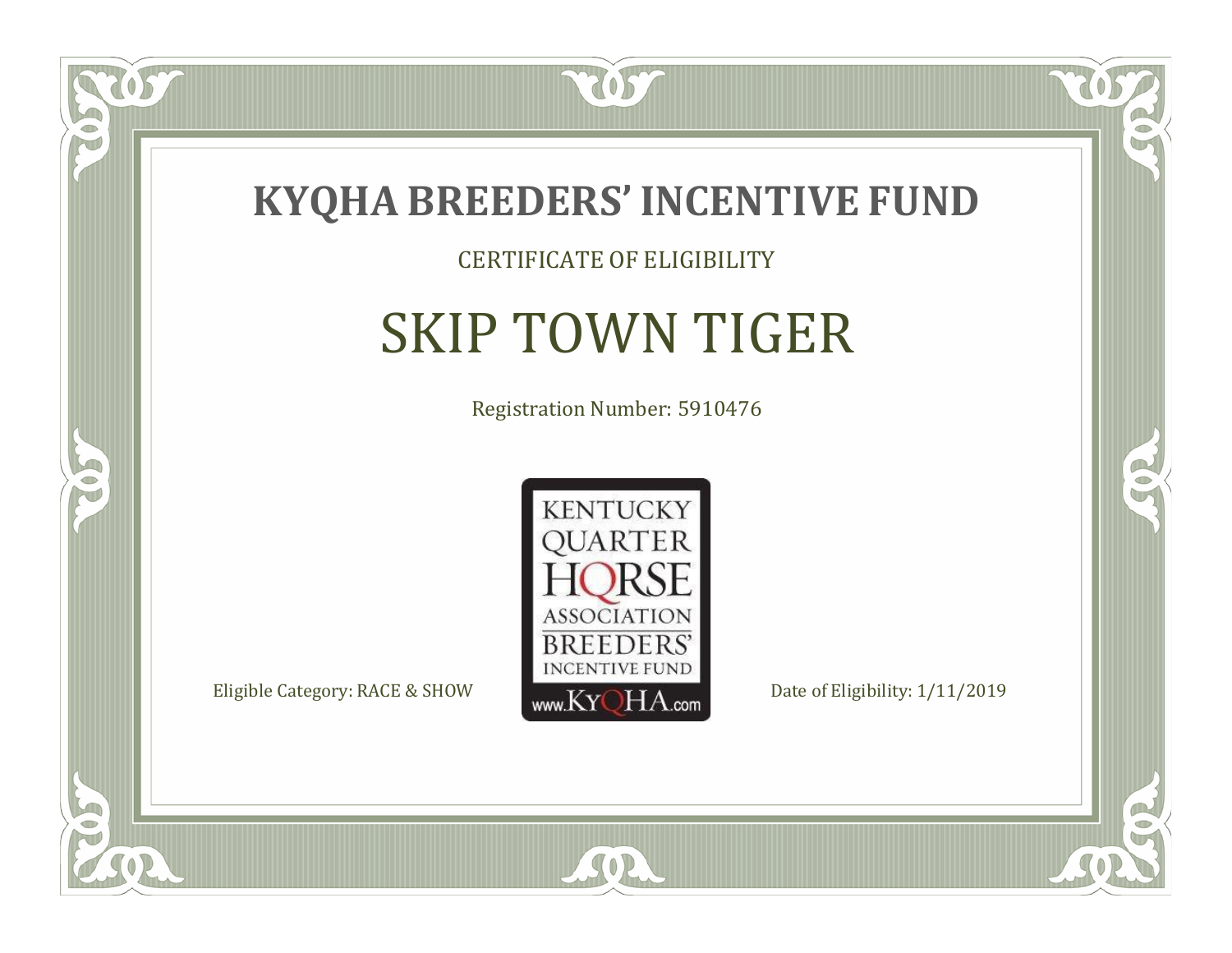

### CERTIFICATE OF ELIGIBILITY

# SLOWCOMMOTION

Registration Number: 5910475



SOR

CO.

 $\rightarrow$ 

 $\Box$ NU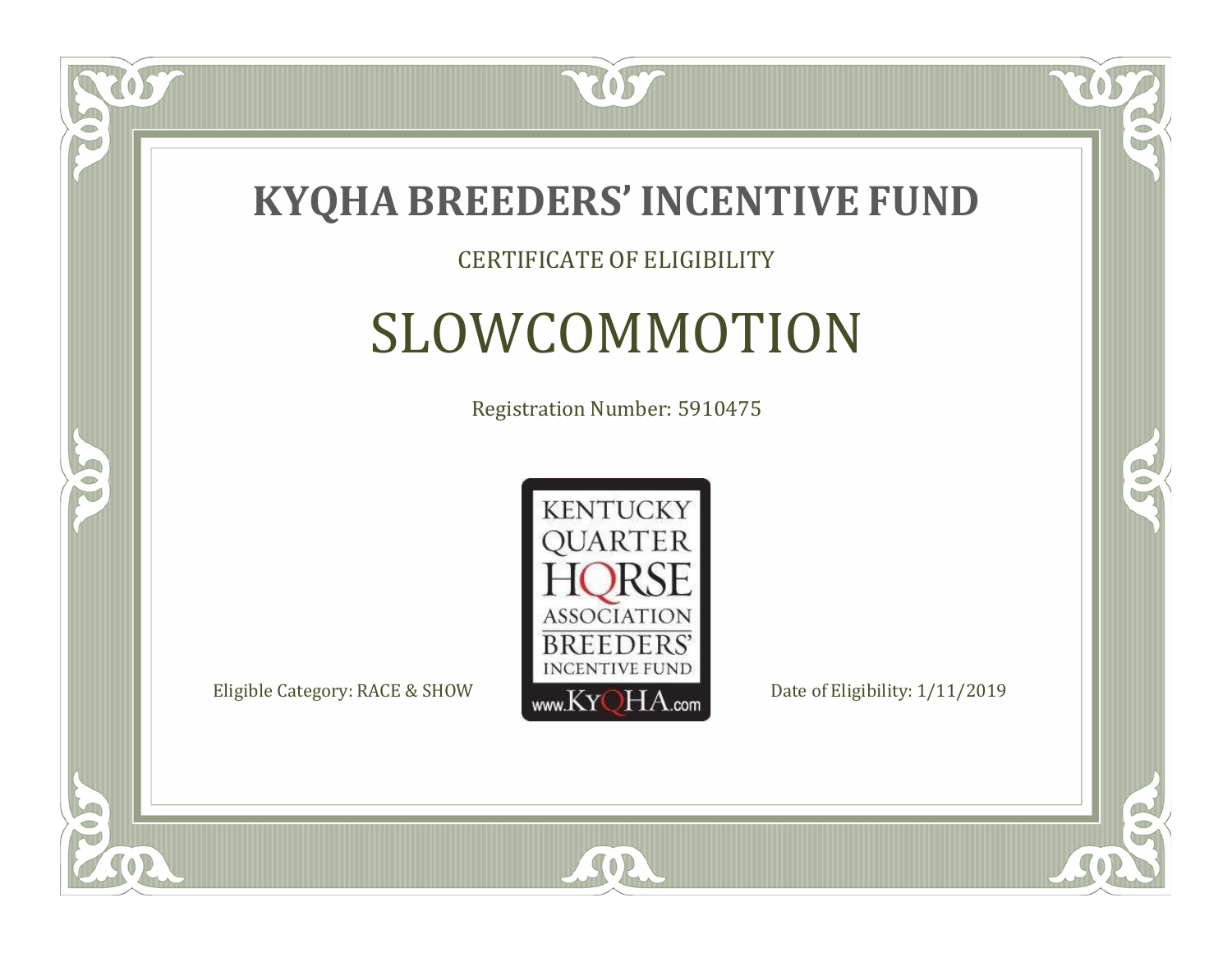

#### CERTIFICATE OF ELIGIBILITY

### SOUTHERN VENTURES

Registration Number: 5677994



SOR

 $\Box$ N

5

CO.

 $\rightarrow$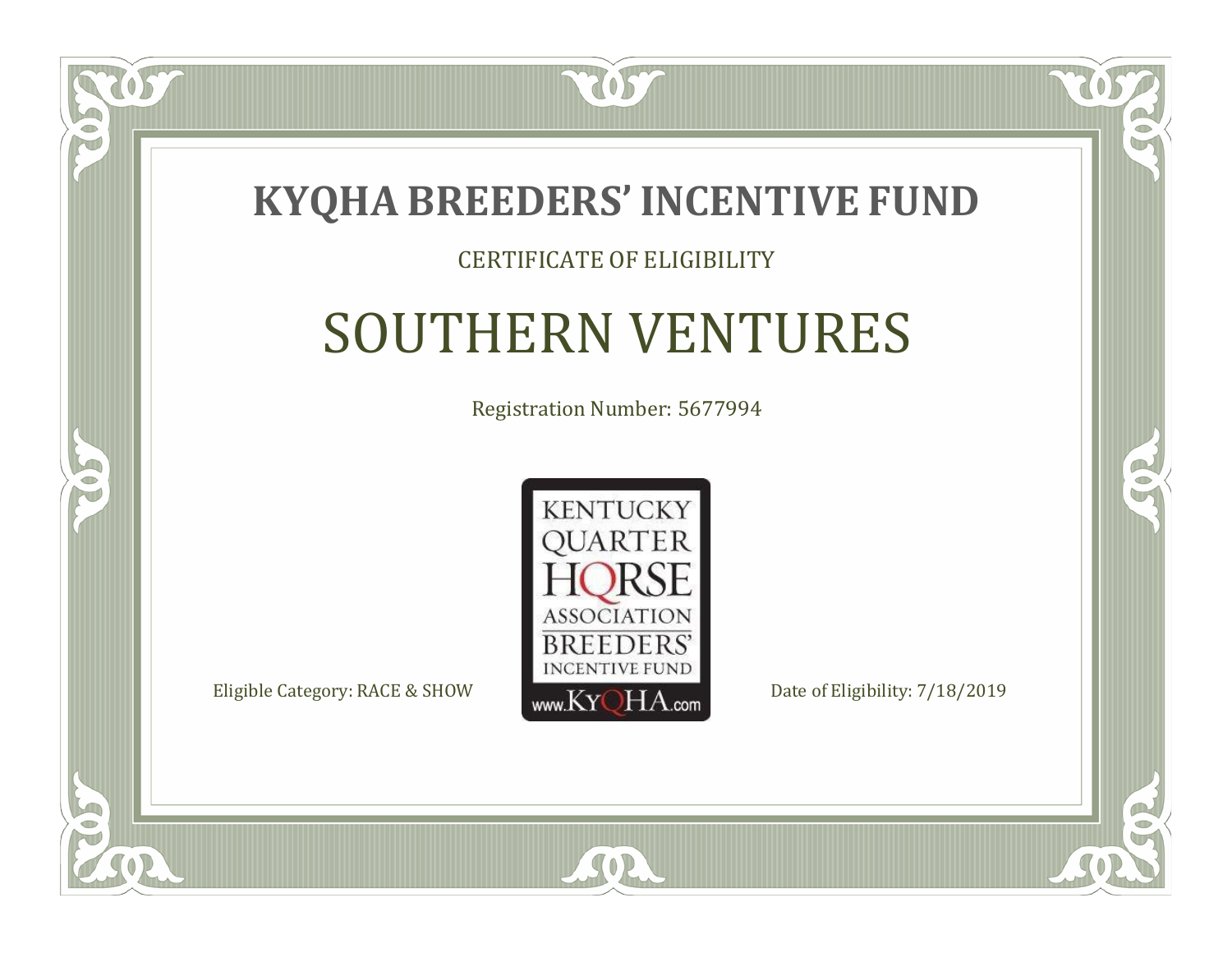

### CERTIFICATE OF ELIGIBILITY

# SUPERKODACHROME

Registration Number: 5908371



SOR

RO

B

 $\Box$ N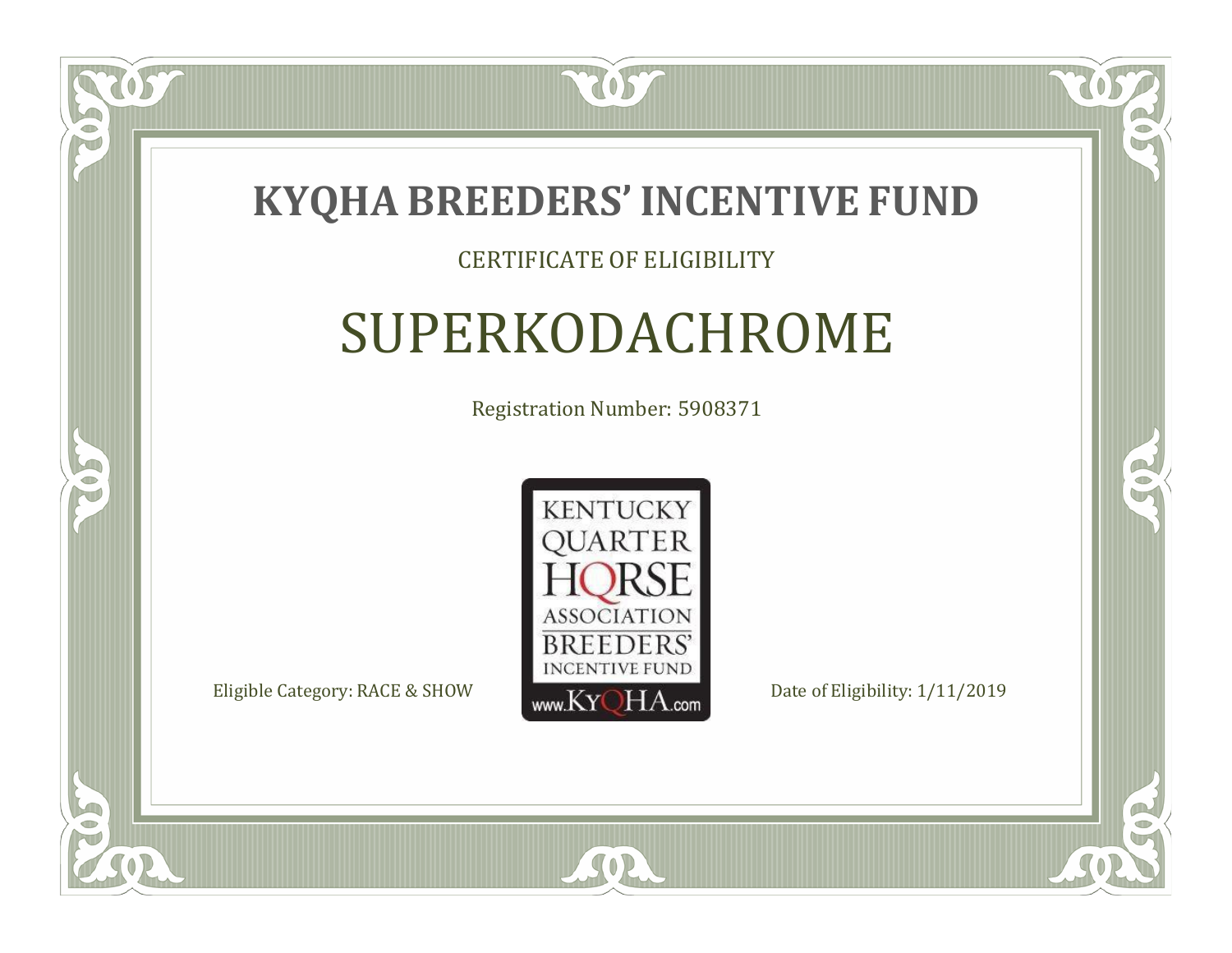

CERTIFICATE OF ELIGIBILITY

# TAD BIT FANCY

Registration Number: 5908948



SOR

 $\mathbb{R}$ 

 $\rightarrow$ 

 $\overline{OS}$ 

 $\bullet$ NU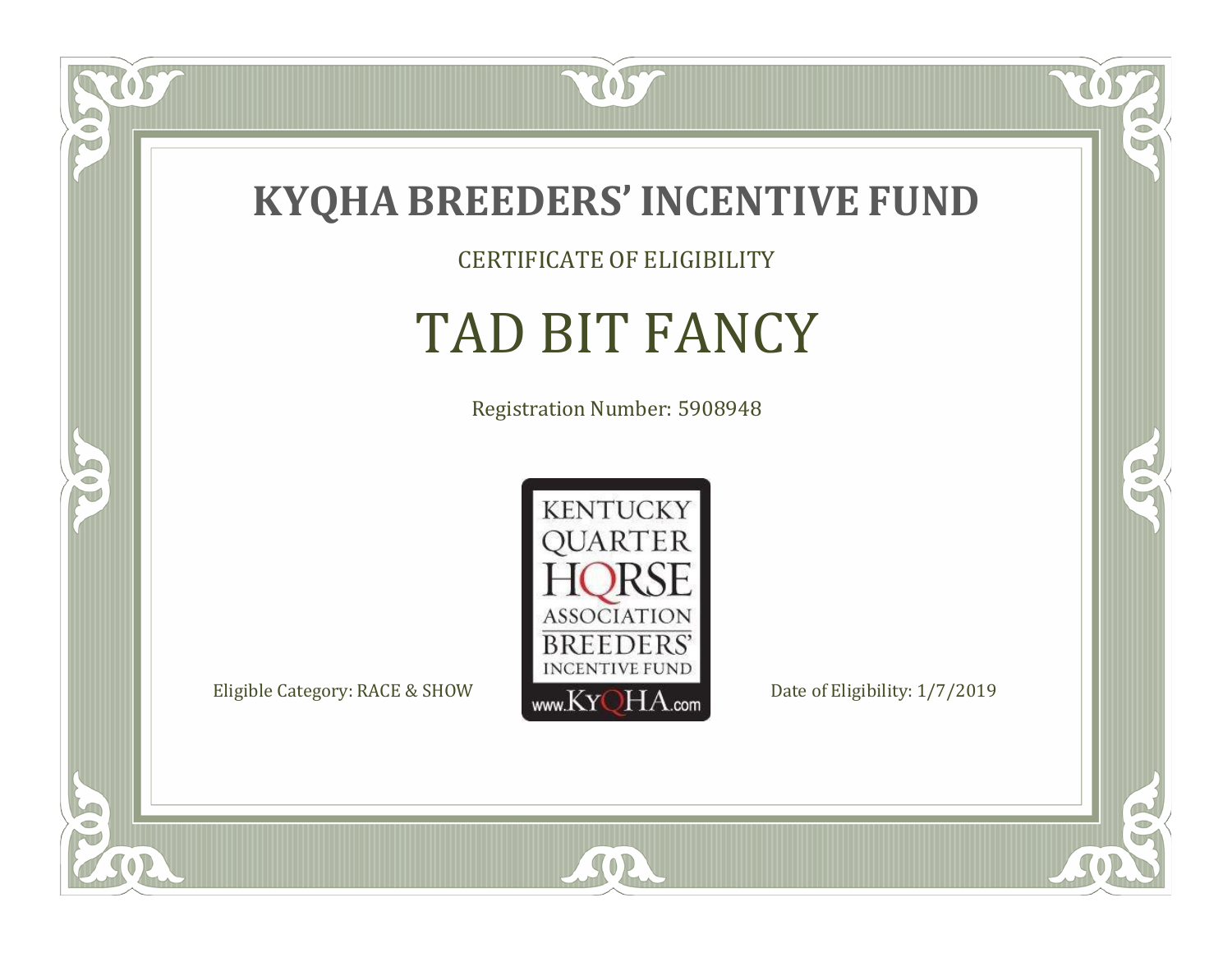### **KYQHA BREEDERS'INCENTIVE FUND**

7057

### CERTIFICATE OF ELIGIBILITY

# TC THE SWEETEST FAME

Registration Number: 5939193



SOR

CO.

 $\rightarrow$ 

 $\Box$ N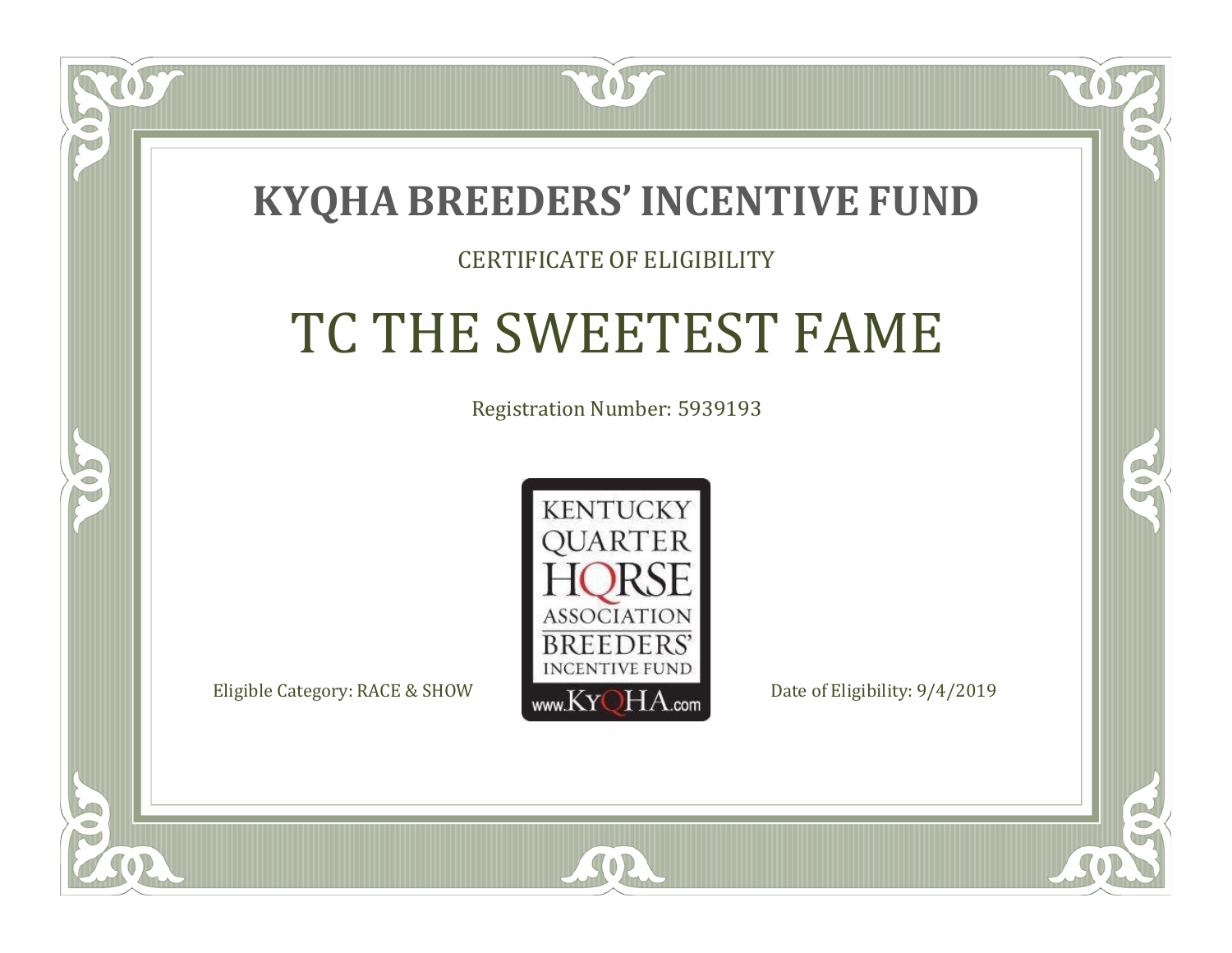

#### CERTIFICATE OF ELIGIBILITY

# THE SUPERVIZOR

Registration Number: X0734363



SOR

CO.

 $\rightarrow$ 

US

 $\bullet$ NU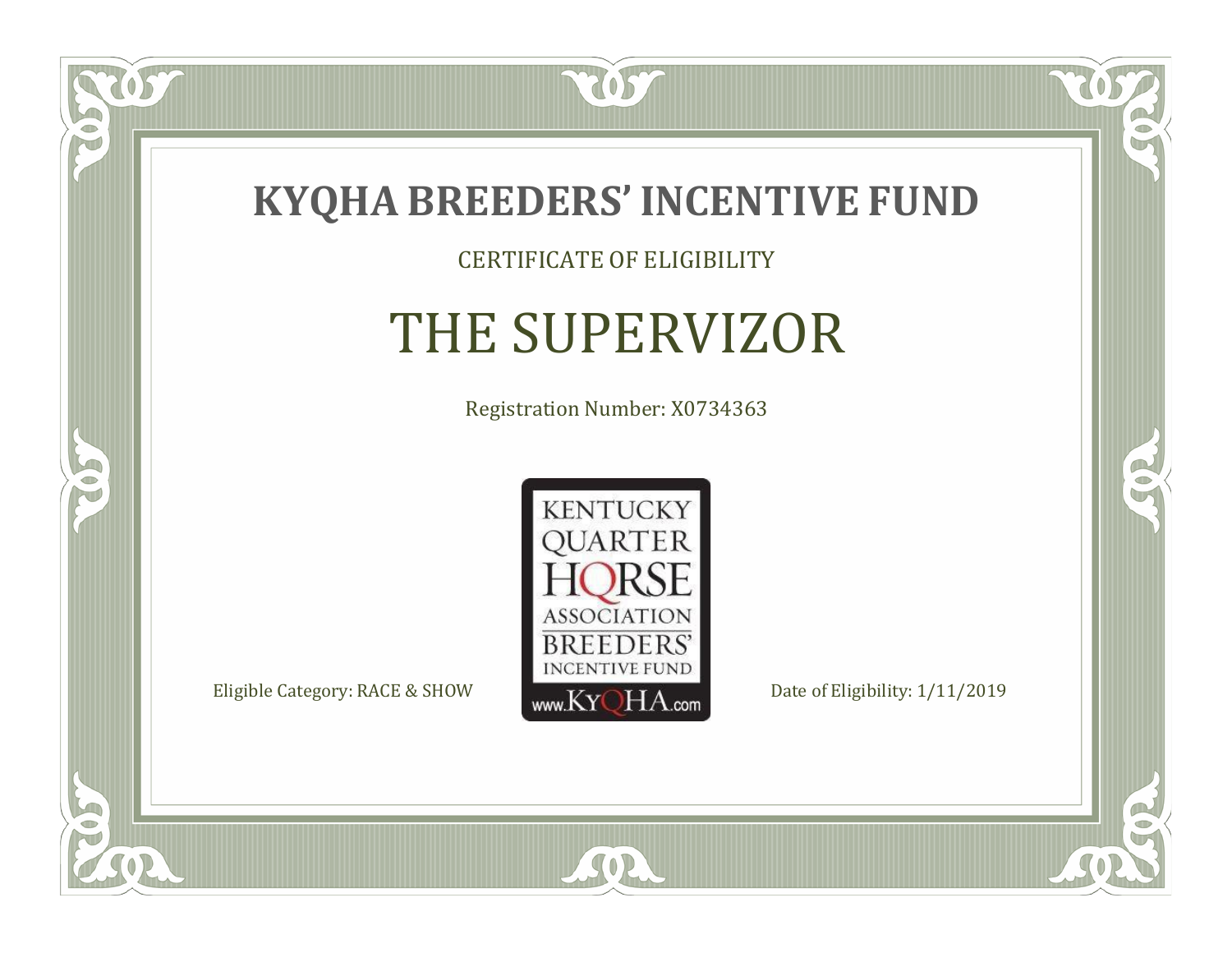

#### CERTIFICATE OF ELIGIBILITY

# THE WHITE HOUSE

Registration Number: 5894020



SOR

CO.

 $\rightarrow$ 

 $\overline{OS}$ 

 $\bullet$ NU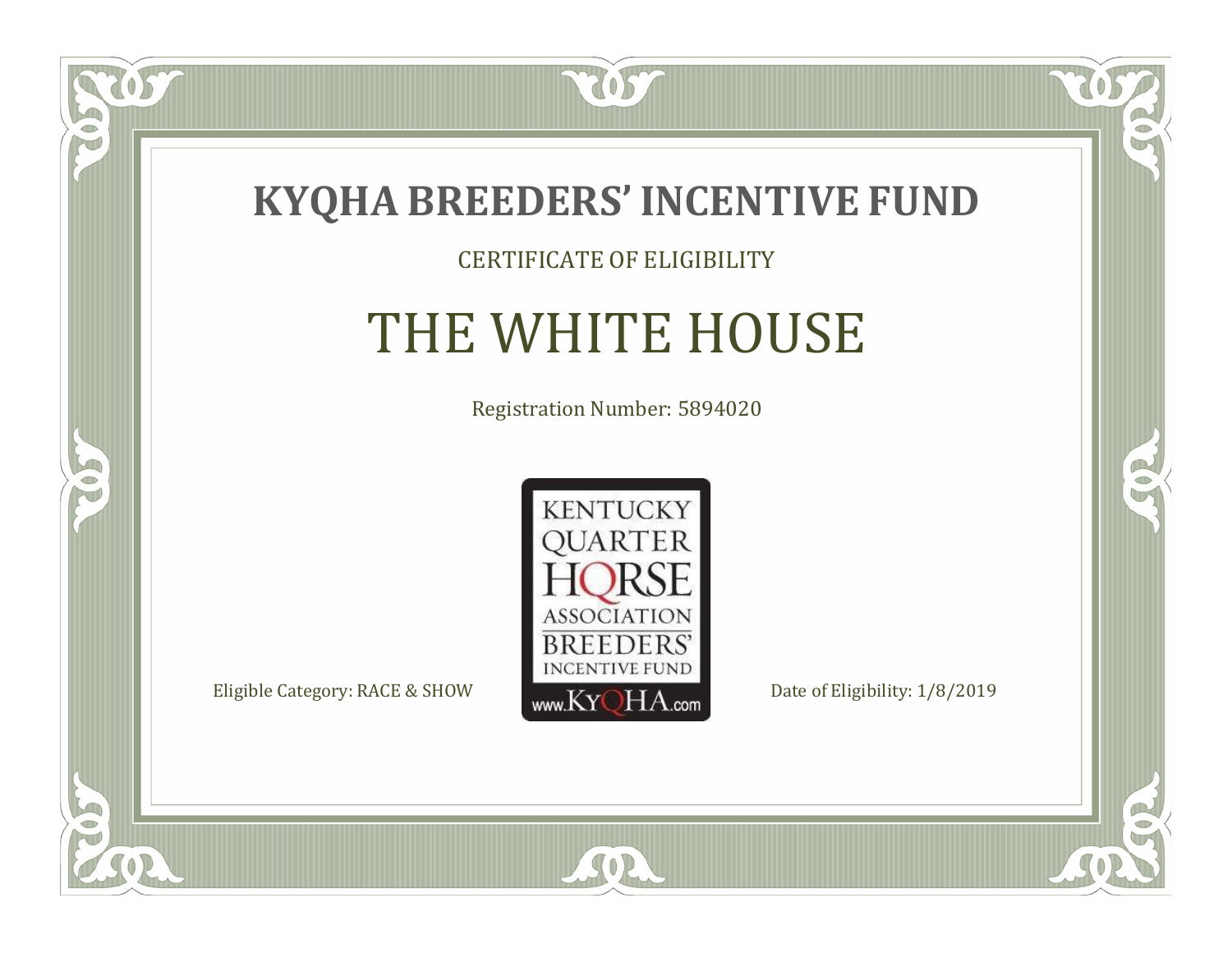

#### CERTIFICATE OF ELIGIBILITY

## THEY CALL ME CHARCOL

Registration Number: 5957955



SOR

RO

CO.

 $\Box$ N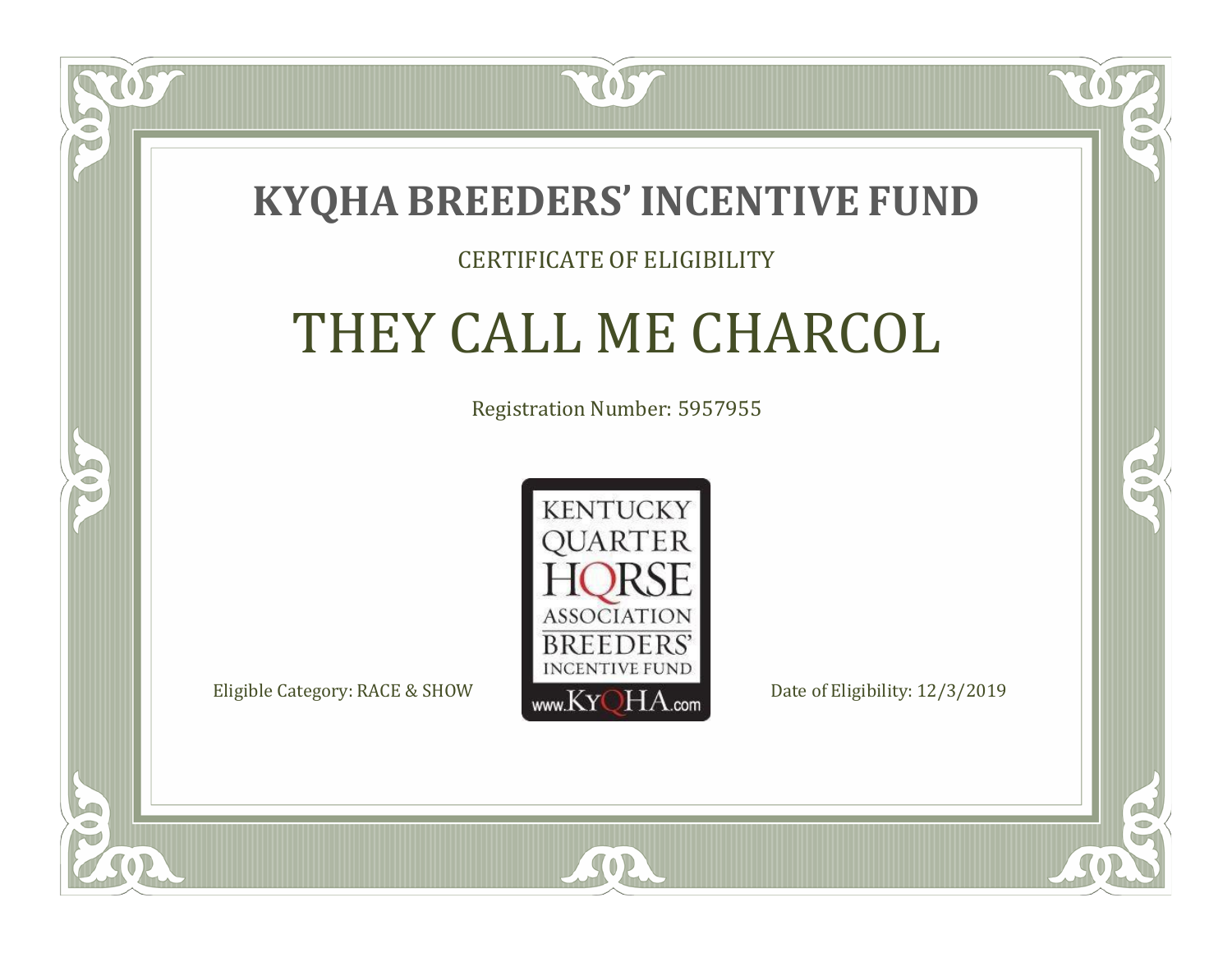

CERTIFICATE OF ELIGIBILITY

# TUF STANDARDS

Registration Number: X0733718



SOR

CO.

 $\rightarrow$ 

057

 $\bullet$ NU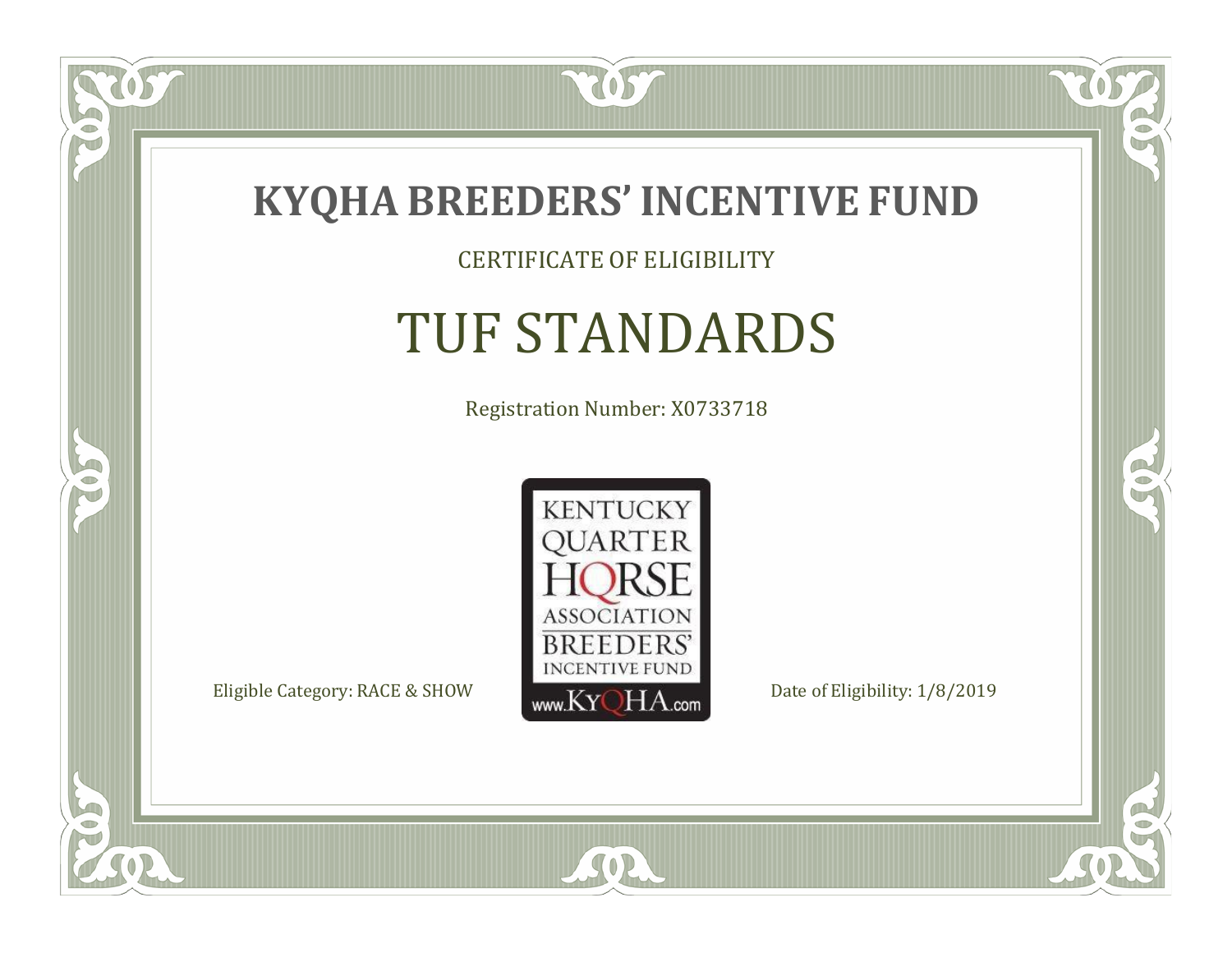

### CERTIFICATE OF ELIGIBILITY

# TUFFEST ONE YET

Registration Number: X0735118



SOR

CO.

 $\rightarrow$ 

 $\Box$ NU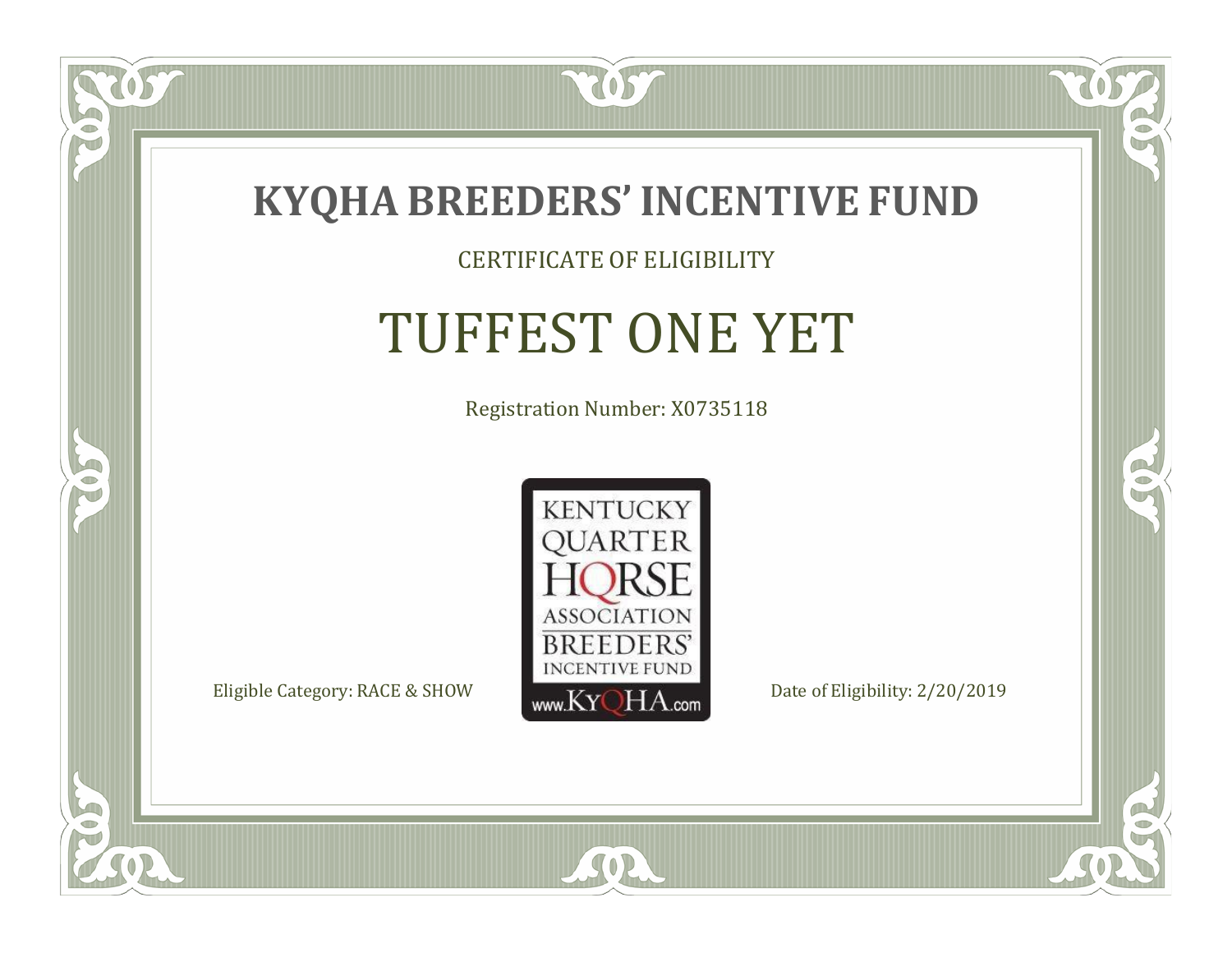

### CERTIFICATE OF ELIGIBILITY

# ULTIMATELY DETAILED

Registration Number: X0733199



 $SO2$ 

CO.

 $\rightarrow$ 

 $\delta S$ 

 $\bullet$ NU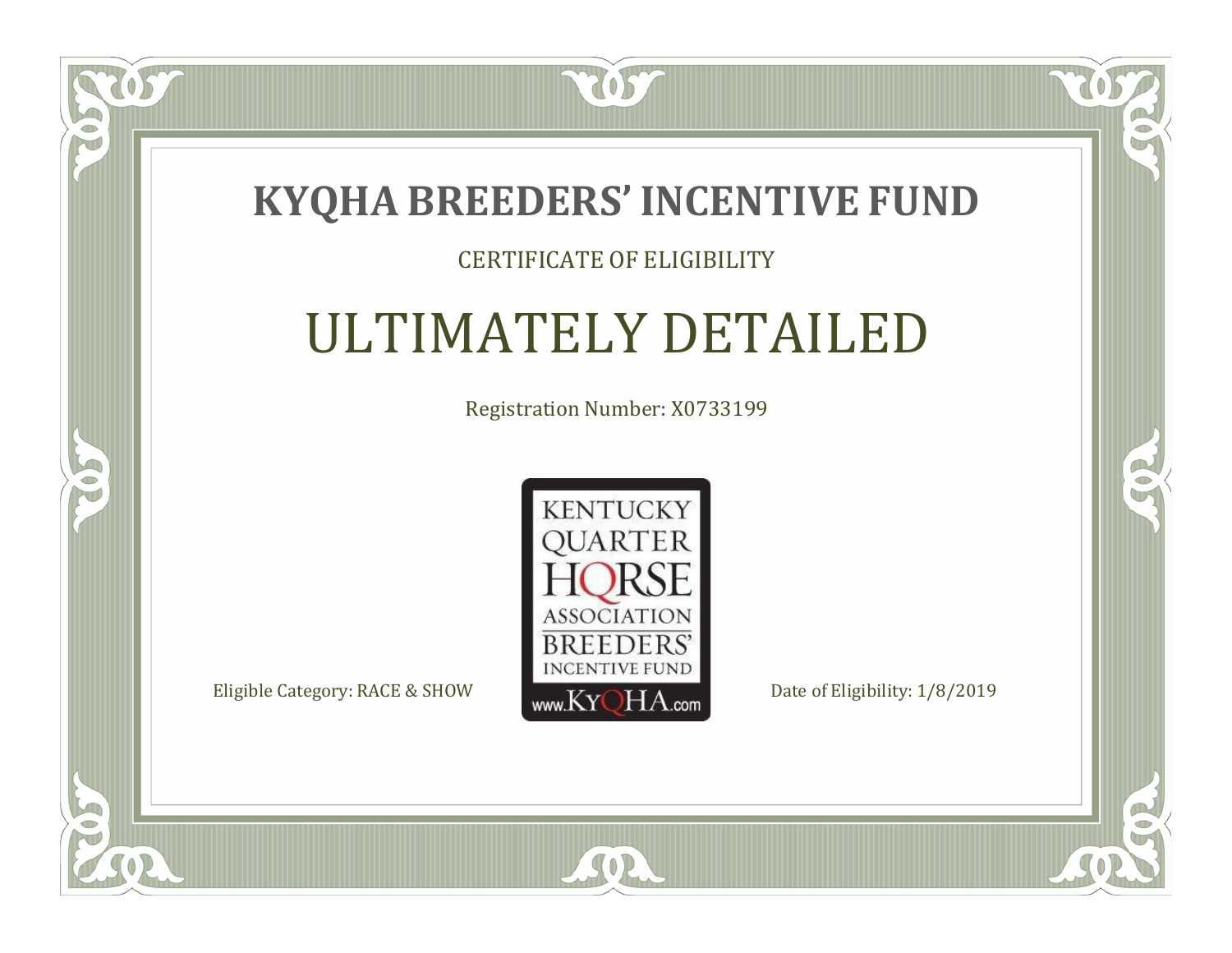

### CERTIFICATE OF ELIGIBILITY

# WRS BUSTER BROWN

Registration Number: 5923876



SOR

 $\mathbb{R}$ 

 $\rightarrow$ 

 $\delta S$ 

 $\Box$ NU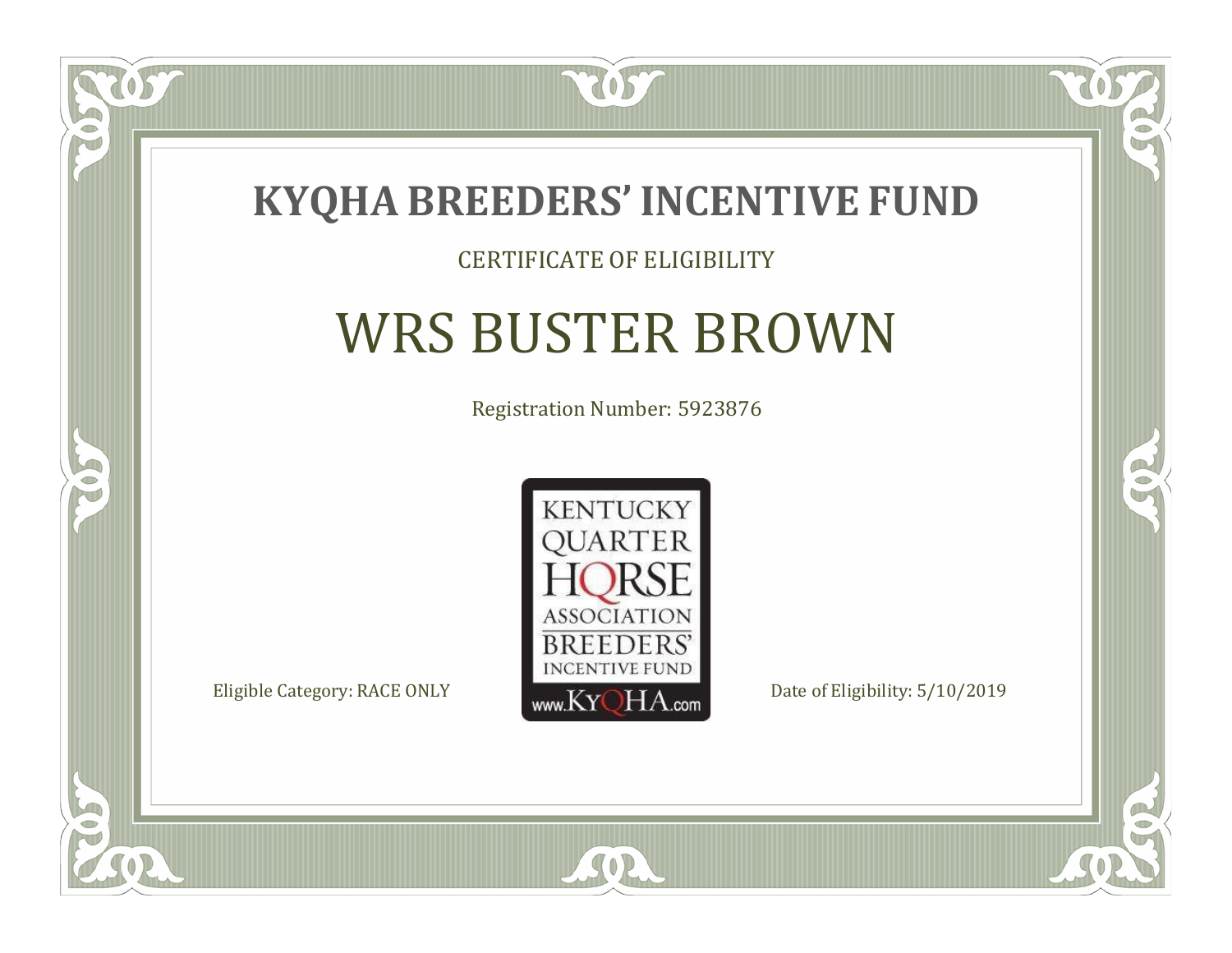

### CERTIFICATE OF ELIGIBILITY

# WRS FAMOUS MOLLY

Registration Number: 5923874



 $SO2$ 

CO.

 $\rightarrow$ 

US

 $\Box$ NU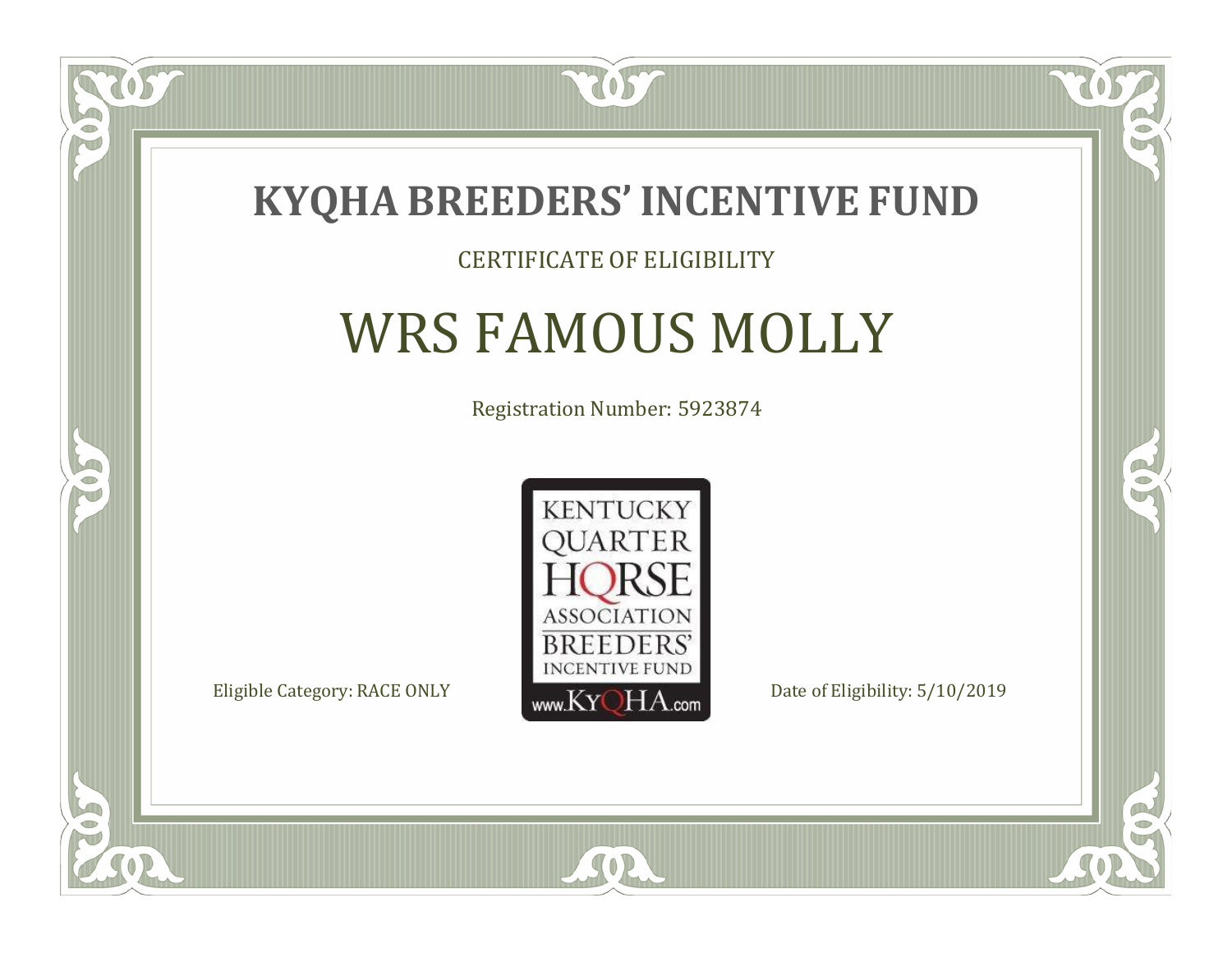

### CERTIFICATE OF ELIGIBILITY

# WRS JENNYS PISTOL

Registration Number: 5923877



SOR

 $\mathbb{R}$ 

 $\rightarrow$ 

 $\Box$ NU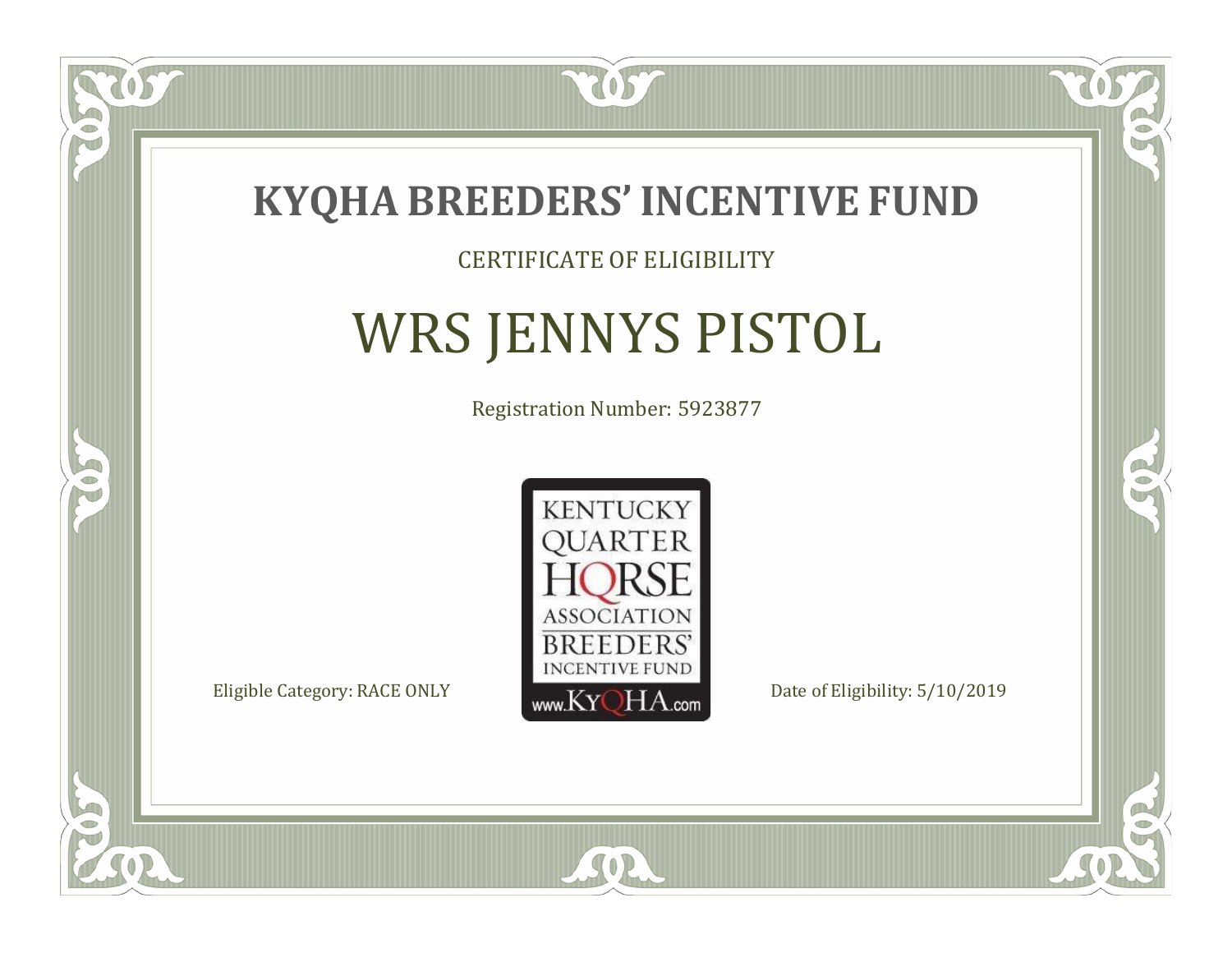### **KYQHA BREEDERS'INCENTIVE FUND**

7057

### CERTIFICATE OF ELIGIBILITY

# WRS MOONIN THEWAGON

Registration Number: 5925674



SOR

 $\mathbb{R}$ 

 $\rightarrow$ 

 $\Box$ N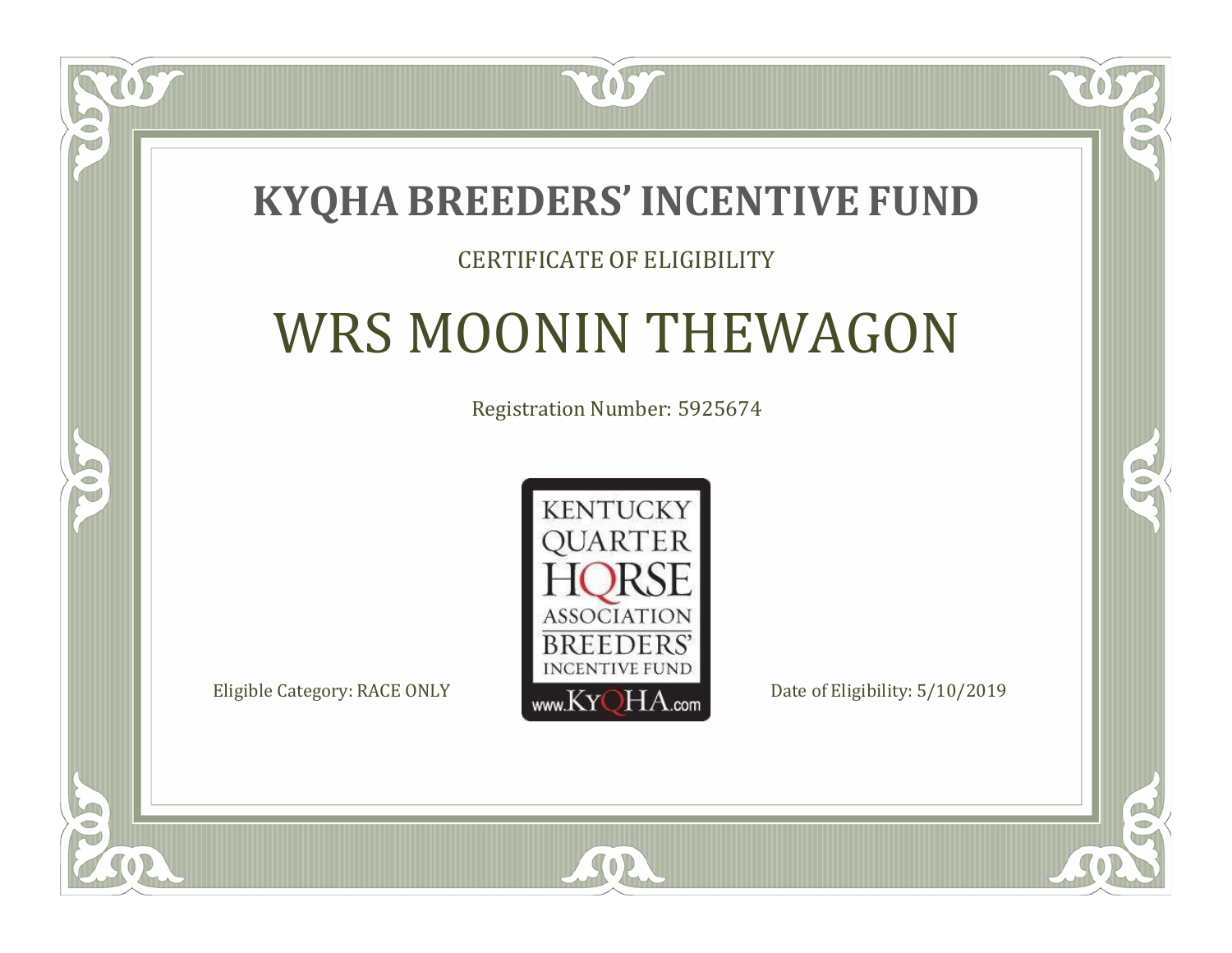

057

 $\Box$ NU

5

### CERTIFICATE OF ELIGIBILITY

# YOU KNO IM INVITED

Registration Number: 5953036



SOR

CO.

 $\rightarrow$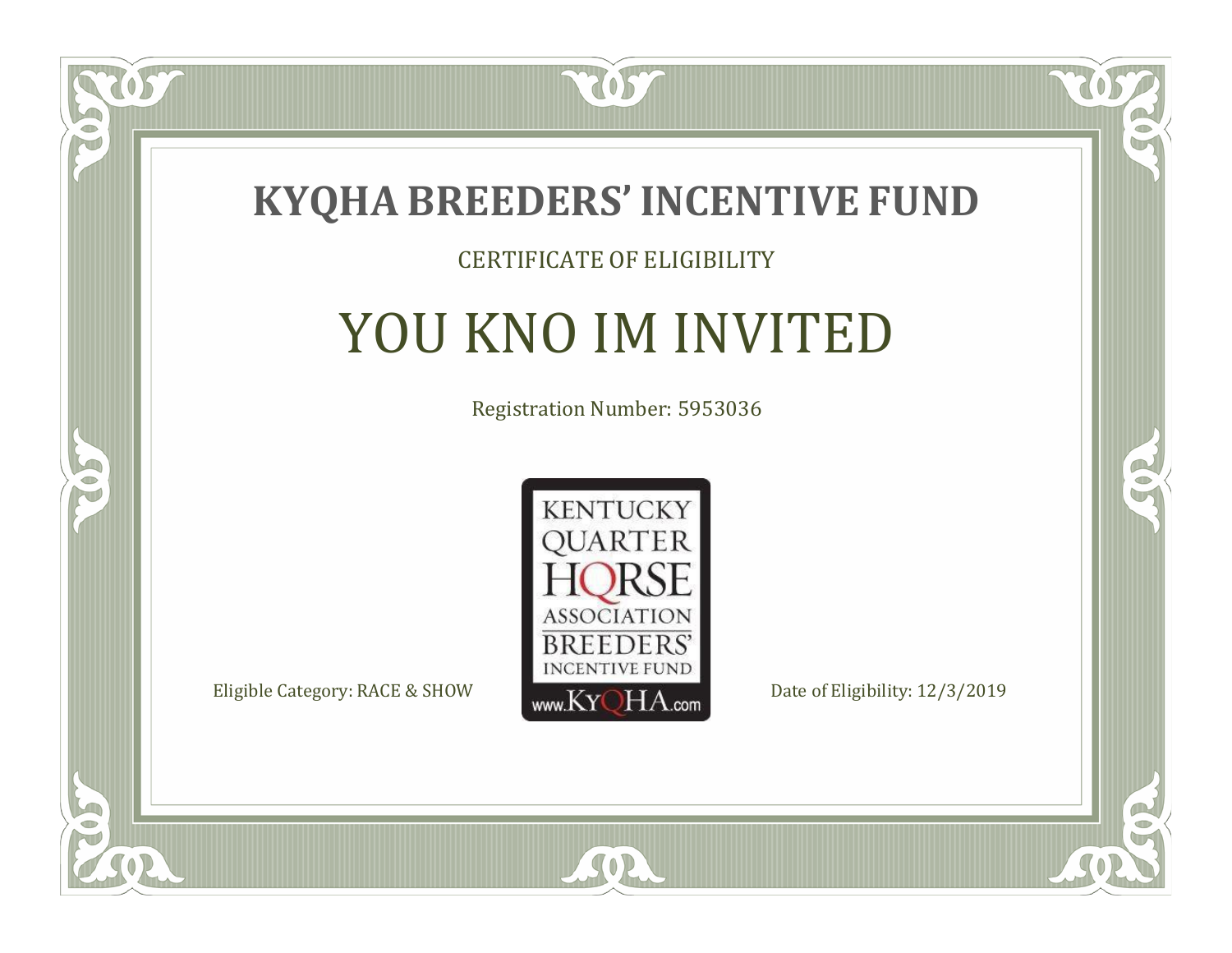

### CERTIFICATE OF ELIGIBILITY

# ZIPPIN ON KAHLUA

Registration Number: 5913129



SOR

CO.

 $\rightarrow$ 

US

 $\bullet$ NU